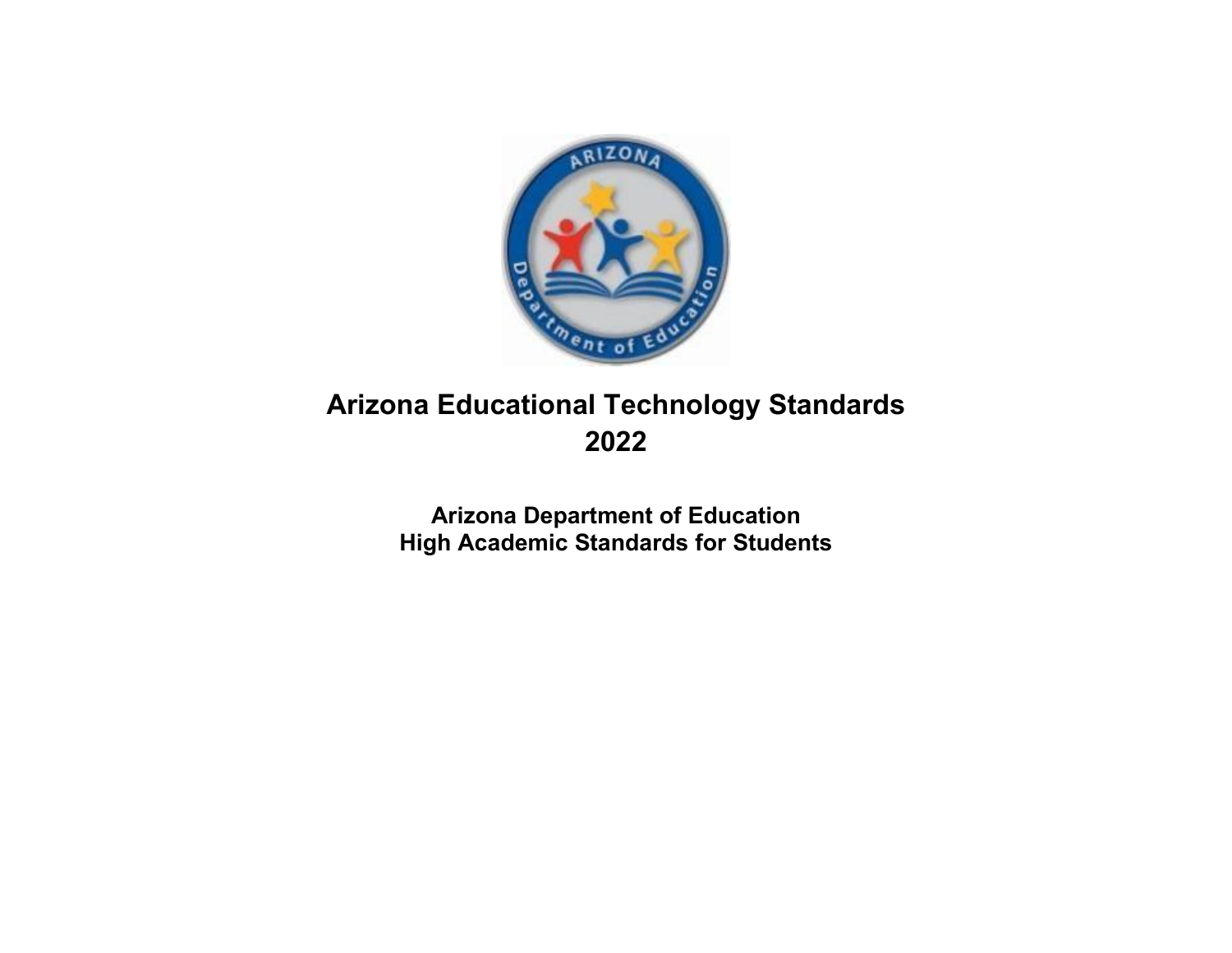## **Overview**

Arizona's Educational Technology Standards illustrate what students should know and be able to do in a digital world. They integrate with all academic standards to create multi-modal pathways for all learners, while building technological literacy, media literacy, and digital citizenship. Arizona last adopted its Educational Technology Standards in 2009. This document contained performance objectives, which acted as a checklist for learning discrete skills. As technology has advanced, so have educational technology standards, which now need to be more robust and rigorous to reflect technology's increased role in the learning and lives of students. This is illustrated in Arizona's new, more robust Educational Technology Standards.

# **Vision**

Arizona's Educational Technology Standards are designed to be equitably integrated into all classes for all students to use technology to:

- Develop agency over their learning and understanding
- Build transferable skills that adapt with changing technology
- Innovate solutions for real-world issues
- Utilize higher-level thinking skills
- Build, enhance, and extend content knowledge
- Foster local and global collaboration

# **Purpose of the Arizona Educational Technology Standards**

The Arizona Educational Technology Standards present a vision of what it means to be a technologically literate, informed digital citizen, who is college and career ready. Today's students must be prepared to thrive in a constantly evolving technological landscape. The Arizona Educational Technology Standards are designed to empower student voices and ensure that learning is a student-driven process. These standards outline what all students need to know, understand, and be able to do at each point in their K-12 educational journey.

# **Process for Developing Arizona's Educational Technology Standards**

The process for developing Arizona's Educational Technology Standards involved the following steps:

- Approval by the Arizona State Board of Education to open the standards review process;
- A call for volunteer educators to apply to join the working group;
- The building of a working group of Arizona technology educators from around the state;
- Working group meetings to review other state standards, key resources, and current research;
- The building and vetting of the draft Arizona Educational Technology Standards;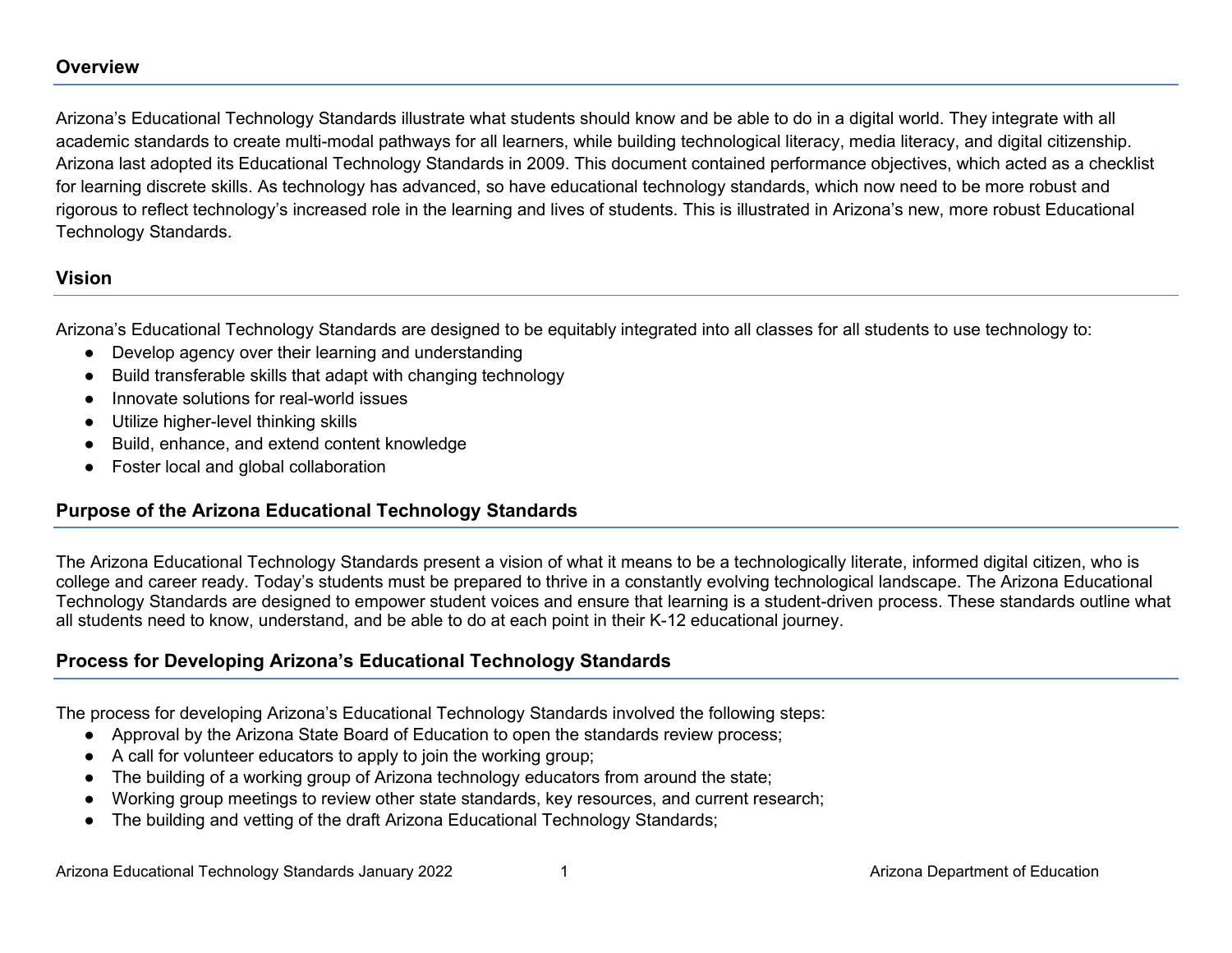- A public review period of 45 days where public feedback on the draft was collected;
- Review of the draft by a panel of national and statewide experts;
- A final revision of the draft to incorporate public feedback; and
- Adoption of Arizona's Educational Technology Standards by the Arizona State Board of Education.

As is the case with all standards review and creation processes in Arizona, the development of Arizona's Educational Technology Standards involved feedback and decision-making from educators, experts, parents, students, and community members from across the state. For a complete list of contributors and their affiliations, see the back matter of the standards document.

# **Standards, Curriculum, and Instruction**

While the Arizona Educational Technology Standards serve as the basis for a district's or school's educational technology curriculum, they are not the curriculum itself. Therefore, identifying the sequence of instruction at each grade band **–** what will be taught and for how long **–** requires concerted effort and attention at the local level. Curricular tools are selected by the district/school and adopted through the local governing board. The Arizona Department of Education defines standards, curriculum, and instruction as:

- **Standards** are what a student needs to know, understand, and be able to do by the end of each grade. They build across grade levels in a progression of increasing understanding and through a range of cognitive demand levels. Standards are adopted at the state level by the Arizona State Board of Education.
- **Curriculum** refers to resources used for teaching and learning the standards. Curricula are adopted at the local level.
- **Instruction** refers to the methods or methodologies used by teachers to teach their students. Instructional techniques are employed by individual teachers in response to the needs of the students in their classes to help them progress through the curriculum to master the standards. Decisions about instructional practice and techniques are made at a local level.

# **Effective Teaching Practices**

Research into best practices shows that effective teachers support students in the following ways:

- Modeling, scaffolding, and clarification of challenging curriculum
- Using student strengths as starting points and building on their funds of knowledge
- Investing in and taking personal responsibility for students' success
- Creating and nurturing cooperative environments
- Having high behavioral expectations
- Reshaping the prescribed curriculum when needed to meet student needs
- Encouraging relationships among schools and communities
- Building student agency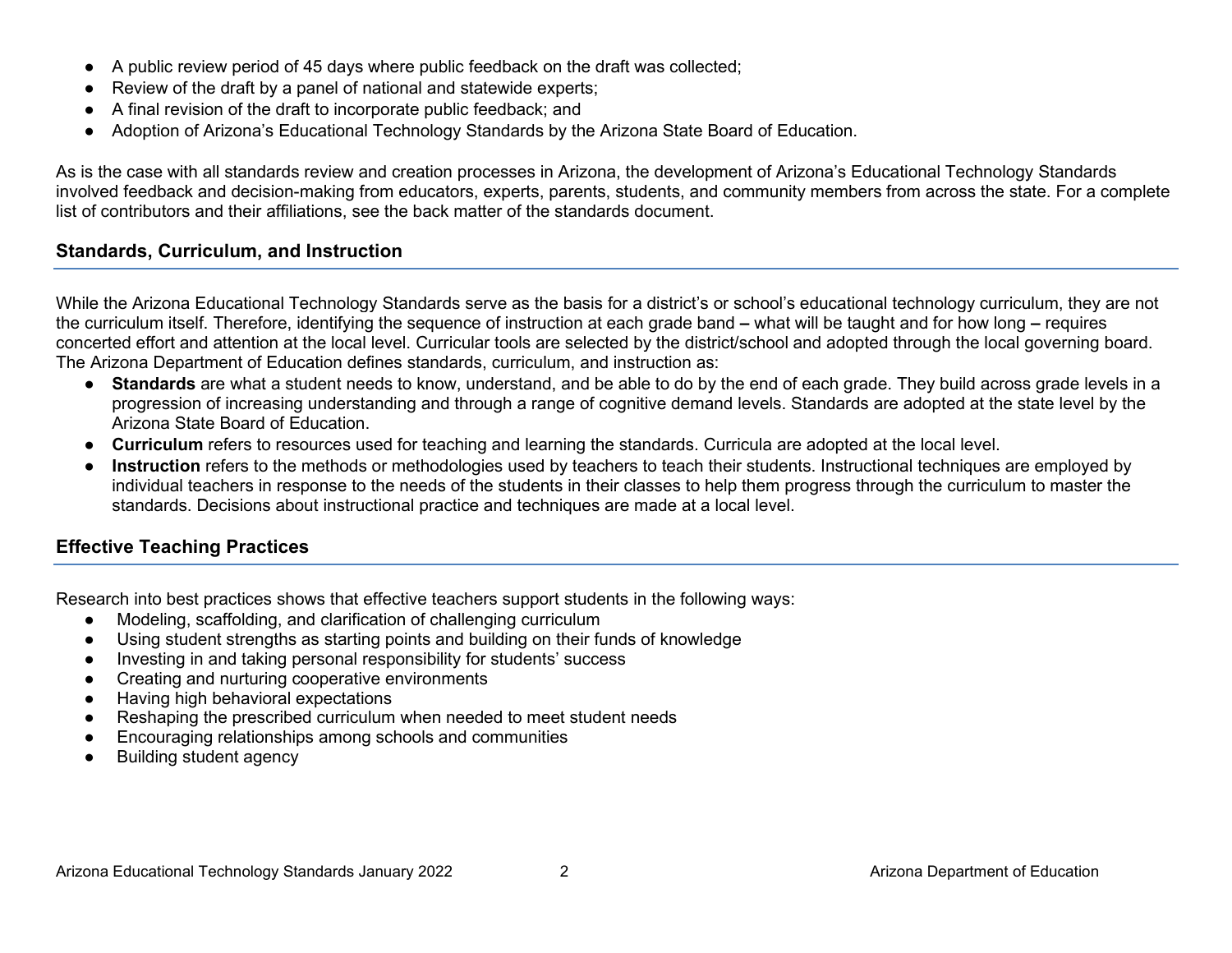# **Essential Conditions**

Researchers and educators investigating the many dimensions of technology in education have identified essential conditions that optimize the likelihood that technology integration will make a positive contribution to teaching and learning. Three of these conditions are vital if schools are to integrate these technology standards successfully:

- Access for every classroom to a high-speed Internet connection and robust wireless network, up-to-date computers, and a variety of digital teaching and learning technologies;
- Professional development for educators and administrators that promotes learner-centered instruction and technology integration; and
- Sustainable and sufficient funding to keep the infrastructure of network and classroom technologies current and reliable.

It is understood that not every classroom has access to a high-speed Internet connection and other up-to-date teaching and learning technologies. An important part of implementing the new educational technology standards will be to continue to call for sufficient funding for all districts to help close gaps related to educational technology for all students in all schools.

# **Students with Disabilities**

There is no doubt that technology continues to enhance the educational experience of students with disabilities and those served by a Section 504 plan. High on the list of the benefits of assistive and adaptive technologies are greater independence, productivity, and expanded opportunities for social inclusion. Existing and emerging technologies have the power to connect and engage all students with personalized teaching and learning.

# **Universal Design for Learning**

Many schools make use of Universal Design for Learning (UDL), a set of principles for curriculum development that give all individuals equal opportunities to learn. It provides a blueprint for creating instructional goals, methods, materials, and assessments that work for everyone, with flexible approaches that can be customized and adjusted for individual needs.

### **Inclusion**

Students must feel safe and comfortable to be able to learn effectively. To be inclusive, an educator must actively address when individual students or student groups are not feeling safe or comfortable. One key success factor for improving inclusion is to recognize the diversity of knowledge students bring to the classroom. Students add great value from all perspectives, and active encouragement and support means embracing and highlighting the value added from multiple perspectives. High expectations for all students, along with authentic and active engagement, is a key driver for learning for all students.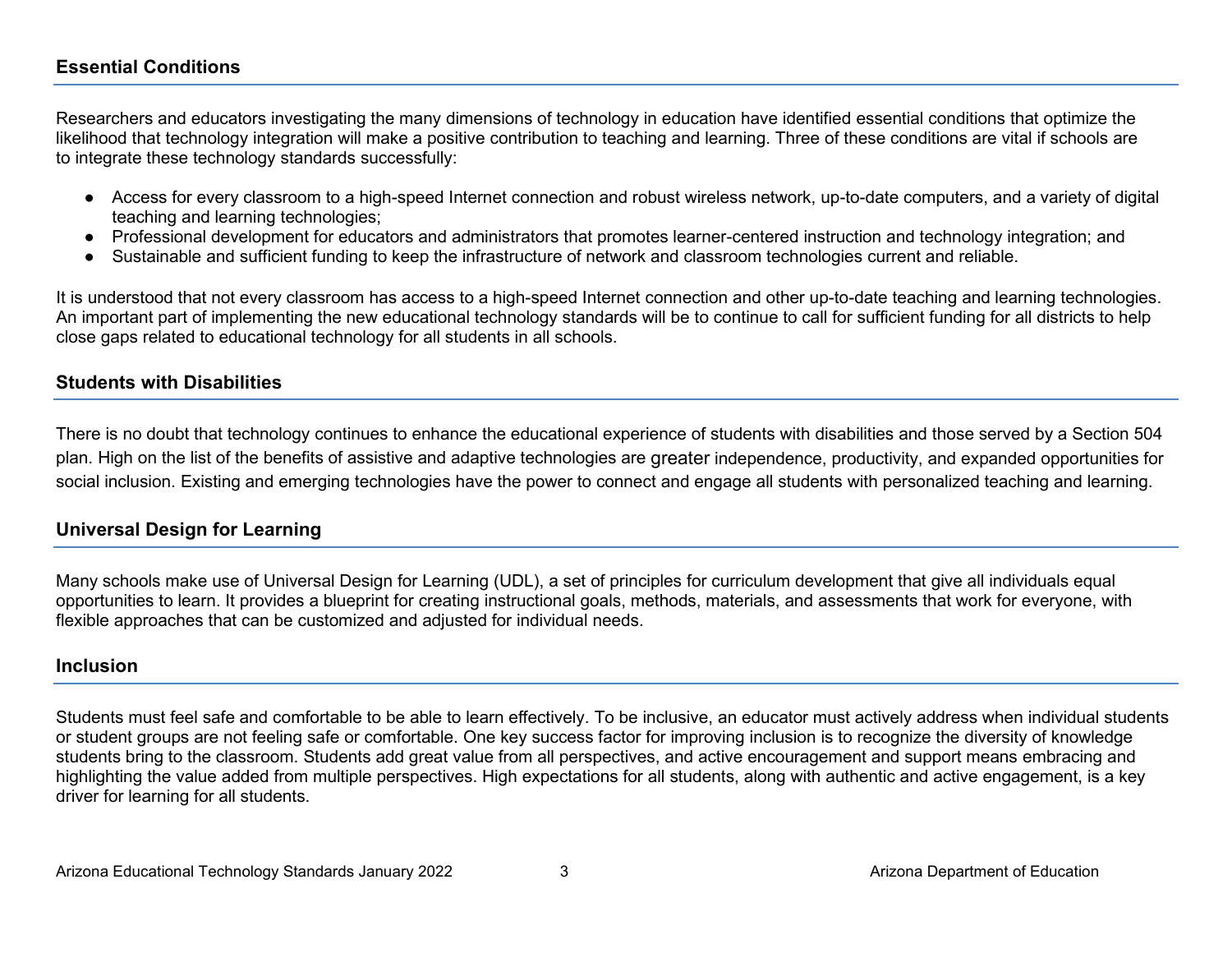**Seven Pillars of Arizona's Educational Technology Standards** (Based on the 2016 ISTE Standards for Students which were developed by educators around the world. Click [here](https://www.iste.org/iste-standards) to learn more.)



1. **Empowered Learner** - Students leverage technology to take an active role in choosing, achieving, and demonstrating competency in their learning goals, informed by the learning sciences.

2. **Digital Citizen** - Students recognize the rights, responsibilities, and opportunities of living, learning and working in an interconnected digital world, and they act and model in ways that are safe, legal, and ethical.

3. **Knowledge Constructor** - Students critically curate a variety of resources using digital tools to construct knowledge, produce creative artifacts, and make meaningful learning experiences for themselves and others.

4. **Innovative Designer** - Students use a variety of technologies within a design process to identify and solve problems by creating new, useful or imaginative solutions.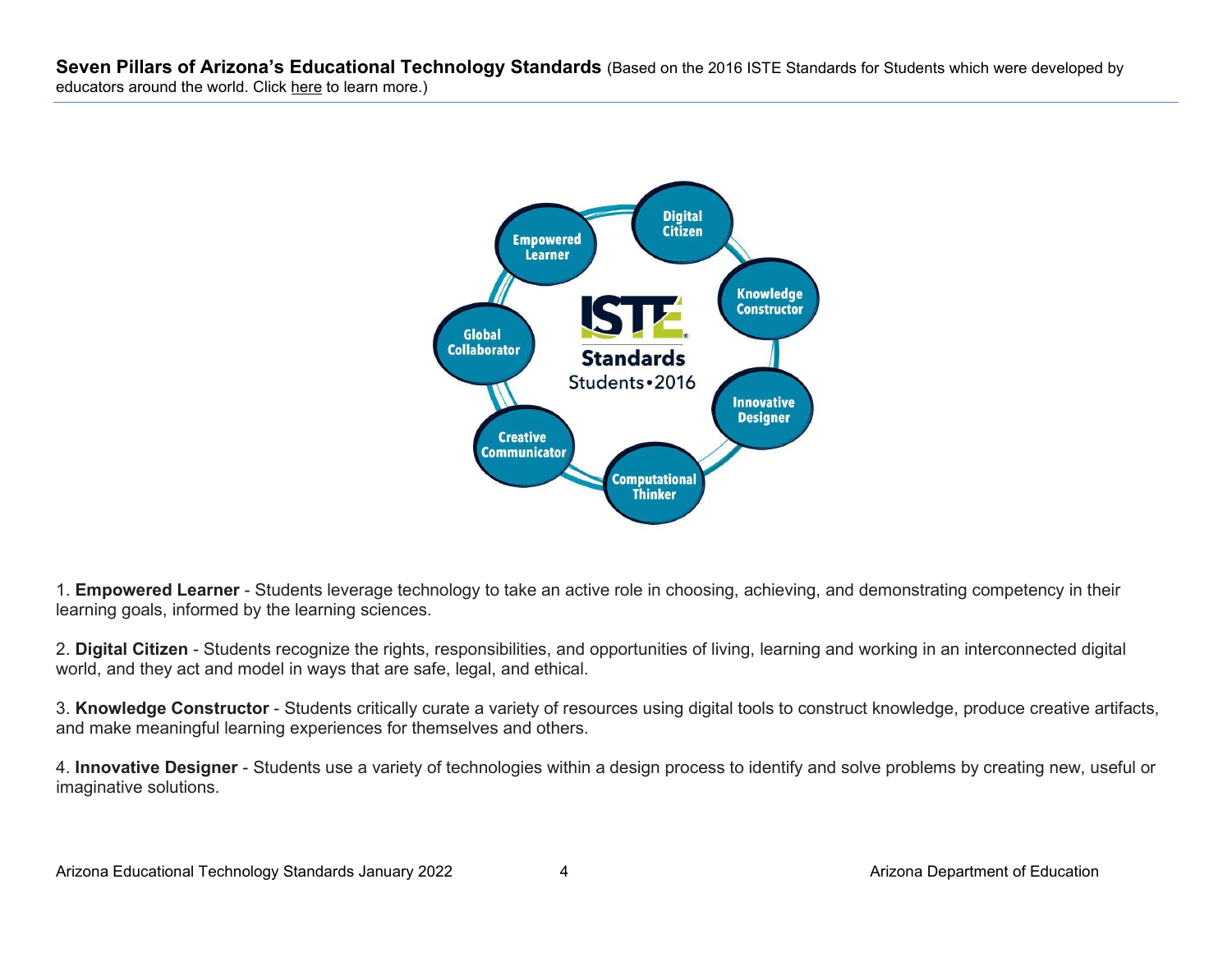5. **Computational Thinker** - Students develop and employ strategies for understanding and solving problems in ways that leverage the power of technological methods to develop and test solutions.

6. **Creative Communicator** - Students communicate clearly and express themselves creatively for a variety of purposes using the platforms, tools, styles, formats and digital media appropriate to their goals.

7. **Global Collaborator** - Students use digital tools to broaden their perspectives and enrich their learning by collaborating with others and working effectively in teams locally and globally.

# **Understanding the Educational Technology Standards Framework**

The Arizona Educational Technology Standards are structured so that that **standard**, which applies K-12, is at the top of the page. On the same page, the grade-band **indicator** for the standard is listed for each grade *band* (K-2, 3-5, 6-8, and 9-12) so that educators can see the progression of the skill called for in the indicator across the K-12 continuum. Under each grade-band indicator is a **Sample Student Performance**, which provides specific examples of the student learning that can demonstrate mastery of the indicator for each grade-band.

A **Standard** is a broad statement of the learning that applies to Grades K–12.

An **Indicator** is a statement containing the essential content or process to be learned and the cognitive demand required to learn it. Each standard includes developmentally appropriate **grade-band** performance indicators, which are considered essential to the standards. The 9-12 indicators are the endpoint and the grade-level indicators are scaffolded to build toward mastery.

**Samples of student performance** provide specific illustrations of the learning by the completion of the grade band. However, these examples are not exhaustive, and educators are encouraged to find multiple ways by which learners can demonstrate what they know.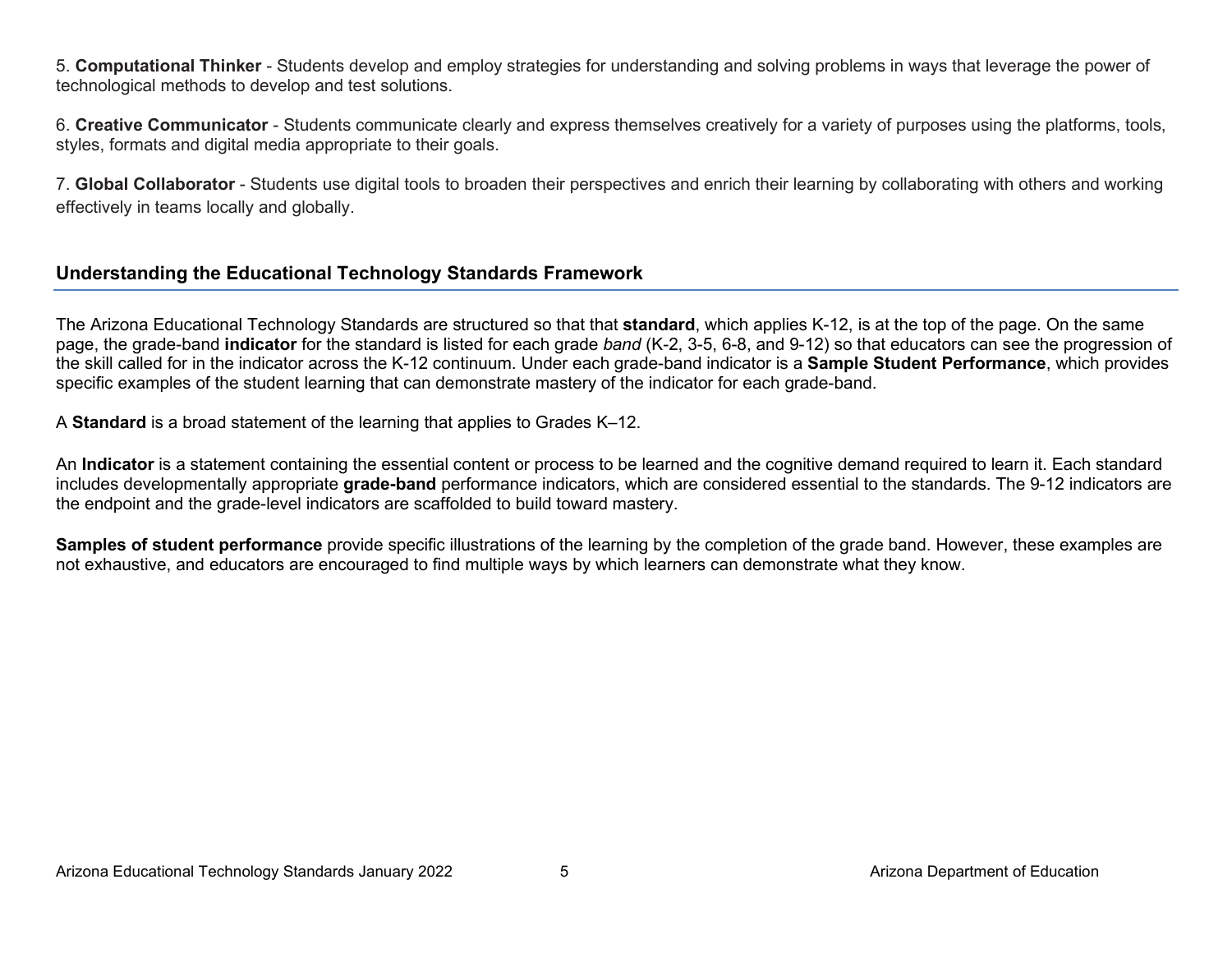# **Coding Scheme for Ed Tech Standards:**



Additional Example of Educational Technology Standard: 6-8.3.c (Grade Band 6-8, Standard 3, Indicator 3c)



#### **Indicator:**

This is a statement containing the essential content or process to be learned.

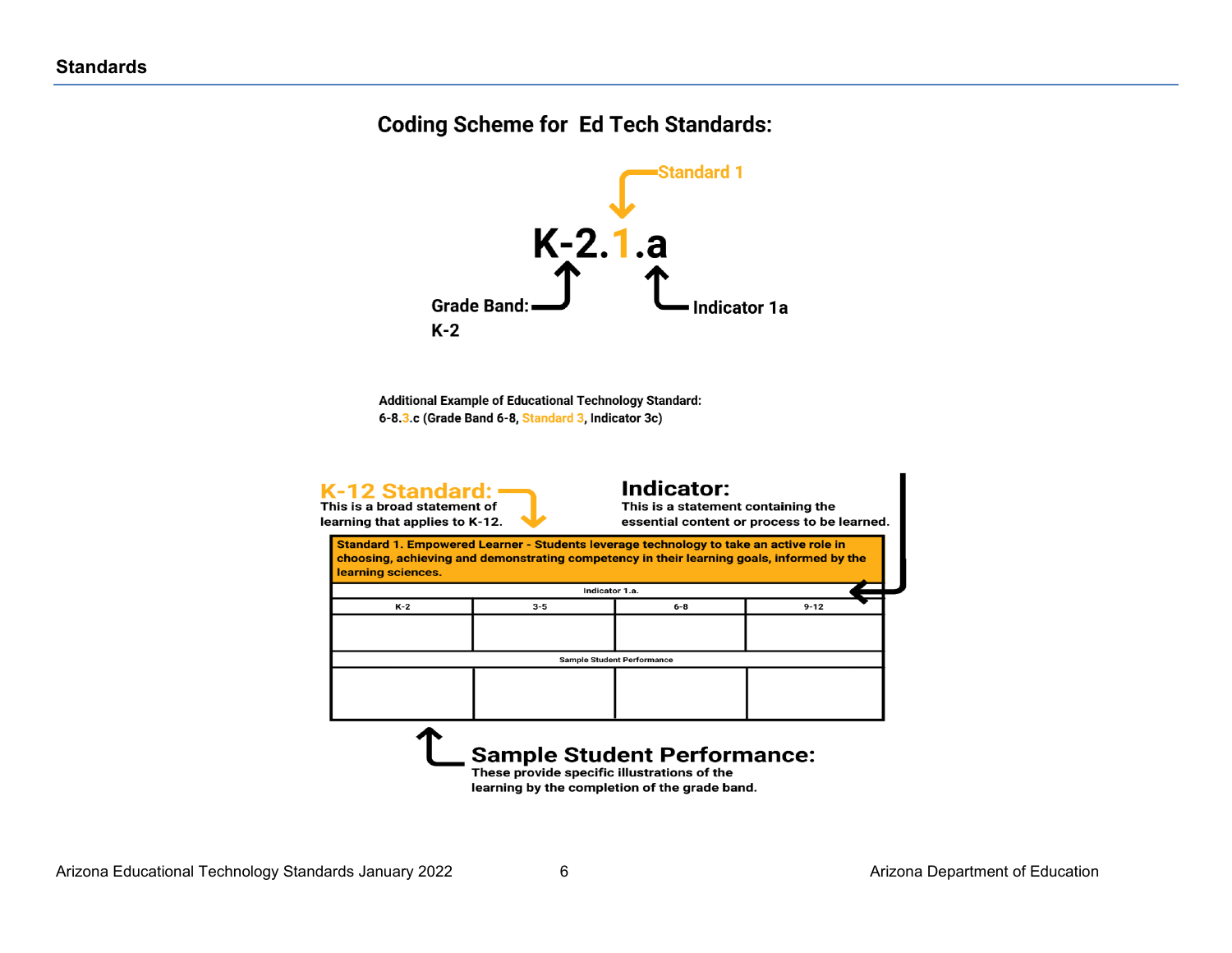| Standard 1. Empowered Learner - Students leverage technology to take an active role in choosing, achieving, and<br>demonstrating competency in their learning goals, informed by the learning sciences. |                                                                                                                                                                                                                         |                                                                                                                                                                                                                             |                                                                                                                                                                                                                                                                                                                                                                                       |
|---------------------------------------------------------------------------------------------------------------------------------------------------------------------------------------------------------|-------------------------------------------------------------------------------------------------------------------------------------------------------------------------------------------------------------------------|-----------------------------------------------------------------------------------------------------------------------------------------------------------------------------------------------------------------------------|---------------------------------------------------------------------------------------------------------------------------------------------------------------------------------------------------------------------------------------------------------------------------------------------------------------------------------------------------------------------------------------|
|                                                                                                                                                                                                         |                                                                                                                                                                                                                         | Indicator 1.a.                                                                                                                                                                                                              |                                                                                                                                                                                                                                                                                                                                                                                       |
| $K-2$                                                                                                                                                                                                   | $3-5$                                                                                                                                                                                                                   | $6 - 8$                                                                                                                                                                                                                     | $9 - 12$                                                                                                                                                                                                                                                                                                                                                                              |
| K-2.1.a. Students, with<br>guidance, consider and set<br>personal learning goals and<br>utilize appropriate technology<br>to demonstrate knowledge<br>and reflect on the learning<br>process.           | 3-5.1.a. Students, in<br>collaboration with an educator,<br>develop learning goals, select<br>the technology tools to achieve<br>them, and reflect on and revise<br>the learning process as needed<br>to achieve goals. | 6-8.1.a. Students articulate<br>personal learning goals, select,<br>and manage appropriate<br>technologies to achieve them,<br>and reflect on their successes<br>and areas of improvement in<br>working toward their goals. | 9-12.1.a. Students articulate<br>and set personal learning<br>goals, develop strategies<br>leveraging technology to<br>achieve them, and reflect on<br>the learning process itself to<br>improve learning outcomes.                                                                                                                                                                   |
|                                                                                                                                                                                                         |                                                                                                                                                                                                                         | <b>Sample Student Performance</b>                                                                                                                                                                                           |                                                                                                                                                                                                                                                                                                                                                                                       |
| • Students select work samples<br>that show evidence of learning<br>within a digitized portfolio and<br>conference with the teacher to set<br>and monitor a goal for<br>improvement.                    | •Students, with guidance, will identify,<br>and use digital learning tools or<br>resources to set learning goals.<br>•Students reflect on learning<br>experiences for the purpose of<br>improving future performance.   | •Students create digital portfolios.<br>•Students set personal learning goals<br>and use online tools to share and<br>reflect on their learning.                                                                            | •Students take an active role in<br>choosing what and how they learn,<br>articulating their learning goal,<br>activating prior knowledge,<br>brainstorming authentic questions<br>about a topic of study, or selecting a<br>topic from a menu of options.<br>•Students reflect on their learning<br>using tools, such as digital exit<br>tickets, journals, and video<br>reflections. |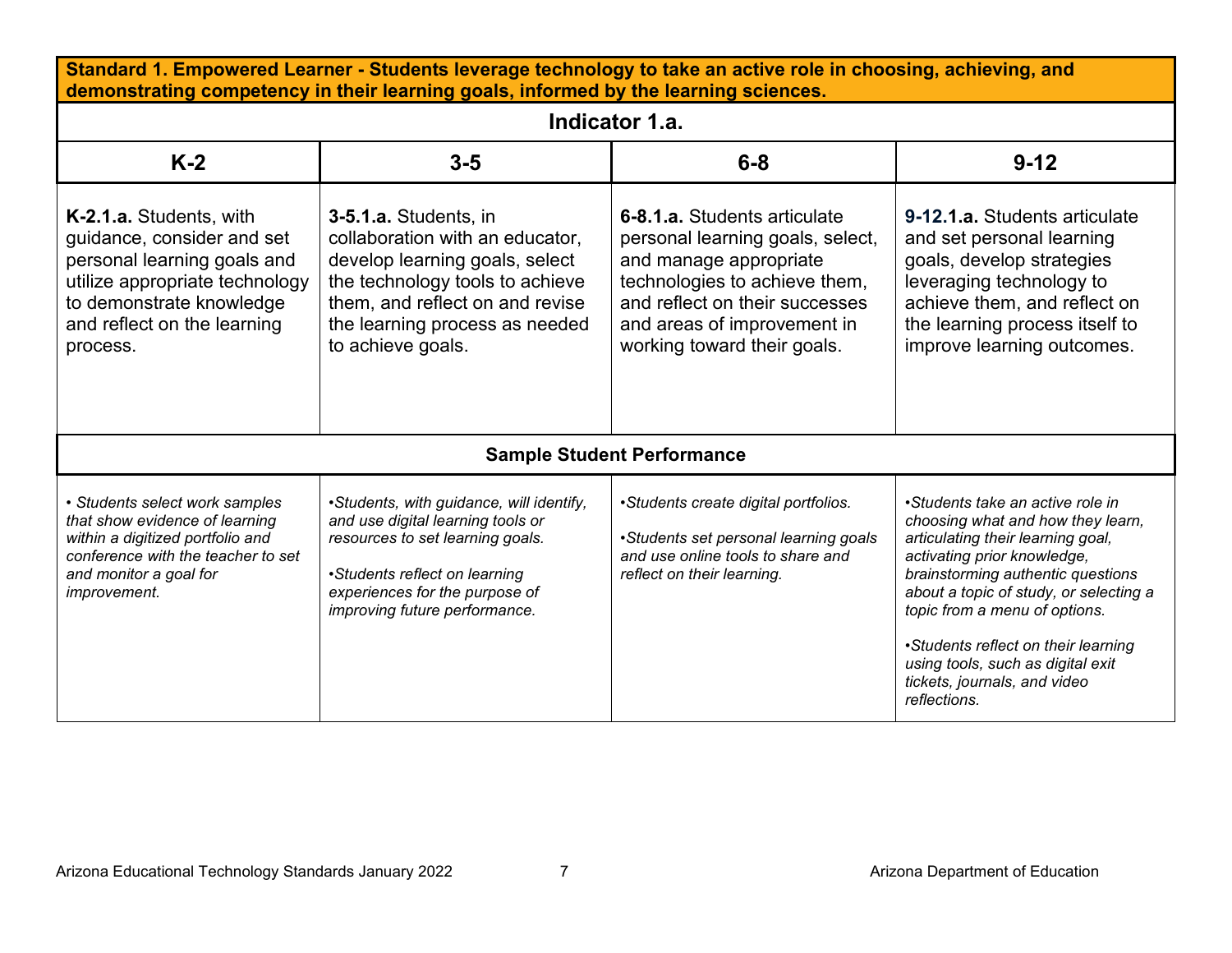| Standard 1. Empowered Learner - Students leverage technology to take an active role in choosing, achieving, and<br>demonstrating competency in their learning goals, informed by the learning sciences.                                                                                |                                                                                                                                                                                                                                                                                                                                 |                                                                                                                                                                                                                                                                                                       |                                                                                                                                                                                                                                                                                                                                                                                                                                         |  |
|----------------------------------------------------------------------------------------------------------------------------------------------------------------------------------------------------------------------------------------------------------------------------------------|---------------------------------------------------------------------------------------------------------------------------------------------------------------------------------------------------------------------------------------------------------------------------------------------------------------------------------|-------------------------------------------------------------------------------------------------------------------------------------------------------------------------------------------------------------------------------------------------------------------------------------------------------|-----------------------------------------------------------------------------------------------------------------------------------------------------------------------------------------------------------------------------------------------------------------------------------------------------------------------------------------------------------------------------------------------------------------------------------------|--|
|                                                                                                                                                                                                                                                                                        |                                                                                                                                                                                                                                                                                                                                 | Indicator 1.b.                                                                                                                                                                                                                                                                                        |                                                                                                                                                                                                                                                                                                                                                                                                                                         |  |
| $K-2$                                                                                                                                                                                                                                                                                  | $3-5$                                                                                                                                                                                                                                                                                                                           | $6 - 8$                                                                                                                                                                                                                                                                                               | $9 - 12$                                                                                                                                                                                                                                                                                                                                                                                                                                |  |
| K-2.1.b. Students, with<br>guidance, learn about<br>technologies that can be<br>used to connect to others<br>and demonstrate the ability<br>to link purpose with<br>resource(s) to enhance and<br>customize their learning.                                                            | 3-5.1.b. Students, in<br>collaboration with an educator,<br>build a network of experts and<br>peers to customize their<br>environments to enhance their<br>learning, in accordance with<br>school policy.                                                                                                                       | 6-8.1.b. Students identify and<br>begin to develop online networks<br>of experts and peers to<br>customize their learning<br>environments in accordance with<br>school policy.                                                                                                                        | 9-12.1.b. Students build<br>networks of experts and peers<br>to customize their learning<br>environments in ways that<br>support the learning process<br>and in accordance with school<br>policy.                                                                                                                                                                                                                                       |  |
|                                                                                                                                                                                                                                                                                        |                                                                                                                                                                                                                                                                                                                                 | <b>Sample Student Performance</b>                                                                                                                                                                                                                                                                     |                                                                                                                                                                                                                                                                                                                                                                                                                                         |  |
| •Students participate in teacher-led<br>connections both in and outside<br>the students' community (e.g.,<br>videoconference, email, virtual field<br>trips).<br>•Students use tools to personalize<br>content accessibility (e.g.,<br>highlighting, video, text-to-speech,<br>audio). | •Students, with guidance, extend their<br>learning environment to include online<br>collaborative spaces, such as<br>collaborative documents, sites, or<br>video conferencing.<br>•Students, with guidance, customize<br>their environments through choice in<br>how they learn and how they show or<br>express their learning. | •Students participate in school-<br>approved online groups to support<br>learning (e.g., online discussion boards<br>through a Learning Management<br>System).<br>•Students use school-approved<br>collaborative and file sharing groups to<br>network and get assistance from<br>teachers and peers. | •Students work collaboratively with<br>their peers, teachers and experts to<br>share their knowledge and learn from<br>and with others to achieve higher<br>order thinking.<br>•Students demonstrate higher order<br>thinking through the use of<br>collaborative online tools.<br>participation in Personal Learning<br>Networks (PLN), digital platforms, in-<br>person, and virtual groups both<br>synchronously and asynchronously. |  |
|                                                                                                                                                                                                                                                                                        |                                                                                                                                                                                                                                                                                                                                 |                                                                                                                                                                                                                                                                                                       | •Students make informed choices<br>about the digital tools that they use to<br>support their learning.                                                                                                                                                                                                                                                                                                                                  |  |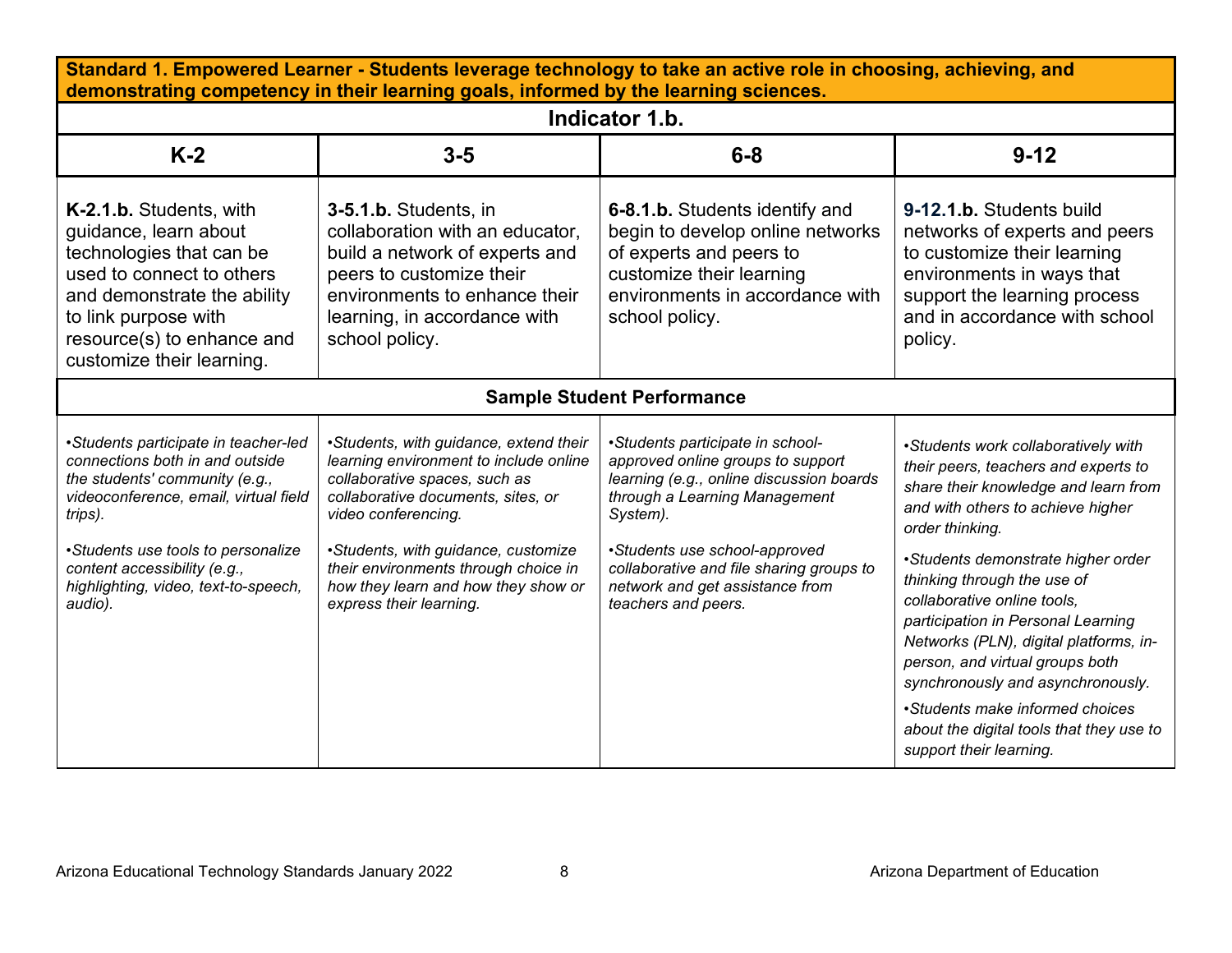| Standard 1. Empowered Learner - Students leverage technology to take an active role in choosing, achieving, and<br>demonstrating competency in their learning goals, informed by the learning sciences.                                      |                                                                                                                                                                                                                                                                                                                                                                                     |                                                                                                                                                                                                                                                                                                                                       |                                                                                                                                                                                                                                                                                                                                                                                                                                   |  |
|----------------------------------------------------------------------------------------------------------------------------------------------------------------------------------------------------------------------------------------------|-------------------------------------------------------------------------------------------------------------------------------------------------------------------------------------------------------------------------------------------------------------------------------------------------------------------------------------------------------------------------------------|---------------------------------------------------------------------------------------------------------------------------------------------------------------------------------------------------------------------------------------------------------------------------------------------------------------------------------------|-----------------------------------------------------------------------------------------------------------------------------------------------------------------------------------------------------------------------------------------------------------------------------------------------------------------------------------------------------------------------------------------------------------------------------------|--|
|                                                                                                                                                                                                                                              |                                                                                                                                                                                                                                                                                                                                                                                     | Indicator 1.c.                                                                                                                                                                                                                                                                                                                        |                                                                                                                                                                                                                                                                                                                                                                                                                                   |  |
| $K-2$                                                                                                                                                                                                                                        | $3-5$                                                                                                                                                                                                                                                                                                                                                                               | $6 - 8$                                                                                                                                                                                                                                                                                                                               | $9 - 12$                                                                                                                                                                                                                                                                                                                                                                                                                          |  |
| K-2.1.c. Students, with<br>guidance, learn to recognize<br>feedback from both people<br>and features embedded in<br>digital tools, and use age-<br>appropriate technology to<br>share learning.                                              | 3-5.1.c. Students, in<br>collaboration with an<br>educator, examine feedback<br>from both people and the<br>features embedded in digital<br>tools, and use age-<br>appropriate technology to<br>share learning.                                                                                                                                                                     | 6-8.1.c. Students integrate<br>feedback from people and digital<br>tools to improve their learning<br>process, and they select<br>technology to demonstrate their<br>learning in a variety of ways.                                                                                                                                   | 9-12.1.c. Students actively use<br>technology to seek feedback<br>that informs and improves their<br>practice and to demonstrate<br>their learning in a variety of<br>ways.                                                                                                                                                                                                                                                       |  |
|                                                                                                                                                                                                                                              |                                                                                                                                                                                                                                                                                                                                                                                     | <b>Sample Student Performance</b>                                                                                                                                                                                                                                                                                                     |                                                                                                                                                                                                                                                                                                                                                                                                                                   |  |
| •Students use automated learning<br>systems to demonstrate learning and<br>receive active feedback (e.g., online<br>quizzes, interactive content learning<br>platforms).<br>•Students create, review, and share<br>work using digital tools. | •Students seek digital or human<br>feedback by utilizing built-in<br>features within digital tools and<br>online programs. (Spell check,<br>grammar check, comments, etc.)<br>•Students, with guidance and<br>feedback, create artifacts using<br>age-appropriate digital tools to<br>demonstrate their learning, such as<br>posters, presentations, video, or<br>audio recordings. | •Students solicit feedback for their ideas<br>using digital tools such as online polls or<br>surveys to gather data during the<br>learning process.<br>•Students create digital products (e.g.,<br>collaborative documents, blog posts,<br>videos, website) that provide<br>opportunities for audience participation<br>and feedback. | •Students use feedback mechanisms<br>that are built into technology (e.g.,<br>learning analytics, AI powered<br>feedback) to understand and improve<br>their own practice (e.g., writing,<br>projects, problem-solving strategies).<br>•Students use digital communication<br>tools (surveys, discussion boards,<br>video chat) to connect with others<br>(e.g., peers, teachers, experts) who<br>can provide meaningful feedback |  |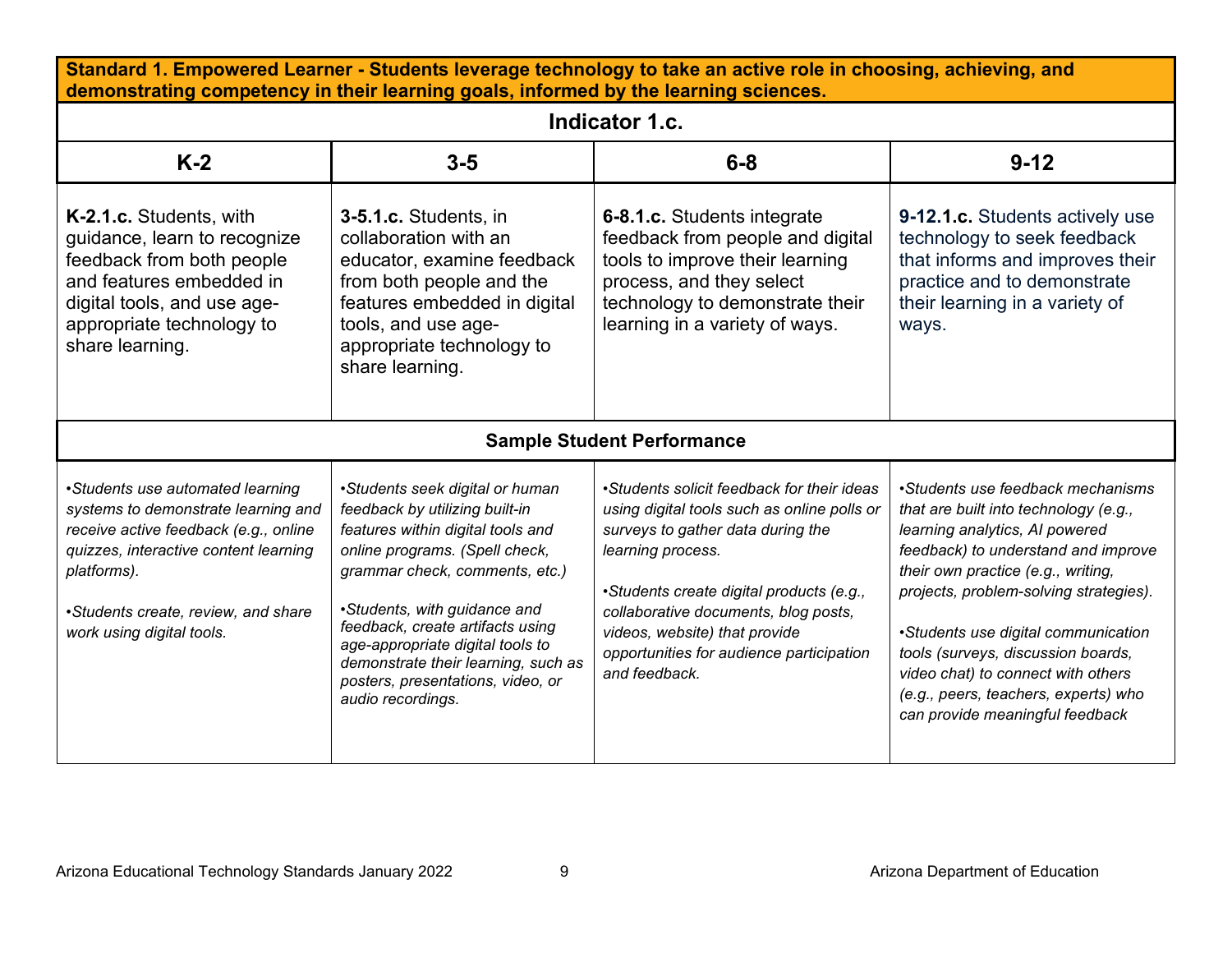| Standard 1. Empowered Learner - Students leverage technology to take an active role in choosing, achieving, and<br>demonstrating competency in their learning goals, informed by the learning sciences.                 |                                                                                                                                                                                                                                                                    |                                                                                                                                                                                                                                                                                                                                                                                                             |                                                                                                                                                                                                                                                                                                                           |  |  |
|-------------------------------------------------------------------------------------------------------------------------------------------------------------------------------------------------------------------------|--------------------------------------------------------------------------------------------------------------------------------------------------------------------------------------------------------------------------------------------------------------------|-------------------------------------------------------------------------------------------------------------------------------------------------------------------------------------------------------------------------------------------------------------------------------------------------------------------------------------------------------------------------------------------------------------|---------------------------------------------------------------------------------------------------------------------------------------------------------------------------------------------------------------------------------------------------------------------------------------------------------------------------|--|--|
|                                                                                                                                                                                                                         | Indicator 1.d.                                                                                                                                                                                                                                                     |                                                                                                                                                                                                                                                                                                                                                                                                             |                                                                                                                                                                                                                                                                                                                           |  |  |
| $K-2$                                                                                                                                                                                                                   | $3 - 5$                                                                                                                                                                                                                                                            | $6 - 8$                                                                                                                                                                                                                                                                                                                                                                                                     | $9 - 12$                                                                                                                                                                                                                                                                                                                  |  |  |
| K-2.1.d. Students, with<br>guidance, learn to recognize<br>commonalities and<br>fundamental structures<br>across digital tools and begin<br>to transfer learning between<br>tools or learning<br>environments.          | 3-5.1.d. Students explore age-<br>appropriate technologies and<br>begin to transfer their learning to<br>different tools or learning<br>environments.                                                                                                              | 6-8.1.d. Students navigate a<br>variety of technologies and<br>transfer their skills to<br>troubleshoot and learn how to<br>use new technologies.                                                                                                                                                                                                                                                           | 9-12.1.d. Students choose,<br>use and troubleshoot current<br>technologies, and are able to<br>transfer their knowledge to<br>explore new technologies.                                                                                                                                                                   |  |  |
|                                                                                                                                                                                                                         | <b>Sample Student Performance</b>                                                                                                                                                                                                                                  |                                                                                                                                                                                                                                                                                                                                                                                                             |                                                                                                                                                                                                                                                                                                                           |  |  |
| •Students access devices and<br>digital resources (e.g., locate,<br>launch, use, create, save, retrieve).<br>•Students transfer skills from one<br>digital platform to another (e.g.,<br>open, cut, save, copy, paste). | •Students transfer digital skills to other<br>devices or programs (e.g., how to format<br>text across multiple applications,<br>restarting devices or programs).<br>•Students apply prior knowledge to<br>understand how new technologies or<br>applications work. | •Students apply their current<br>technological knowledge and skills to<br>different technologies and devices.<br>•Students use a variety of devices<br>(e.g., mobile devices and computers)<br>to support planning, implementing, and<br>reflecting upon a defined task.<br>•Students collaborate and pool<br>collective knowledge to investigate,<br>troubleshoot, and/or explore new<br>technology tools. | •Students understand the basic<br>operation of technology and<br>various applications such that they<br>can perform basic troubleshooting<br>techniques.<br>•Students apply their prior<br>knowledge as they select and learn<br>new tools and applications based<br>on their needs to support their<br>learning process. |  |  |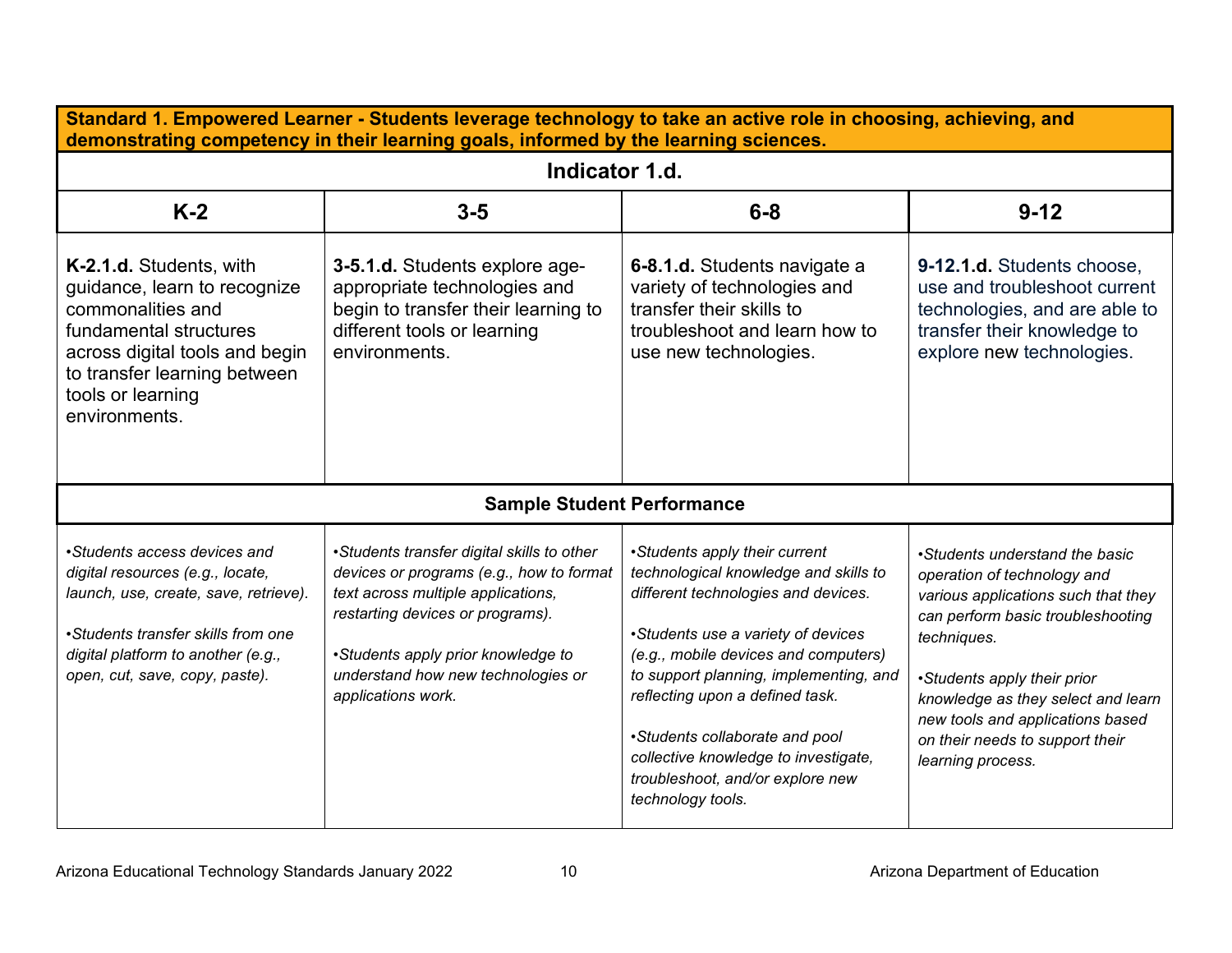| Standard 2. Digital Citizen - Students recognize the rights, responsibilities, and opportunities of living, learning, and<br>working in an interconnected digital world, and they act and model in ways that are safe, legal, and ethical. |                                                                                                                                                                                                                                                                                         |                                                                                                                                                                                                                                           |                                                                                                                                                                                                                                                                                                                            |  |
|--------------------------------------------------------------------------------------------------------------------------------------------------------------------------------------------------------------------------------------------|-----------------------------------------------------------------------------------------------------------------------------------------------------------------------------------------------------------------------------------------------------------------------------------------|-------------------------------------------------------------------------------------------------------------------------------------------------------------------------------------------------------------------------------------------|----------------------------------------------------------------------------------------------------------------------------------------------------------------------------------------------------------------------------------------------------------------------------------------------------------------------------|--|
| Indicator 2.a.                                                                                                                                                                                                                             |                                                                                                                                                                                                                                                                                         |                                                                                                                                                                                                                                           |                                                                                                                                                                                                                                                                                                                            |  |
| $K-2$                                                                                                                                                                                                                                      | $3-5$                                                                                                                                                                                                                                                                                   | $6 - 8$                                                                                                                                                                                                                                   | $9 - 12$                                                                                                                                                                                                                                                                                                                   |  |
| K-2.2.a. Students, with<br>guidance, discuss and<br>develop their digital identity<br>through responsible use of<br>technology.                                                                                                            | 3-5.2.a. Students demonstrate<br>an understanding of the role a<br>digital identity plays in the<br>digital world and learn the<br>permanence of their decisions<br>when interacting online.                                                                                            | 6-8.2.a. Students cultivate their<br>digital identities and reputations<br>within a digital environment and<br>understand that digital actions<br>are permanent.                                                                          | 9-12.2.a. Students cultivate and<br>manage their digital identity and<br>reputation and are aware of the<br>permanence of their actions in<br>the digital world.                                                                                                                                                           |  |
|                                                                                                                                                                                                                                            |                                                                                                                                                                                                                                                                                         | <b>Sample Student Performance</b>                                                                                                                                                                                                         |                                                                                                                                                                                                                                                                                                                            |  |
| •Students identify both positive and<br>negative impacts technology can<br>have on them.<br>•Students explain how information<br>shared online leaves a digital<br>footprint or trail.                                                     | •Students understand the<br>components of digital identities and<br>digital footprints.<br>•Students explore privacy settings for<br>the various platforms they use and<br>illustrate an awareness of how they<br>are represented online based on<br>activities and online connections. | •Students demonstrate knowledge of<br>when to share personal information.<br>•Students consider the permanency of<br>online posting and sharing before they<br>act.<br>•Students cultivate an authentic and<br>positive digital presence. | •Students<br>experience and analyze how social<br>media impacts society, individuals,<br>and organizations.<br>•Students learn about positive online<br>participation and permanence of their<br>digital footprint by actively cultivating a<br>social media presence designed for<br>future employers or schools to view. |  |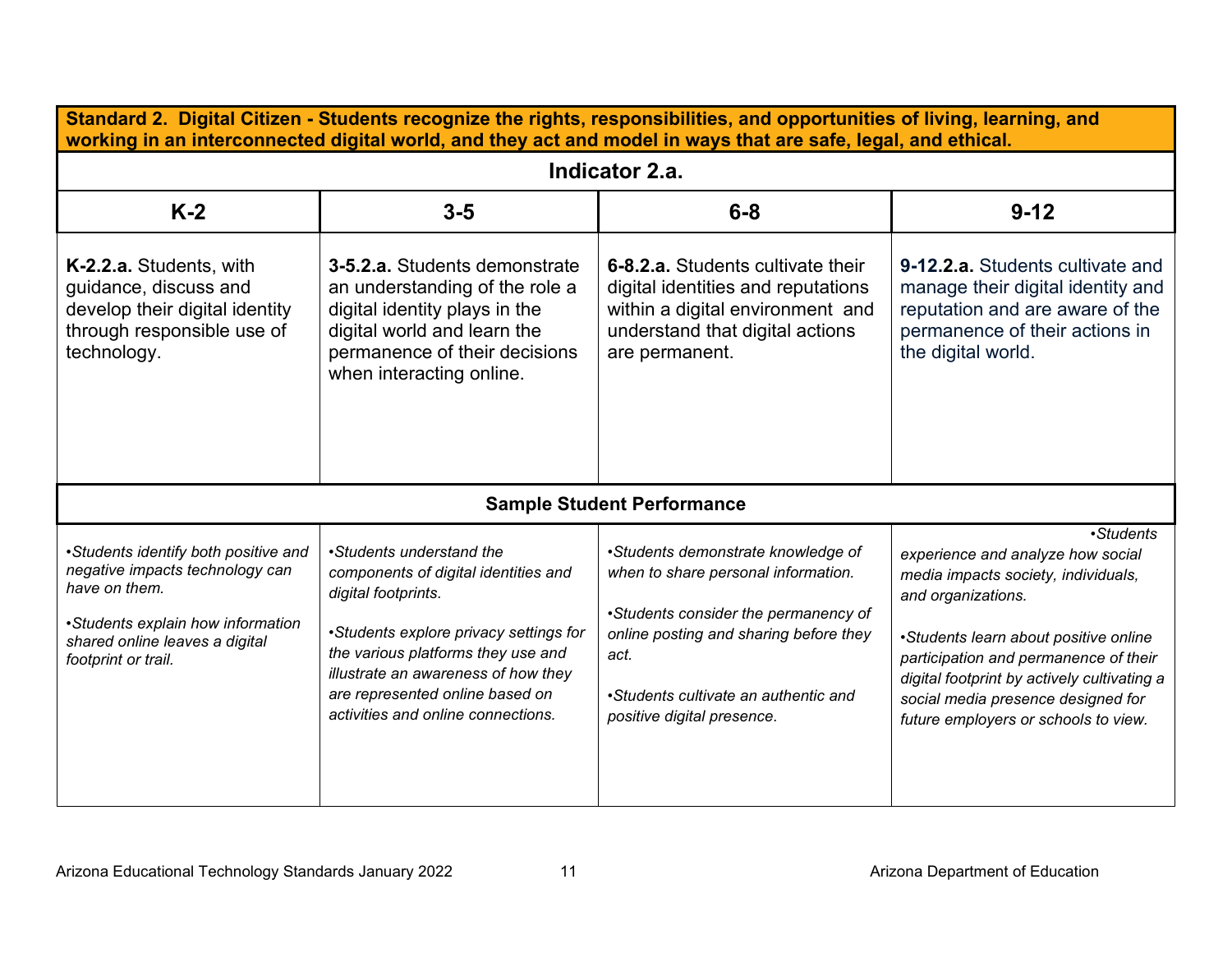| Standard 2. Digital Citizen - Students recognize the rights, responsibilities, and opportunities of living, learning, and<br>working in an interconnected digital world, and they act and model in ways that are safe, legal, and ethical. |                                                                                                                                                                                                                                                                                                                                            |                                                                                                                                                                                                                                                                                                                                                           |                                                                                                                                                                                                                                                                                                                                                                                                                                                                     |  |
|--------------------------------------------------------------------------------------------------------------------------------------------------------------------------------------------------------------------------------------------|--------------------------------------------------------------------------------------------------------------------------------------------------------------------------------------------------------------------------------------------------------------------------------------------------------------------------------------------|-----------------------------------------------------------------------------------------------------------------------------------------------------------------------------------------------------------------------------------------------------------------------------------------------------------------------------------------------------------|---------------------------------------------------------------------------------------------------------------------------------------------------------------------------------------------------------------------------------------------------------------------------------------------------------------------------------------------------------------------------------------------------------------------------------------------------------------------|--|
| Indicator 2.b.                                                                                                                                                                                                                             |                                                                                                                                                                                                                                                                                                                                            |                                                                                                                                                                                                                                                                                                                                                           |                                                                                                                                                                                                                                                                                                                                                                                                                                                                     |  |
| $K-2$                                                                                                                                                                                                                                      | $3-5$                                                                                                                                                                                                                                                                                                                                      | $6-8$                                                                                                                                                                                                                                                                                                                                                     | $9 - 12$                                                                                                                                                                                                                                                                                                                                                                                                                                                            |  |
| K-2.2.b. Students, with<br>guidance, engage in positive<br>and safe behavior when using<br>devices and working online<br>with others.                                                                                                      | 3-5.2.b. Students, in<br>collaboration with an educator.<br>identify and practice safe, legal,<br>and ethical behavior when<br>using technology and<br>interacting online.                                                                                                                                                                 | 6-8.2.b. Students demonstrate<br>and advocate for positive, safe,<br>legal, and ethical behavior when<br>using technology and when<br>interacting with others online.                                                                                                                                                                                     | 9-12.2.b. Students engage in<br>and advocate for positive,<br>safe, legal, and ethical<br>behavior when using<br>technology, including social<br>interactions online or when<br>using networked devices.                                                                                                                                                                                                                                                            |  |
|                                                                                                                                                                                                                                            |                                                                                                                                                                                                                                                                                                                                            | <b>Sample Student Performance</b>                                                                                                                                                                                                                                                                                                                         |                                                                                                                                                                                                                                                                                                                                                                                                                                                                     |  |
| •Students explain the potential<br>benefits and implications of<br>interacting with others online.<br>•Students demonstrate positive and<br>safe online behavior when using<br>technology.                                                 | •Students demonstrate appropriate<br>use of technology (e.g., being<br>respectful in shared online<br>collaborative spaces: documents,<br>emails, websites etc.) and explain the<br>importance of responsible technology<br>use.<br>•Students communicate thoughtfully,<br>respectfully, and authentically in all<br>digital interactions. | •Students interact online in ways that<br>demonstrate empathy (e.g., taking<br>another's perspective in a discussion<br>board), advocacy of safe use (e.g.,<br>teaching others to detect phishing and<br>spam), and ethical digital behavior.<br>•Students demonstrate awareness of<br>healthy digital behaviors such as media<br>balance and ergonomics. | •Students understand and<br>demonstrate appropriate online<br>behaviors and technology use.<br>•Students make decisions about<br>how, when, and how much they use<br>it, the amount of personal<br>information they provide to others<br>(e.g., digital footprint), giving credit<br>for the use of others' online content<br>(e.g., citation), and the manner in<br>which they interact with others<br>digitally (e.g., discussion,<br>collaboration, video chat). |  |

**Standard 2. Digital Citizen - Students recognize the rights, responsibilities, and opportunities of living, learning, and working in an interconnected digital world, and they act and model in ways that are safe, legal, and ethical.**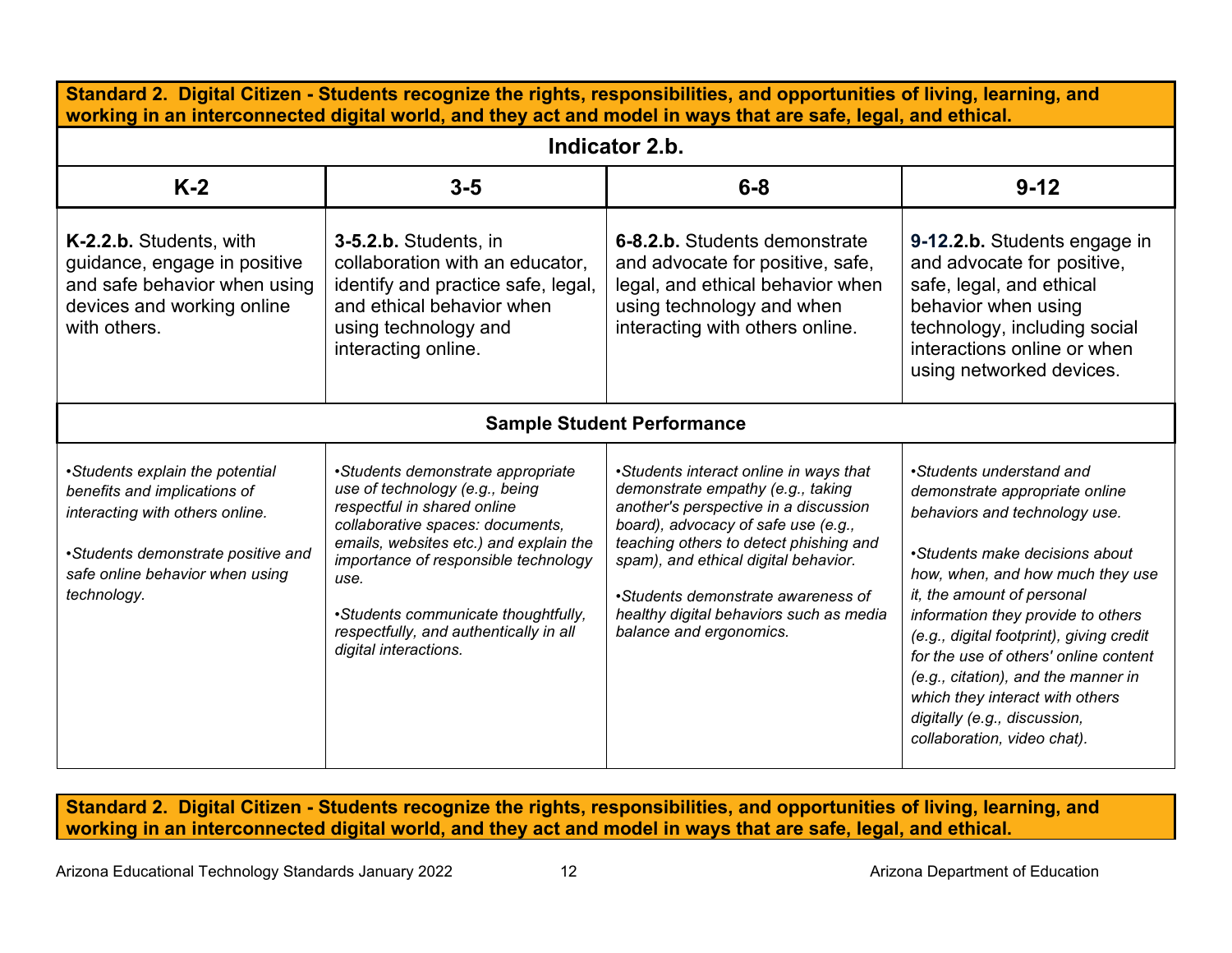| <b>Indicator 2.c.</b>                                                                                                                                                                                                 |                                                                                                                                                                                                                                                                                                                                                                                  |                                                                                                                                                                                                                                                                                                                        |                                                                                                                                                                                                                                                                                                                                                       |
|-----------------------------------------------------------------------------------------------------------------------------------------------------------------------------------------------------------------------|----------------------------------------------------------------------------------------------------------------------------------------------------------------------------------------------------------------------------------------------------------------------------------------------------------------------------------------------------------------------------------|------------------------------------------------------------------------------------------------------------------------------------------------------------------------------------------------------------------------------------------------------------------------------------------------------------------------|-------------------------------------------------------------------------------------------------------------------------------------------------------------------------------------------------------------------------------------------------------------------------------------------------------------------------------------------------------|
| $K-2$                                                                                                                                                                                                                 | $3 - 5$                                                                                                                                                                                                                                                                                                                                                                          | $6 - 8$                                                                                                                                                                                                                                                                                                                | $9 - 12$                                                                                                                                                                                                                                                                                                                                              |
| K-2.2.c. Students, with<br>guidance, begin to develop an<br>understanding of ownership,<br>sharing of information, and<br>how to respect the work of<br>others.                                                       | 3-5.2.c. Students, in<br>collaboration with an educator,<br>examine, use, and demonstrate<br>respect for intellectual property<br>including copyright, permission,<br>and fair use, with both print and<br>digital media when using and<br>sharing the work of others.                                                                                                           | 6-8.2.c. Students demonstrate<br>and advocate for an<br>understanding of intellectual<br>property including copyright,<br>permission, and fair use by<br>including appropriate citation<br>and attribution elements.                                                                                                   | 9-12.2.c. Students demonstrate<br>and advocate for an<br>understanding of and respect for<br>the rights and obligations of<br>using and sharing intellectual<br>property.                                                                                                                                                                             |
|                                                                                                                                                                                                                       |                                                                                                                                                                                                                                                                                                                                                                                  | <b>Sample Student Performance</b>                                                                                                                                                                                                                                                                                      |                                                                                                                                                                                                                                                                                                                                                       |
| •Students articulate the importance<br>of respecting others' digital content<br>and information.<br>•Students locate the title and author<br>(individual or organization) for an<br>age-appropriate digital resource. | •Students, with guidance, identify,<br>explore, and discuss laws and rules<br>that apply to print and digital content<br>(e.g., copyright law, fair use<br>guidelines, Creative Commons<br>licenses).<br>•Students explain and utilize basic<br>concepts of intellectual property when<br>using and sharing the work of others<br>(e.g. plagiarism, copyright, and fair<br>use). | •Students respect copyright law and<br>fair use by correctly attributing<br>sources and adhering to any licenses<br>(such as Creative Commons) when<br>reusing content or resources from<br>websites.<br>•Students describe the impact of<br>unethical and illegal use of<br>technology on individuals and<br>society. | •Students practice ethical and<br>appropriate use of all media and<br>comply with copyright law.<br>•Students cite electronic and print<br>sources in the appropriate format for<br>school and personal work.<br>•Students understand fair use and<br>utilize Creative Commons licensing for<br>personal work to protect created digital<br>products. |

**Standard 2. Digital Citizen - Students recognize the rights, responsibilities, and opportunities of living, learning, and working in an interconnected digital world, and they act and model in ways that are safe, legal, and ethical.**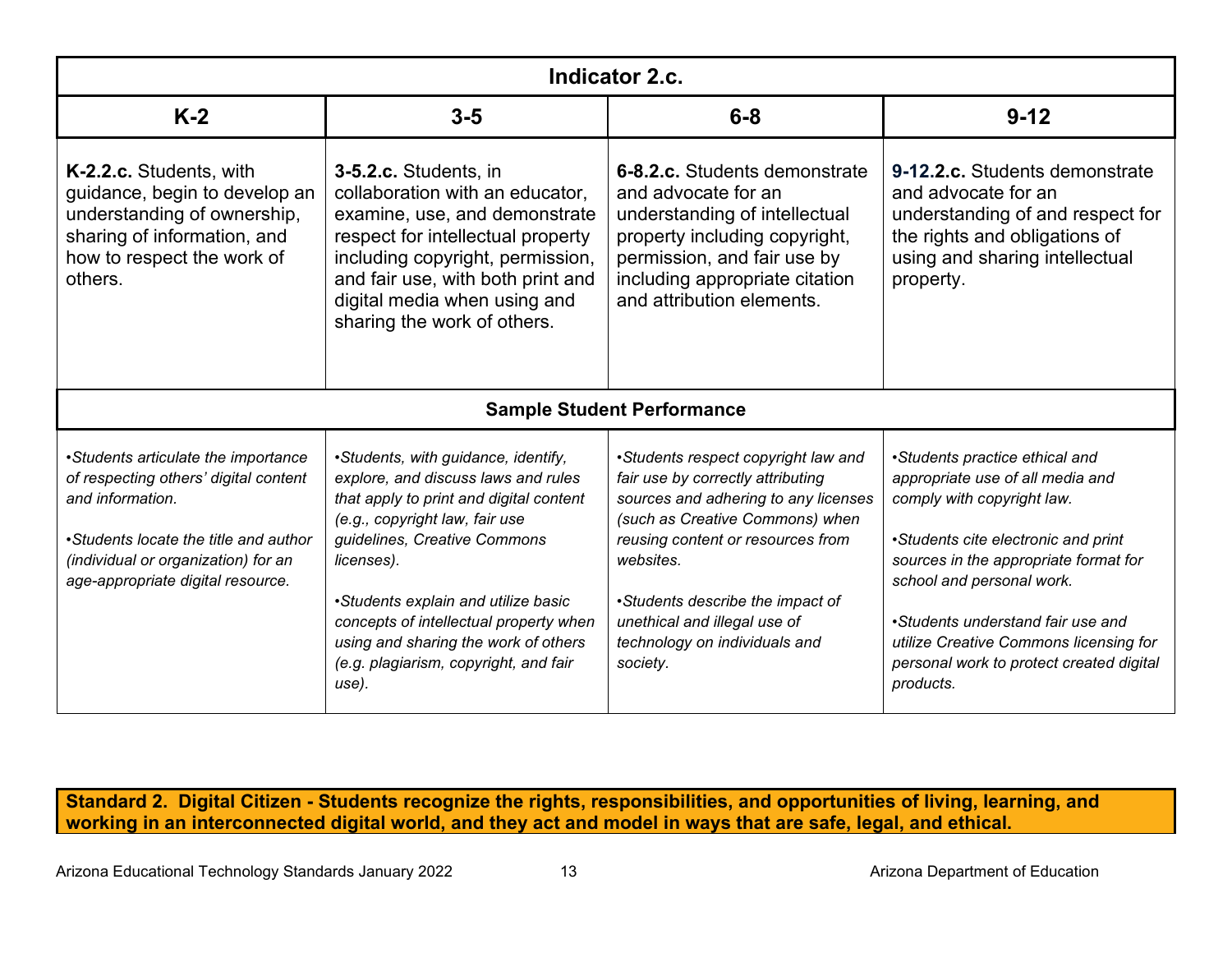| Indicator 2.d.                                                                                                                                                                                                                                                                        |                                                                                                                                                                                                                                                                                                                                                                                           |                                                                                                                                                                                                                                                                                                                            |                                                                                                                                                                                                                                                                                                                                                                                                                                                                                                                                                                                                                   |
|---------------------------------------------------------------------------------------------------------------------------------------------------------------------------------------------------------------------------------------------------------------------------------------|-------------------------------------------------------------------------------------------------------------------------------------------------------------------------------------------------------------------------------------------------------------------------------------------------------------------------------------------------------------------------------------------|----------------------------------------------------------------------------------------------------------------------------------------------------------------------------------------------------------------------------------------------------------------------------------------------------------------------------|-------------------------------------------------------------------------------------------------------------------------------------------------------------------------------------------------------------------------------------------------------------------------------------------------------------------------------------------------------------------------------------------------------------------------------------------------------------------------------------------------------------------------------------------------------------------------------------------------------------------|
| $K-2$                                                                                                                                                                                                                                                                                 | $3-5$                                                                                                                                                                                                                                                                                                                                                                                     | $6 - 8$                                                                                                                                                                                                                                                                                                                    | $9 - 12$                                                                                                                                                                                                                                                                                                                                                                                                                                                                                                                                                                                                          |
| K-2.2.d. Students, with<br>guidance, demonstrate the<br>importance of keeping their<br>information private.                                                                                                                                                                           | 3-5.2.d. Students, in<br>collaboration with an educator,<br>demonstrate an understanding<br>of what personal data is, how to<br>keep it private, and how it might<br>be shared online.                                                                                                                                                                                                    | 6-8.2.d. Students demonstrate an<br>understanding of what personal<br>data is, how it is collected, and<br>how to keep it private and secure,<br>including the awareness of current<br>technology terms and processes.                                                                                                     | 9-12.2.d. Students manage<br>their personal data to<br>maintain digital privacy and<br>security, and are aware of<br>data-collection technology<br>used to track their navigation<br>online.                                                                                                                                                                                                                                                                                                                                                                                                                      |
|                                                                                                                                                                                                                                                                                       |                                                                                                                                                                                                                                                                                                                                                                                           | <b>Sample Student Performance</b>                                                                                                                                                                                                                                                                                          |                                                                                                                                                                                                                                                                                                                                                                                                                                                                                                                                                                                                                   |
| •Students explain the difference<br>between information that is likely<br>safe and appropriate to share<br>online and information that should<br>not be shared.<br>•Students discuss the tracking of<br>online activity and the importance<br>of keeping some information<br>private. | •Students demonstrate an<br>understanding of their responsibility to<br>keep their personal data private (e.g.,<br>creating strong passwords and<br>keeping phone number, address,<br>parent's name, birth date private).<br>•Students demonstrate understanding<br>of privacy policies for digital tools,<br>services, and apps, and make<br>informed decisions about technology<br>use. | •Students use secure, and unique,<br>passwords to protect the privacy of<br>information.<br>•Students understand and can identify<br>online phishing, spam and malicious<br>emails.<br>•Students understand how personal<br>information is collected and shared, and<br>the potential values and costs of data<br>sharing. | •Students make conscientious<br>decisions about the amount and<br>type of personal identifiable<br>information (PII) they give.<br>•Students are familiar with how data<br>is tracked and used by those who<br>collect it, including data collected<br>from apps, phishing attempts,<br>malware, etc.<br>•Students apply practices that help<br>keep passwords and accounts safe<br>and secure (e.g. adjusting privacy<br>settings, the use of private<br>browsing, etc.).<br>•Students understand how personal<br>information is collected and shared,<br>and the potential values and costs<br>of data sharing. |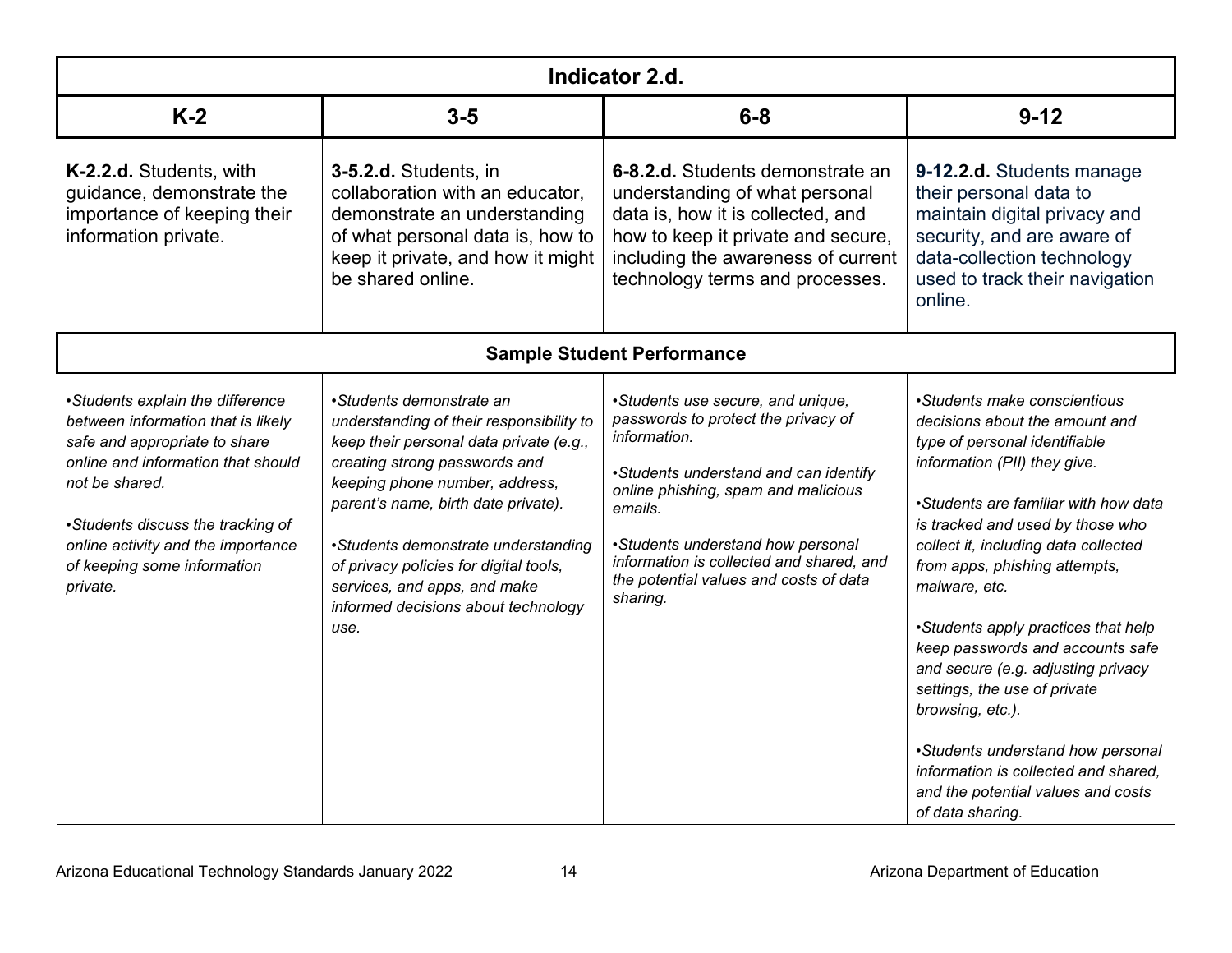| Standard 3. Knowledge Constructor - Students critically curate a variety of resources using digital tools to construct<br>knowledge, produce creative artifacts, and make meaningful learning experiences for themselves and others.              |                                                                                                                                                                                                                                                                                                                                                                                                                                                         |                                                                                                                                                                                                                                                                                                                                                                                          |                                                                                                                                                                                                                                                                                                                                                                                                                                                 |  |  |
|---------------------------------------------------------------------------------------------------------------------------------------------------------------------------------------------------------------------------------------------------|---------------------------------------------------------------------------------------------------------------------------------------------------------------------------------------------------------------------------------------------------------------------------------------------------------------------------------------------------------------------------------------------------------------------------------------------------------|------------------------------------------------------------------------------------------------------------------------------------------------------------------------------------------------------------------------------------------------------------------------------------------------------------------------------------------------------------------------------------------|-------------------------------------------------------------------------------------------------------------------------------------------------------------------------------------------------------------------------------------------------------------------------------------------------------------------------------------------------------------------------------------------------------------------------------------------------|--|--|
|                                                                                                                                                                                                                                                   | Indicator 3.a.                                                                                                                                                                                                                                                                                                                                                                                                                                          |                                                                                                                                                                                                                                                                                                                                                                                          |                                                                                                                                                                                                                                                                                                                                                                                                                                                 |  |  |
| $K-2$                                                                                                                                                                                                                                             | $3-5$                                                                                                                                                                                                                                                                                                                                                                                                                                                   | $6 - 8$                                                                                                                                                                                                                                                                                                                                                                                  | $9 - 12$                                                                                                                                                                                                                                                                                                                                                                                                                                        |  |  |
| K-2.3.a. Students, with<br>guidance, use provided digital<br>tools and resources to find<br>information on topics of<br>interest.                                                                                                                 | 3-5.3.a. Students, in<br>collaboration with an educator,<br>employ appropriate research<br>techniques to locate digital<br>resources that will help them in<br>their learning process.                                                                                                                                                                                                                                                                  | 6-8.3.a. Students practice and<br>improve research strategies to<br>locate information and other<br>resources for their intellectual or<br>creative pursuits.                                                                                                                                                                                                                            | 9-12.3.a. Students plan and<br>employ effective research<br>strategies to locate information<br>and other resources for their<br>intellectual and/or creative<br>pursuits.                                                                                                                                                                                                                                                                      |  |  |
|                                                                                                                                                                                                                                                   |                                                                                                                                                                                                                                                                                                                                                                                                                                                         | <b>Sample Student Performance</b>                                                                                                                                                                                                                                                                                                                                                        |                                                                                                                                                                                                                                                                                                                                                                                                                                                 |  |  |
| •Students use basic search tools<br>with age-appropriate digital<br>resources for locating and using<br>information.<br>•Students generate simple search<br>terms to find information in a digital<br>resource (e.g., online library<br>catalog). | •Students demonstrate an<br>understanding of the functionality of a<br>search engine, then gather, organize,<br>and summarize information from<br>multiple digital learning tools and<br>resources to build knowledge of a<br>topic.<br>•Students use a variety of appropriate<br>search techniques (e.g., keywords and<br>phrases, quotation marks) to locate<br>needed information using age-<br>appropriate digital learning tools and<br>resources. | •Students locate relevant information<br>and media using effective keywords,<br>as well as a variety of search<br>techniques (e.g., exact phrase<br>matching, file-type search, boolean or<br>advanced search filters).<br>• Students locate relevant information<br>and media by evaluating search<br>results, then revising keywords and<br>applying alternative search<br>techniques. | •Students use a variety of digital<br>resources (e.g., databases, online<br>search engines) to locate relevant<br>and accurate information about topics<br>of study/inquiry.<br>•Students use advanced search<br>techniques such as boolean<br>operators, exact phrase matching,<br>and file-type searches to locate<br>quality sources of information and<br>modify search strategies to<br>demonstrate resilience in the<br>research process. |  |  |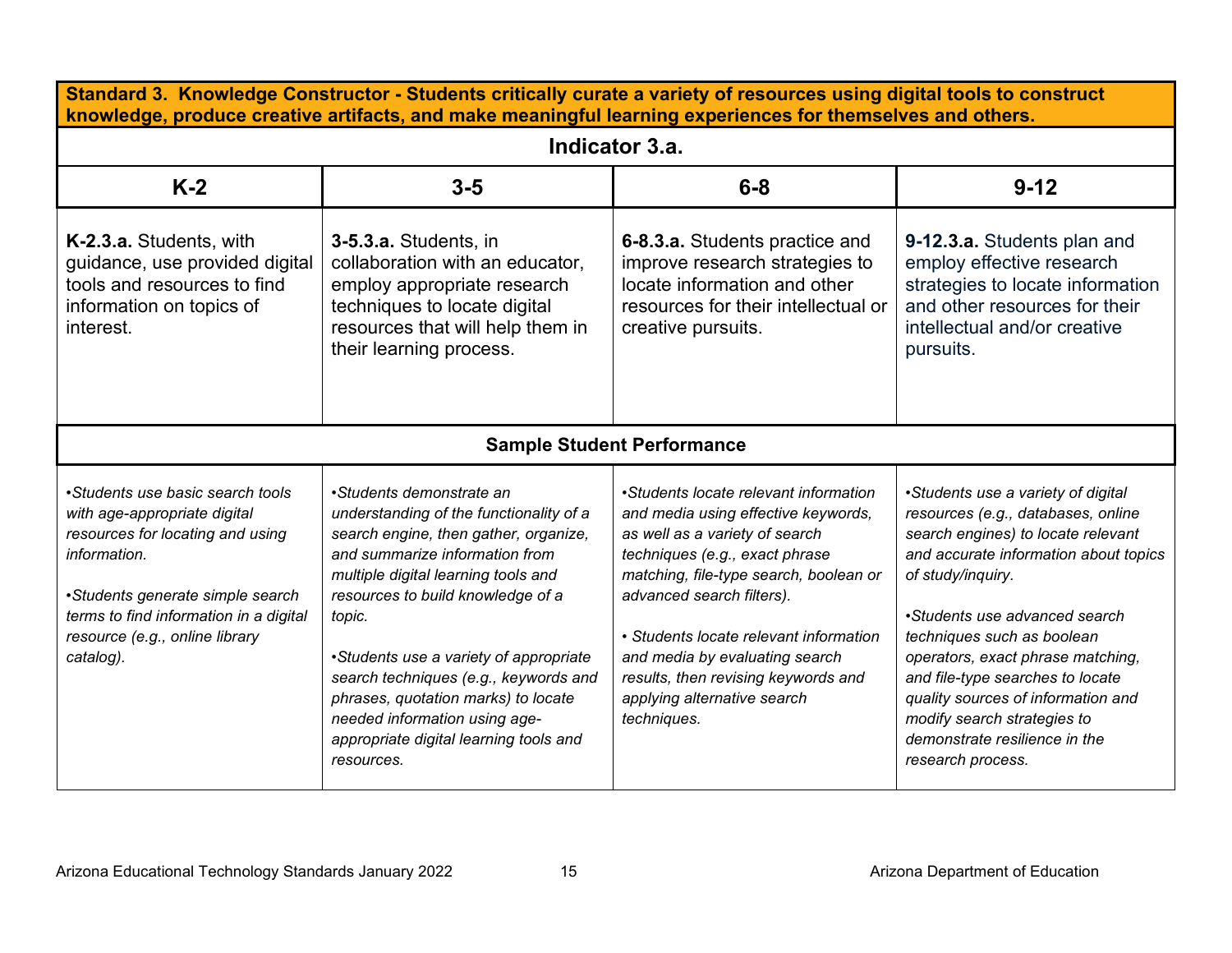| Standard 3. Knowledge Constructor - Students critically curate a variety of resources using digital tools to construct<br>knowledge, produce creative artifacts, and make meaningful learning experiences for themselves and others. |                                                                                                                                                                                                                                                                                                                                                                           |                                                                                                                                                                                                                                                                                                                                                                                                       |                                                                                                                                                                                                                                                                                                                                                                                                        |  |  |
|--------------------------------------------------------------------------------------------------------------------------------------------------------------------------------------------------------------------------------------|---------------------------------------------------------------------------------------------------------------------------------------------------------------------------------------------------------------------------------------------------------------------------------------------------------------------------------------------------------------------------|-------------------------------------------------------------------------------------------------------------------------------------------------------------------------------------------------------------------------------------------------------------------------------------------------------------------------------------------------------------------------------------------------------|--------------------------------------------------------------------------------------------------------------------------------------------------------------------------------------------------------------------------------------------------------------------------------------------------------------------------------------------------------------------------------------------------------|--|--|
|                                                                                                                                                                                                                                      | Indicator 3.b.                                                                                                                                                                                                                                                                                                                                                            |                                                                                                                                                                                                                                                                                                                                                                                                       |                                                                                                                                                                                                                                                                                                                                                                                                        |  |  |
| $K-2$                                                                                                                                                                                                                                | $3 - 5$                                                                                                                                                                                                                                                                                                                                                                   | $6-8$                                                                                                                                                                                                                                                                                                                                                                                                 | $9 - 12$                                                                                                                                                                                                                                                                                                                                                                                               |  |  |
| K-2.3.b. Students, with<br>quidance, become familiar<br>with age-appropriate criteria<br>for evaluating digital content.                                                                                                             | 3-5.3.b. Students, in<br>collaboration with an educator,<br>learn how to evaluate sources for<br>accuracy, perspective, credibility,<br>and relevance.                                                                                                                                                                                                                    | 6-8.3.b. Students practice<br>evaluating the accuracy,<br>perspective, credibility, and<br>relevance of information,<br>media, data or other resources.                                                                                                                                                                                                                                               | 9-12.3.b. Students evaluate<br>the accuracy, perspective,<br>credibility, and relevance of<br>information, media, data or<br>other resources.                                                                                                                                                                                                                                                          |  |  |
|                                                                                                                                                                                                                                      |                                                                                                                                                                                                                                                                                                                                                                           | <b>Sample Student Performance</b>                                                                                                                                                                                                                                                                                                                                                                     |                                                                                                                                                                                                                                                                                                                                                                                                        |  |  |
| •Students apply basic questions to<br>help them evaluate whether a<br>digital resource is a good fit for the<br>purpose.<br>•Students distinguish between<br>nonfiction and fictional digital<br>resources.                          | •Students use multiple criteria to<br>differentiate between relevant and<br>irrelevant information found with digital<br>tools and resources.<br>•Students utilize evaluation templates<br>(e.g., checklist or rubric) to identify<br>sources based on accuracy,<br>perspective, credibility, and relevance<br>(e.g., identifiable author, validity, biases,<br>$etc.$ ). | • Students recognize different types of<br>misinformation that can be found<br>online (e.g., satire, outdated,<br>manipulated content) and different<br>types of bias (e.g., source or personal<br>bias).<br>• Students employ strategies to verify<br>information (e.g., using fact-checking<br>sites, checking reliability of sources<br>aka lateral reading, tracking back to<br>original source). | •Students use a framework for<br>evaluating the quality of information<br>found online.<br>•Students assess how point of view,<br>context and purpose impact content,<br>message, and style of text, media,<br>and online presentation.<br>•Students compare and contrast<br>information found on the same issue<br>to recognize and minimize different<br>types of bias and fairness to the<br>topic. |  |  |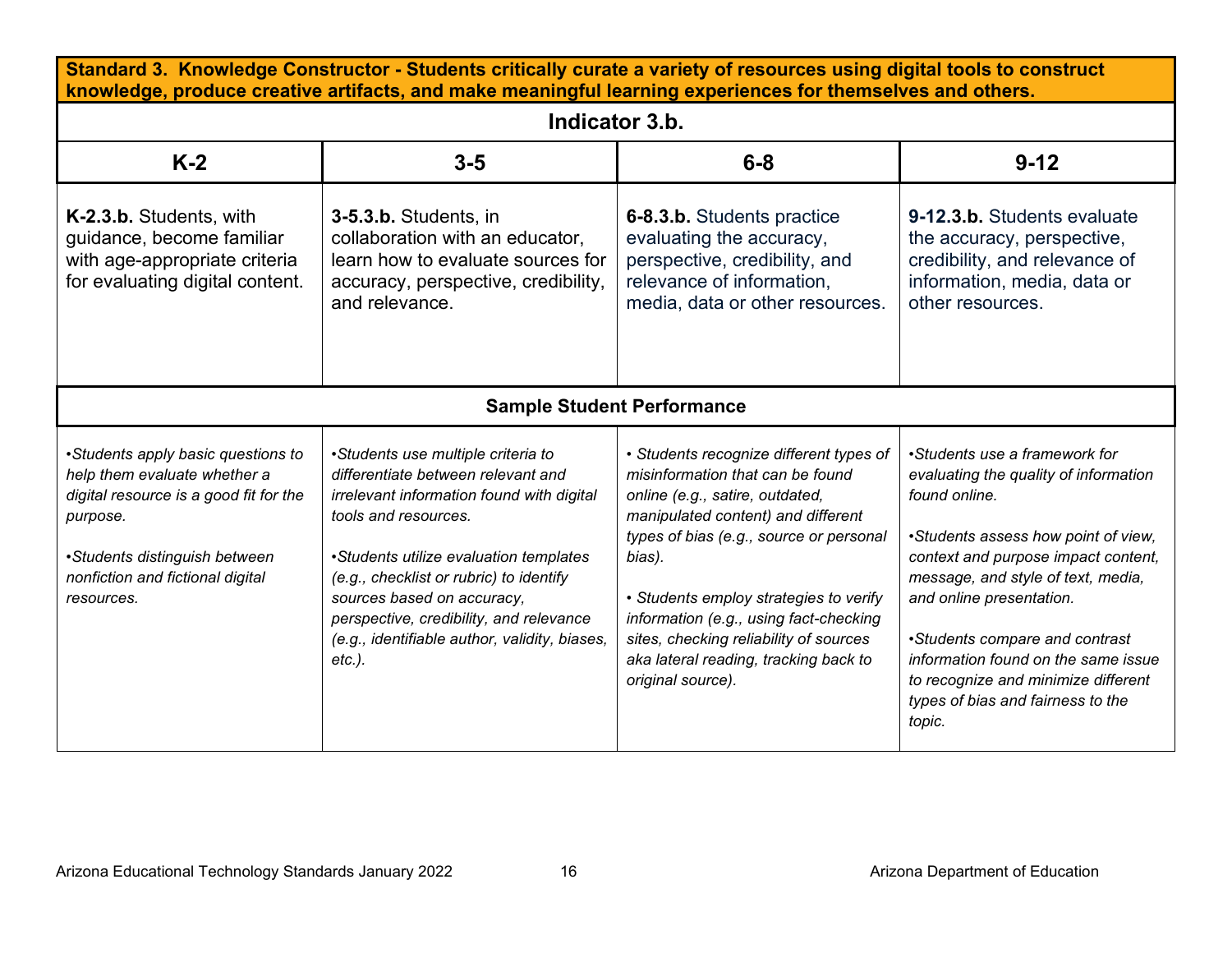| Standard 3. Knowledge Constructor - Students critically curate a variety of resources using digital tools to construct<br>knowledge, produce creative artifacts, and make meaningful learning experiences for themselves and others. |                                                                                                                                                                                                                                                                 |                                                                                                                                                                                                                                                                                                            |                                                                                                                                                                                                                                                                                                   |  |  |
|--------------------------------------------------------------------------------------------------------------------------------------------------------------------------------------------------------------------------------------|-----------------------------------------------------------------------------------------------------------------------------------------------------------------------------------------------------------------------------------------------------------------|------------------------------------------------------------------------------------------------------------------------------------------------------------------------------------------------------------------------------------------------------------------------------------------------------------|---------------------------------------------------------------------------------------------------------------------------------------------------------------------------------------------------------------------------------------------------------------------------------------------------|--|--|
|                                                                                                                                                                                                                                      | Indicator 3.c.                                                                                                                                                                                                                                                  |                                                                                                                                                                                                                                                                                                            |                                                                                                                                                                                                                                                                                                   |  |  |
| $K-2$                                                                                                                                                                                                                                | $3-5$                                                                                                                                                                                                                                                           | $6 - 8$                                                                                                                                                                                                                                                                                                    | $9 - 12$                                                                                                                                                                                                                                                                                          |  |  |
| K-2.3.c. Students, with<br>guidance, use a variety of<br>provided tools to organize<br>information and make<br>connections to their<br>learning.                                                                                     | <b>3-5.3.c</b> Students, in collaboration<br>with an educator, use a variety of<br>strategies to collect and organize<br>information and make meaningful<br>connections between resources.                                                                      | 6-8.3.c. Students locate and<br>collect a variety of resources<br>and organize information to<br>make meaningful connections.                                                                                                                                                                              | 9-12.3.c. Students curate<br>information from digital resources<br>using a variety of tools and<br>methods to create collections of<br>artifacts that demonstrate<br>meaningful connections or<br>conclusions.                                                                                    |  |  |
|                                                                                                                                                                                                                                      |                                                                                                                                                                                                                                                                 | <b>Sample Student Performance</b>                                                                                                                                                                                                                                                                          |                                                                                                                                                                                                                                                                                                   |  |  |
| •Students use digital tools to<br>organize information and<br>support classroom learning (e.g.<br>graphic organizers, concept<br>mapping, photo collage,<br>category sorts, timelines, files).                                       | •Students use digital tools to collect and<br>organize information based on<br>relationships and themes.<br>•Students organize digital resources in<br>meaningful ways (e.g., graphic<br>organizers, flowcharts, historical events,<br>timelines, storyboards). | •Students curate resources (e.g.,<br>locate, collect, select) from multiple<br>sources for an intended purpose.<br>• Students use digital tools to organize<br>online resources, information, and<br>media into useful collections or<br>artifacts (e.g., graphic organizers,<br>timelines, infographics). | •Students select and organize digital<br>resources, then use a variety of digital<br>tools (e.g., resource management,<br>annotation and note-taking, citation-<br>creation) to showcase learning through<br>an assemblage of content and/or artifacts<br>(e.g., portfolio, website, multimedia). |  |  |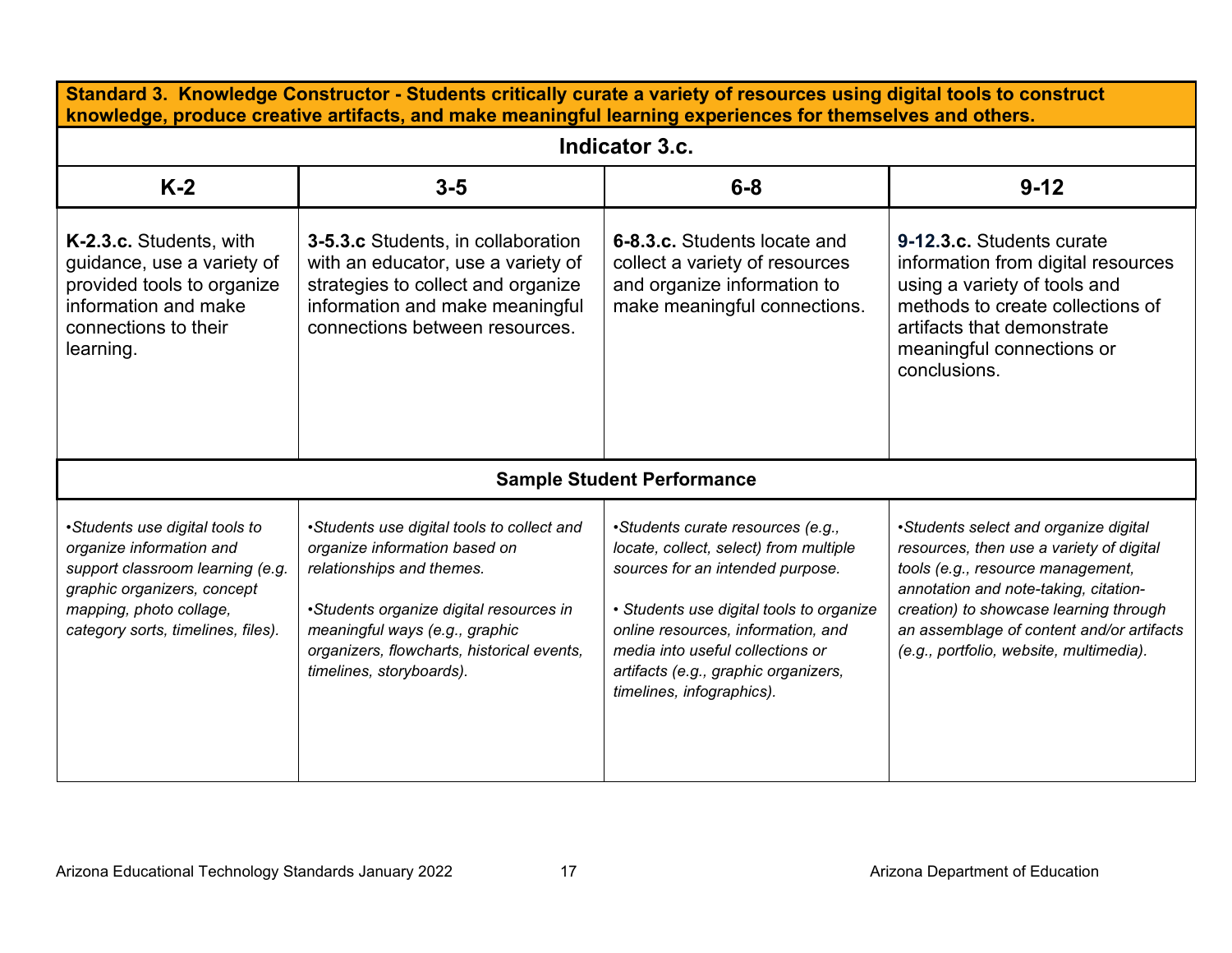| Standard 3. Knowledge Constructor - Students critically curate a variety of resources using digital tools to construct<br>knowledge, produce creative artifacts, and make meaningful learning experiences for themselves and others. |                                                                                                                                                                                                                                                                                                                                 |                                                                                                                                                                                                                                                                                                          |                                                                                                                                                                                                                                                                                                                                                           |  |  |
|--------------------------------------------------------------------------------------------------------------------------------------------------------------------------------------------------------------------------------------|---------------------------------------------------------------------------------------------------------------------------------------------------------------------------------------------------------------------------------------------------------------------------------------------------------------------------------|----------------------------------------------------------------------------------------------------------------------------------------------------------------------------------------------------------------------------------------------------------------------------------------------------------|-----------------------------------------------------------------------------------------------------------------------------------------------------------------------------------------------------------------------------------------------------------------------------------------------------------------------------------------------------------|--|--|
|                                                                                                                                                                                                                                      | Indicator 3.d.                                                                                                                                                                                                                                                                                                                  |                                                                                                                                                                                                                                                                                                          |                                                                                                                                                                                                                                                                                                                                                           |  |  |
| $K-2$                                                                                                                                                                                                                                | $3 - 5$                                                                                                                                                                                                                                                                                                                         | $6 - 8$                                                                                                                                                                                                                                                                                                  | $9 - 12$                                                                                                                                                                                                                                                                                                                                                  |  |  |
| K-2.3.d. Students, with<br>guidance, explore real-world<br>issues and share their ideas<br>about them with others.                                                                                                                   | 3-5.3.d. Students, in collaboration<br>with an educator, explore real-<br>world problems and issues and<br>collaborate with others to find<br>answers or solutions.                                                                                                                                                             | 6-8.3.d. Students explore real-<br>world problems and issues and<br>actively pursue solutions for<br>them.                                                                                                                                                                                               | 9-12.3.d. Students build<br>knowledge by actively<br>exploring real-world issues<br>and problems, developing<br>ideas and theories, and<br>pursuing answers and<br>solutions.                                                                                                                                                                             |  |  |
|                                                                                                                                                                                                                                      | <b>Sample Student Performance</b>                                                                                                                                                                                                                                                                                               |                                                                                                                                                                                                                                                                                                          |                                                                                                                                                                                                                                                                                                                                                           |  |  |
| •Students explore real-world issues<br>through research and digitally<br>share ideas about the topics (e.g.,<br>presentation, video, discussion).                                                                                    | •Students work collaboratively using<br>technology to identify and analyze a<br>solution to a problem.<br>•Students engage in appropriate online<br>dialogue (e.g., suitable school language,<br>inclusive conversations, etc.) to further<br>their understanding of issues, events,<br>and problems, and to propose solutions. | •Students tap into their own natural<br>curiosity as well as current real-world<br>issues to drive learning.<br>•Students use digital tools and<br>resources (e.g., online research,<br>digital interviews, and simulations) to<br>increase understanding, develop<br>perspective, and create solutions. | •Students tap into their own natural<br>curiosity as well as current real-<br>world issues to drive learning.<br>•Students formulate solutions for a<br>variety of current issues based on<br>research and resolutions.<br>•Students use statistics and other<br>forms of data to inform their ideas<br>on solutions to problems locally and<br>globally. |  |  |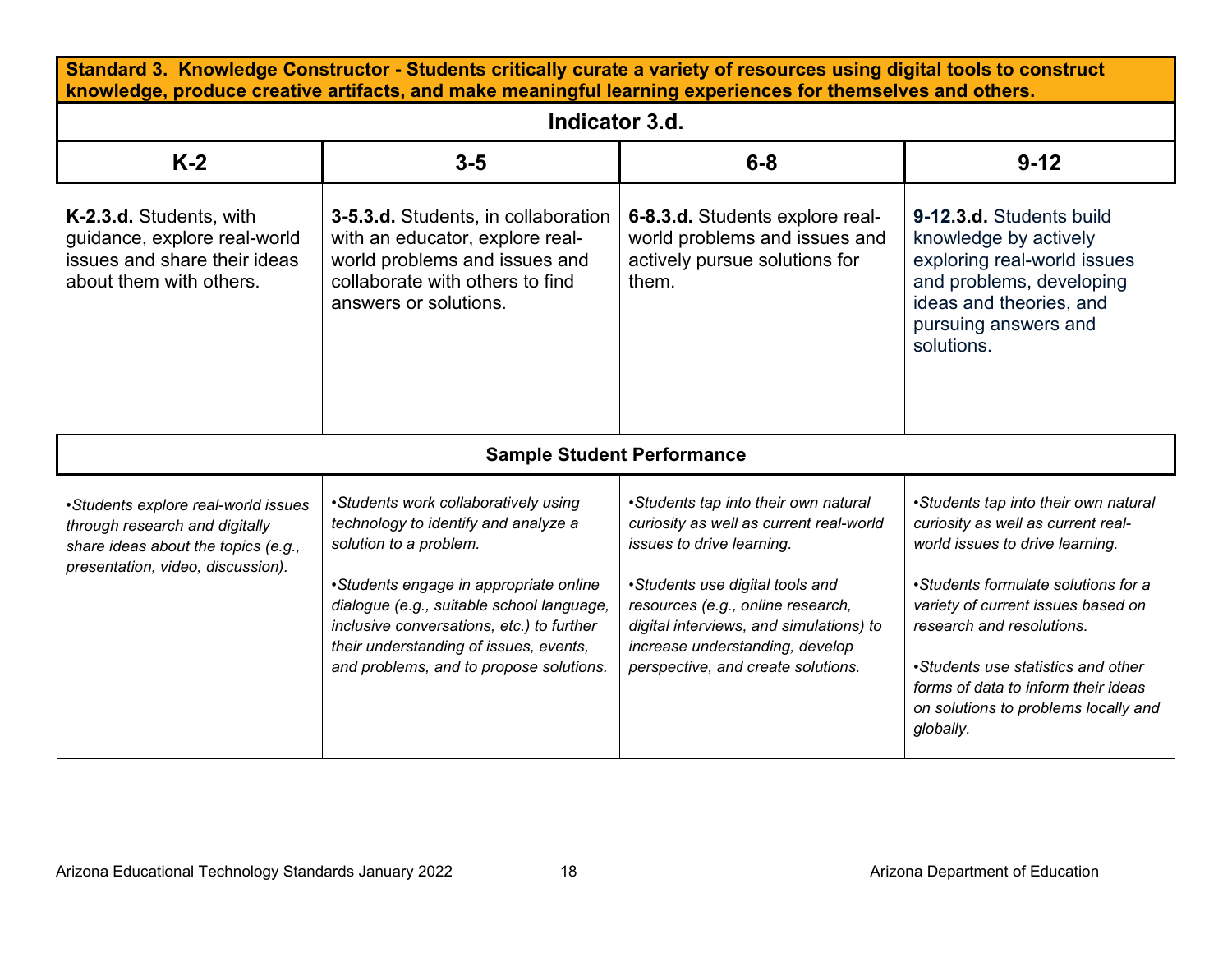| Standard 4. Innovative Designer - Students use a variety of technologies within a design process to identify and solve<br>problems by creating new, useful or imaginative solutions. |                                                                                                                                                                                                                                                             |                                                                                                                                                                                                                                                                                                                                                    |                                                                                                                                                                                                                                                                                                                                    |  |  |
|--------------------------------------------------------------------------------------------------------------------------------------------------------------------------------------|-------------------------------------------------------------------------------------------------------------------------------------------------------------------------------------------------------------------------------------------------------------|----------------------------------------------------------------------------------------------------------------------------------------------------------------------------------------------------------------------------------------------------------------------------------------------------------------------------------------------------|------------------------------------------------------------------------------------------------------------------------------------------------------------------------------------------------------------------------------------------------------------------------------------------------------------------------------------|--|--|
|                                                                                                                                                                                      | Indicator 4.a.                                                                                                                                                                                                                                              |                                                                                                                                                                                                                                                                                                                                                    |                                                                                                                                                                                                                                                                                                                                    |  |  |
| $K-2$                                                                                                                                                                                | $3-5$                                                                                                                                                                                                                                                       | $6-8$                                                                                                                                                                                                                                                                                                                                              | $9 - 12$                                                                                                                                                                                                                                                                                                                           |  |  |
| K-2.4.a. Students, with<br>guidance, ask questions,<br>suggest solutions, test ideas<br>to solve problems, and share<br>their learning.                                              | 3-5.4.a. Students, in collaboration<br>with an educator, explore and<br>practice a design process by<br>generating ideas to solve a<br>problem by planning, creating and<br>testing innovative products that are<br>shared with others.                     | 6-8.4.a. Students engage in a<br>design process for generating<br>and testing ideas and developing<br>innovative products to solve<br>problems.                                                                                                                                                                                                    | 9-12.4.a. Students know<br>and use a deliberate<br>design process for<br>generating ideas, testing<br>theories, creating<br>innovative artifacts or<br>solving authentic problems.                                                                                                                                                 |  |  |
|                                                                                                                                                                                      | <b>Sample Student Performance</b>                                                                                                                                                                                                                           |                                                                                                                                                                                                                                                                                                                                                    |                                                                                                                                                                                                                                                                                                                                    |  |  |
| •Students use a design process to<br>identify and solve problems.<br>•Students explain their learning<br>from using a design process<br>through a live or recorded<br>presentation.  | Students, with guidance, explore and<br>engage in a design process for generating<br>and testing ideas and developing<br>innovative products to solve problems.<br>•Students present a possible solution, and<br>redesign to improve the possible solution. | •Students select a specific design<br>process (e.g., engineering design,<br>Scientific and Engineering practices,<br>writing process) and articulate the<br>reasons for their selection.<br>•Students apply their chosen process to<br>identify a problem, brainstorm, design,<br>test, and modify possible solutions, and<br>communicate results. | •Students intentionally apply a<br>process for solving real-world<br>problems and designing unique<br>solutions that includes defining<br>the problem, brainstorming<br>ideas, and creating and refining<br>prototypes (e.g., digital design<br>tools, 3D print product, robotics,<br>virtual simulations, portfolio<br>creation). |  |  |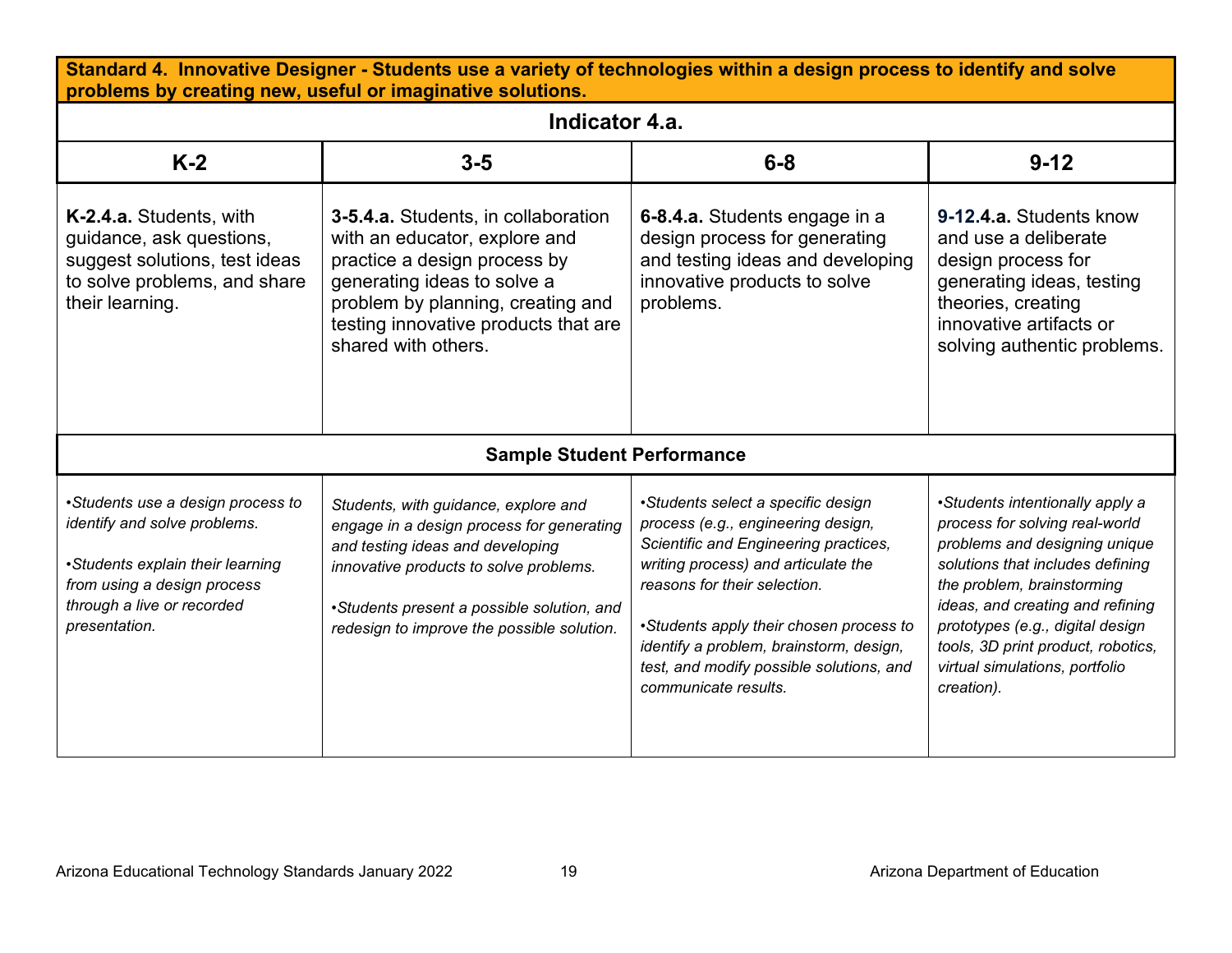| Standard 4. Innovative Designer - Students use a variety of technologies within a design process to identify and solve<br>problems by creating new, useful or imaginative solutions.                                                    |                                                                                                                                                                                                                                                                                                             |                                                                                                                                                                                                                                                                                                                                                                              |                                                                                                                                                                                                                                                                                                                          |  |
|-----------------------------------------------------------------------------------------------------------------------------------------------------------------------------------------------------------------------------------------|-------------------------------------------------------------------------------------------------------------------------------------------------------------------------------------------------------------------------------------------------------------------------------------------------------------|------------------------------------------------------------------------------------------------------------------------------------------------------------------------------------------------------------------------------------------------------------------------------------------------------------------------------------------------------------------------------|--------------------------------------------------------------------------------------------------------------------------------------------------------------------------------------------------------------------------------------------------------------------------------------------------------------------------|--|
|                                                                                                                                                                                                                                         |                                                                                                                                                                                                                                                                                                             | Indicator 4.b.                                                                                                                                                                                                                                                                                                                                                               |                                                                                                                                                                                                                                                                                                                          |  |
| $K-2$                                                                                                                                                                                                                                   | $3-5$                                                                                                                                                                                                                                                                                                       | $6 - 8$                                                                                                                                                                                                                                                                                                                                                                      | $9 - 12$                                                                                                                                                                                                                                                                                                                 |  |
| K-2.4.b. Students, with<br>guidance, use age-<br>appropriate digital and/or non-<br>digital tools to describe the<br>steps in a design process.                                                                                         | 3-5.4.b. Students, in<br>collaboration with an educator,<br>use digital and/or non-digital<br>tools to plan and manage a<br>design process.                                                                                                                                                                 | 6-8.4.b. Students select and use<br>digital tools to support a design<br>process and expand their<br>understanding to identify<br>constraints and trade-offs and to<br>weigh risks.                                                                                                                                                                                          | 9-12.4.b. Students select and<br>use digital tools to plan and<br>manage a design process<br>that considers design<br>constraints and calculated<br>risks.                                                                                                                                                               |  |
|                                                                                                                                                                                                                                         |                                                                                                                                                                                                                                                                                                             | <b>Sample Student Performance</b>                                                                                                                                                                                                                                                                                                                                            |                                                                                                                                                                                                                                                                                                                          |  |
| •Students reflect on the design<br>process and use digital and/or non-<br>digital tools to describe the steps<br>used to solve problems (e.g.<br>demonstration, model, drawing, list<br>of steps, presentation, video,<br>concept map). | •Students use digital and/or non-<br>digital tools to organize the design<br>process (e.g., brainstorm, graphic<br>organizer, storyboard).<br>•Students engage in a design<br>process (e.g., project management,<br>task tracking, timelines) participating<br>in various roles throughout the<br>activity. | •Students identify and use digital tools to<br>plan and ideate, manage the project,<br>coordinate teamwork, and share decision<br>making.<br>•Students consider design constraints<br>(e.g., time, budget, materials) within their<br>problem-solving processes.<br>•Students analyze trade-offs, then make<br>decisions based on calculated risks and<br>probable outcomes. | •Within a process/project, students<br>use digital tools (e.g., brainstorming<br>tools, curation/design software,<br>project management tools) to<br>systematically observe and track<br>data.<br>•Students assess constraints such<br>as time, money, and potential<br>barriers, and evaluate decisions<br>accordingly. |  |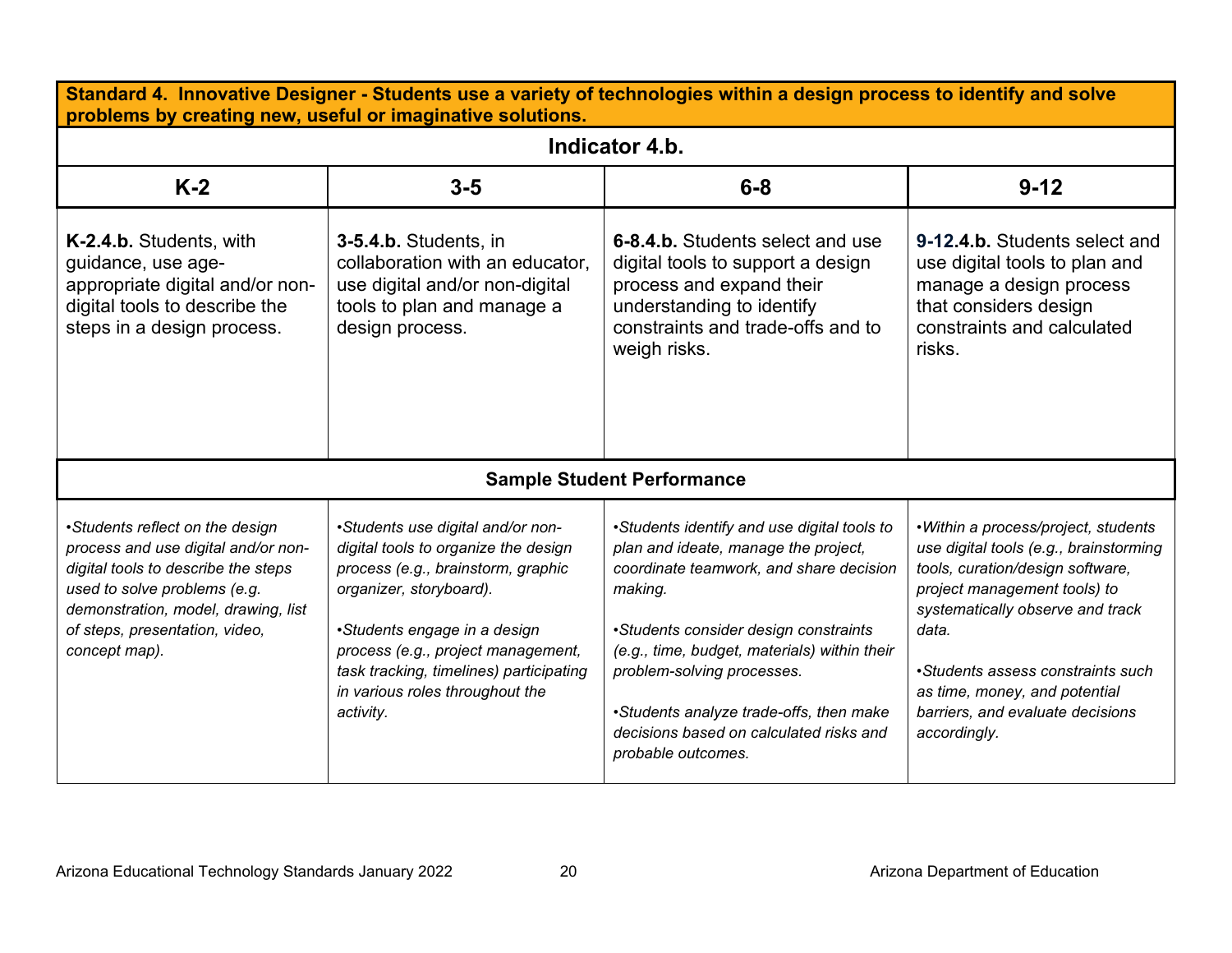| Standard 4. Innovative Designer - Students use a variety of technologies within a design process to identify and solve<br>problems by creating new, useful or imaginative solutions. |                                                                                                                                                                                                                                                                                                                                                                                                                  |                                                                                                                                                                                                                                                                                   |                                                                                                                                                                                                                                                                                                                                                                                                      |
|--------------------------------------------------------------------------------------------------------------------------------------------------------------------------------------|------------------------------------------------------------------------------------------------------------------------------------------------------------------------------------------------------------------------------------------------------------------------------------------------------------------------------------------------------------------------------------------------------------------|-----------------------------------------------------------------------------------------------------------------------------------------------------------------------------------------------------------------------------------------------------------------------------------|------------------------------------------------------------------------------------------------------------------------------------------------------------------------------------------------------------------------------------------------------------------------------------------------------------------------------------------------------------------------------------------------------|
|                                                                                                                                                                                      | Indicator 4.c.                                                                                                                                                                                                                                                                                                                                                                                                   |                                                                                                                                                                                                                                                                                   |                                                                                                                                                                                                                                                                                                                                                                                                      |
| $K-2$                                                                                                                                                                                | $3-5$                                                                                                                                                                                                                                                                                                                                                                                                            | $6 - 8$                                                                                                                                                                                                                                                                           | $9 - 12$                                                                                                                                                                                                                                                                                                                                                                                             |
| K-2.4.c. Students, with<br>guidance, use a design<br>process to develop ideas or<br>creations, test their design,<br>and redesign as necessary.                                      | <b>3-5.4.c.</b> Students, in collaboration<br>with an educator, engage in a<br>cyclical design process to develop,<br>test and refine prototypes and<br>reflect on the role that trial and<br>error plays.                                                                                                                                                                                                       | 6-8.4.c. Students engage in a<br>design process to develop, test,<br>and revise prototypes, embrace<br>the iterative process of trial and<br>error, and understand setbacks<br>as potential opportunities for<br>improvement.                                                     | 9-12.4.c. Students develop,<br>test and refine prototypes as<br>part of a cyclical design<br>process.                                                                                                                                                                                                                                                                                                |
|                                                                                                                                                                                      | <b>Sample Student Performance</b>                                                                                                                                                                                                                                                                                                                                                                                |                                                                                                                                                                                                                                                                                   |                                                                                                                                                                                                                                                                                                                                                                                                      |
| •Students plan, test, and iterate<br>designs/creations to solve<br>problems.                                                                                                         | •Students design and create prototypes<br>and engage in trial and error to refine<br>them (e.g., 3D printers, cameras and<br>video equipment, presentation software,<br>circuits, coding software).<br>•Students generate, develop, test, and<br>communicate design ideas and decisions<br>throughout the design process (e.g.,<br>survey, poll, spreadsheet, data analysis<br>software, notes, and annotation). | •Students develop prototypes (i.e.,<br>preliminary models) in forms such as<br>drawings, descriptions, physical<br>models, and simulations.<br>•Students test solutions, gather, and<br>analyze data (e.g., using surveys,<br>notes, and spreadsheets), and refine<br>prototypes. | •Students evaluate a design<br>solution using conceptual,<br>physical, digital, and mathematical<br>models at various intervals of the<br>design process in order to check<br>for proper design (e.g., check the<br>design solutions against criteria<br>and constraints).<br>•Students test, reflect, and refine<br>design elements in subsequent<br>iterations to improve the<br>product/solution. |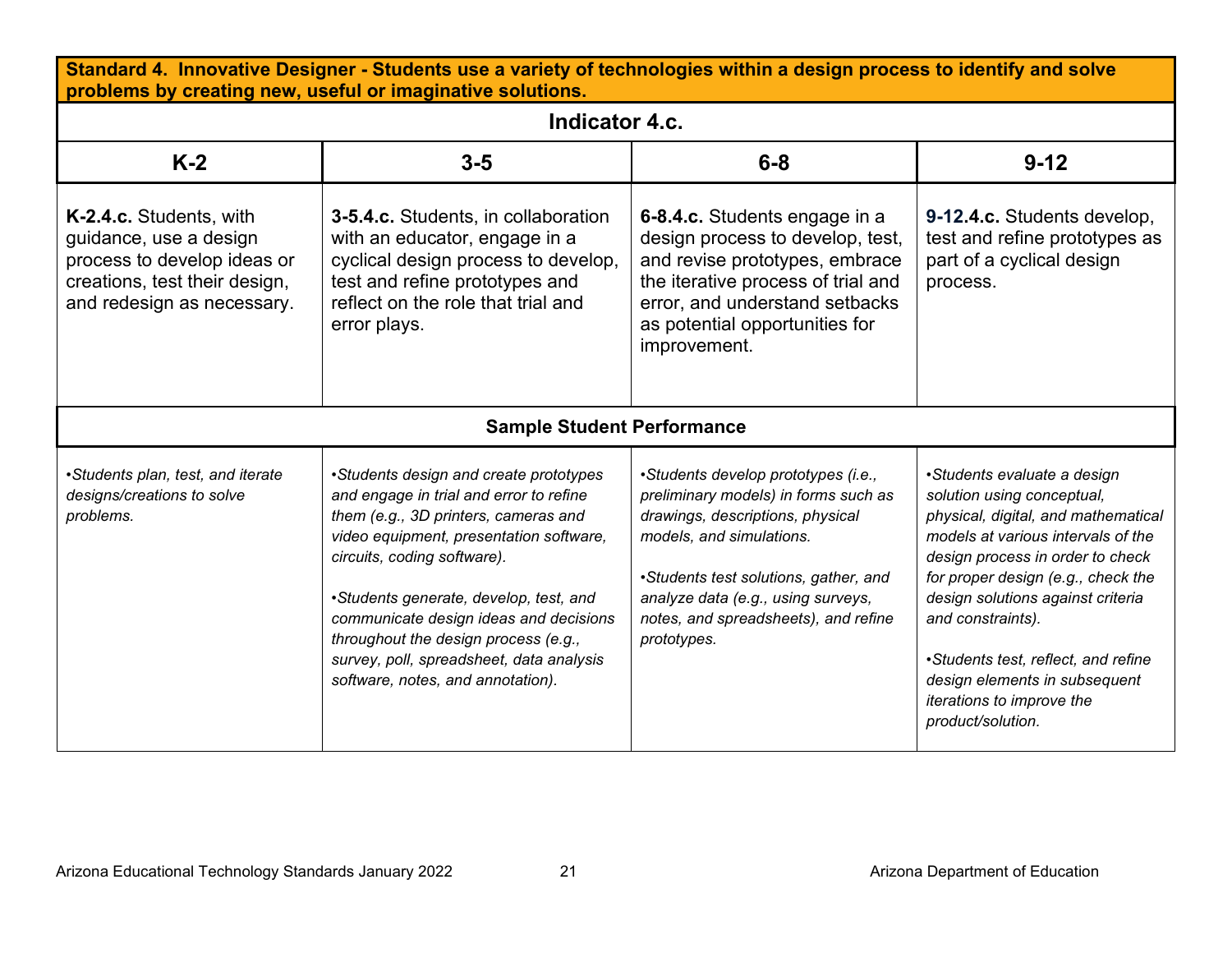| Standard 4. Innovative Designer - Students use a variety of technologies within a design process to identify and solve<br>problems by creating new, useful or imaginative solutions.                      |                                                                                                                                                                                                                                                                                      |                                                                                                                                                                                                                                                                                                                    |                                                                                                                                                                                                                                                                                                                      |  |  |
|-----------------------------------------------------------------------------------------------------------------------------------------------------------------------------------------------------------|--------------------------------------------------------------------------------------------------------------------------------------------------------------------------------------------------------------------------------------------------------------------------------------|--------------------------------------------------------------------------------------------------------------------------------------------------------------------------------------------------------------------------------------------------------------------------------------------------------------------|----------------------------------------------------------------------------------------------------------------------------------------------------------------------------------------------------------------------------------------------------------------------------------------------------------------------|--|--|
|                                                                                                                                                                                                           | Indicator 4.d.                                                                                                                                                                                                                                                                       |                                                                                                                                                                                                                                                                                                                    |                                                                                                                                                                                                                                                                                                                      |  |  |
| $K-2$                                                                                                                                                                                                     | $3 - 5$                                                                                                                                                                                                                                                                              | $6-8$                                                                                                                                                                                                                                                                                                              | $9 - 12$                                                                                                                                                                                                                                                                                                             |  |  |
| K-2.4.d. Students<br>demonstrate perseverance<br>when working to complete a<br>challenging task.                                                                                                          | 3-5.4.d. Students demonstrate<br>perseverance when working<br>with open-ended problems.                                                                                                                                                                                              | 6-8.4.d. Students demonstrate an<br>ability to persevere and handle<br>greater ambiguity as they work to<br>solve open-ended problems.                                                                                                                                                                             | 9-12.4.d. Students exhibit a<br>tolerance for ambiguity,<br>perseverance and the capacity<br>to work with open-ended<br>problems.                                                                                                                                                                                    |  |  |
|                                                                                                                                                                                                           |                                                                                                                                                                                                                                                                                      | <b>Sample Student Performance</b>                                                                                                                                                                                                                                                                                  |                                                                                                                                                                                                                                                                                                                      |  |  |
| •Students ask questions and use<br>digital feedback tools to clarify<br>understanding of problems,<br>develop a plan of action, and<br>monitor personal progress when<br>working with a challenging task. | •Students apply effort and<br>persistence when solving open-ended<br>problems.<br>•Students seek feedback from a<br>variety of sources (e.g., peers,<br>teacher, self, community members,<br>digital co-learners)<br>and evaluate the products,<br>processes, edits, and then retry. | •Students apply effort and persistence<br>when solving open-ended or ambiguous<br>problems and confronting setbacks.<br>•Students seek feedback from a variety<br>of sources (e.g., peers, teacher, self,<br>community members, digital co-<br>learners).<br>•Students learn from mistakes and<br>failed attempts. | •Students grapple with open-ended<br>problems that may not have a clear<br>"right" or "wrong" answer.<br>•Students work creatively with an<br>open mind and "keep going" when<br>proposed solutions don't work as<br>planned.<br>•Students adopt a mindset of using<br>failed attempts as learning<br>opportunities. |  |  |

**Standard 5. Computational Thinker - Students develop and employ strategies for understanding and solving problems in ways that leverage the power of technological methods to develop and test solutions.**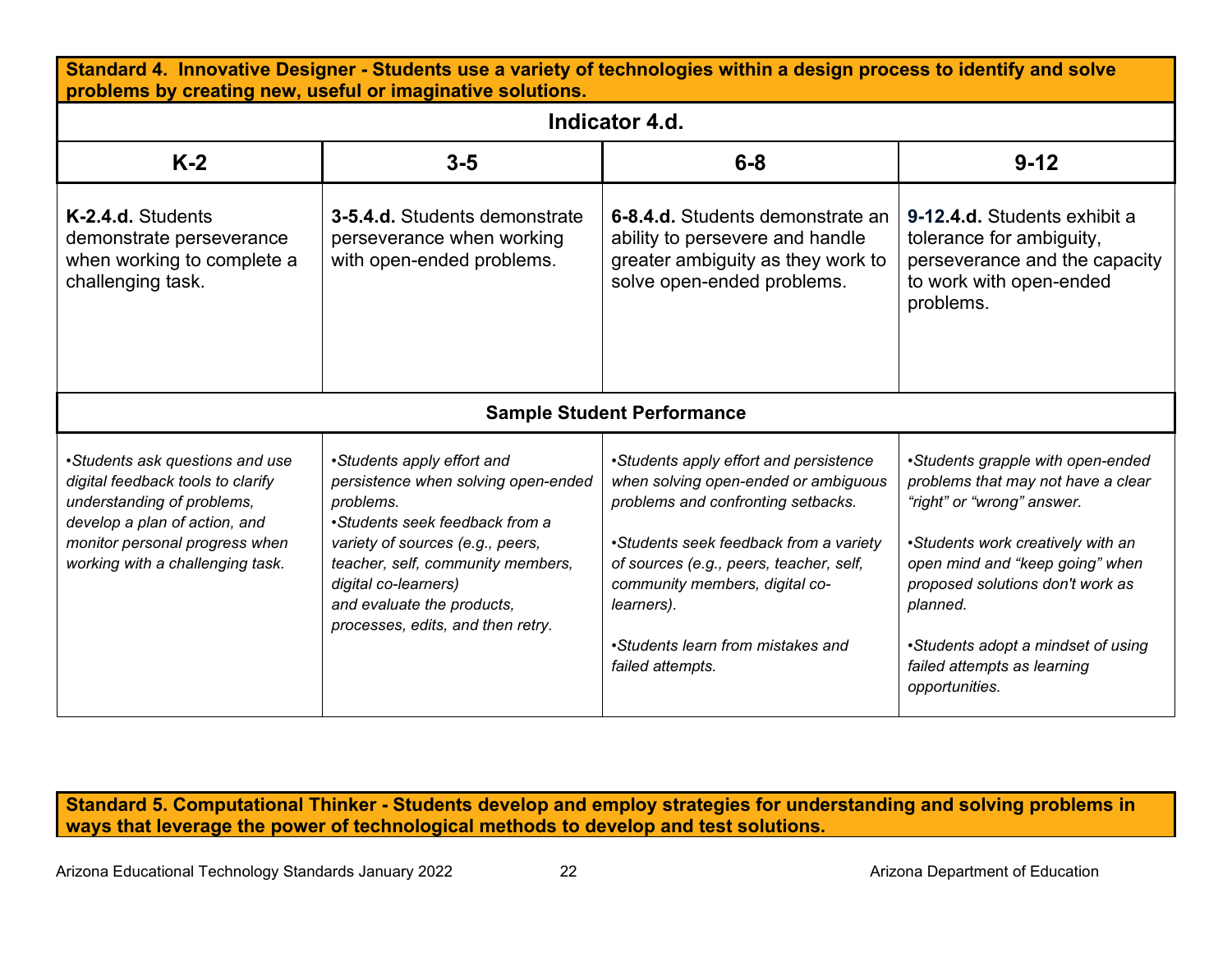| Indicator 5.a.                                                                                                                                                                                                   |                                                                                                                                                                                                                                                                                                                     |                                                                                                                                                                                                                                     |                                                                                                                                                                                                                                                                                 |
|------------------------------------------------------------------------------------------------------------------------------------------------------------------------------------------------------------------|---------------------------------------------------------------------------------------------------------------------------------------------------------------------------------------------------------------------------------------------------------------------------------------------------------------------|-------------------------------------------------------------------------------------------------------------------------------------------------------------------------------------------------------------------------------------|---------------------------------------------------------------------------------------------------------------------------------------------------------------------------------------------------------------------------------------------------------------------------------|
| $K-2$                                                                                                                                                                                                            | $3 - 5$                                                                                                                                                                                                                                                                                                             | $6-8$                                                                                                                                                                                                                               | $9 - 12$                                                                                                                                                                                                                                                                        |
| K-2.5.a. Students, with<br>guidance, identify a problem<br>and select appropriate<br>technology tools to explore<br>and find solutions.                                                                          | 3-5.5.a. Students, in<br>collaboration with an educator,<br>identify, explore or solve<br>problems by selecting<br>technology for data analysis,<br>modeling, and algorithmic<br>thinking.                                                                                                                          | 6-8.5.a. Students practice<br>defining and solving problems<br>by selecting technology for<br>data analysis, modeling, and<br>algorithmic thinking.                                                                                 | 9-12.5.a. Students formulate<br>problem definitions suited for<br>technology-assisted methods<br>such as data analysis, abstract<br>models, and algorithmic thinking<br>in exploring and finding<br>solutions.                                                                  |
|                                                                                                                                                                                                                  |                                                                                                                                                                                                                                                                                                                     | <b>Sample Student Performance</b>                                                                                                                                                                                                   |                                                                                                                                                                                                                                                                                 |
| • Students solve an identified<br>problem through self-selecting<br>appropriate digital resources (e.g.,<br>virtual manipulatives, pictures,<br>videos, educator-provided<br>resources, block-coding, robotics). | •Students identify problems that can be<br>solved more efficiently through the use<br>of technology and algorithmic thinking.<br>•Students use digital tools and<br>compare data to create visually<br>appropriate graphical representation of<br>the data (e.g., line graphs, circle<br>graphs, bar graphs, etc.). | • Students ask questions in order to<br>understand and specify a problem<br>that can be solved with technology.<br>• Students describe how technology<br>supports data analysis, model<br>development, and algorithmic<br>thinking. | •Students identify and unpack<br>problems with solutions that can<br>be/have been assisted by technology<br>(e.g., automation, statistical analysis).<br>•Students ask questions to understand<br>the problem.<br>•Students can thoroughly and precisely<br>describe a problem. |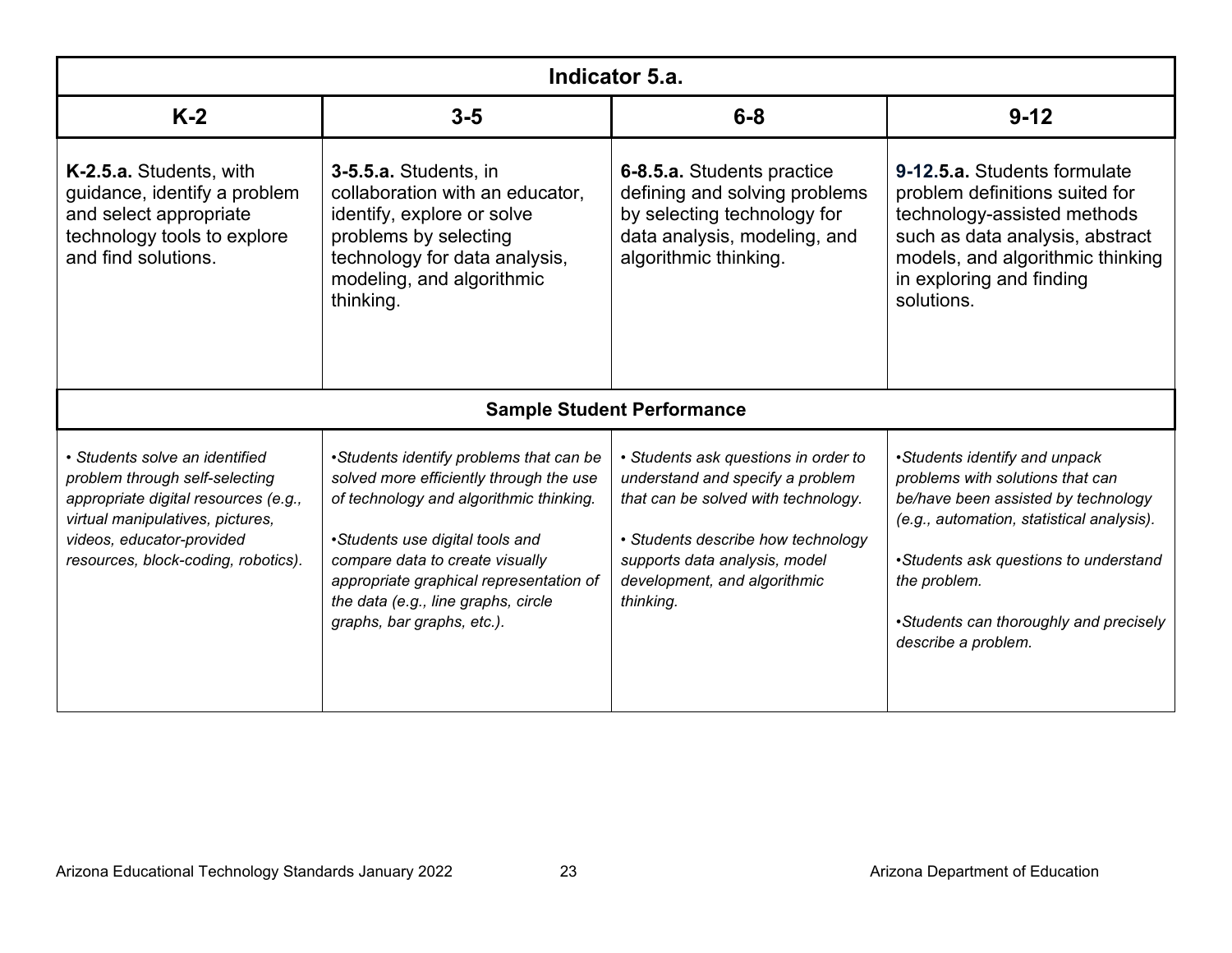| Standard 5. Computational Thinker - Students develop and employ strategies for understanding and solving problems in<br>ways that leverage the power of technological methods to develop and test solutions. |                                                                                                                                                                                                                                                                                                                                                                                                                        |                                                                                                                                                                                                                                                                                                                                                                                                                                                                                |                                                                                                                                                                                                                                                                                                                                                                                                                                                                                      |  |
|--------------------------------------------------------------------------------------------------------------------------------------------------------------------------------------------------------------|------------------------------------------------------------------------------------------------------------------------------------------------------------------------------------------------------------------------------------------------------------------------------------------------------------------------------------------------------------------------------------------------------------------------|--------------------------------------------------------------------------------------------------------------------------------------------------------------------------------------------------------------------------------------------------------------------------------------------------------------------------------------------------------------------------------------------------------------------------------------------------------------------------------|--------------------------------------------------------------------------------------------------------------------------------------------------------------------------------------------------------------------------------------------------------------------------------------------------------------------------------------------------------------------------------------------------------------------------------------------------------------------------------------|--|
|                                                                                                                                                                                                              |                                                                                                                                                                                                                                                                                                                                                                                                                        | Indicator 5.b.                                                                                                                                                                                                                                                                                                                                                                                                                                                                 |                                                                                                                                                                                                                                                                                                                                                                                                                                                                                      |  |
| $K-2$                                                                                                                                                                                                        | $3-5$                                                                                                                                                                                                                                                                                                                                                                                                                  | $6 - 8$                                                                                                                                                                                                                                                                                                                                                                                                                                                                        | $9 - 12$                                                                                                                                                                                                                                                                                                                                                                                                                                                                             |  |
| K-2.5.b. Students, with<br>guidance, analyze age-<br>appropriate data and look for<br>similarities in order to identify<br>patterns and categories.                                                          | 3-5.5.b. Students, in<br>collaboration with an educator,<br>select effective technology to<br>represent and organize data.                                                                                                                                                                                                                                                                                             | 6-8.5.b. Students find and<br>organize data and use technology<br>to analyze and represent it to<br>solve problems and make<br>decisions.                                                                                                                                                                                                                                                                                                                                      | 9-12.5.b. Students collect<br>data or identify relevant data<br>sets, use digital tools to<br>analyze them, and represent<br>data in various ways to<br>facilitate problem-solving and<br>decision-making.                                                                                                                                                                                                                                                                           |  |
|                                                                                                                                                                                                              |                                                                                                                                                                                                                                                                                                                                                                                                                        | <b>Sample Student Performance</b>                                                                                                                                                                                                                                                                                                                                                                                                                                              |                                                                                                                                                                                                                                                                                                                                                                                                                                                                                      |  |
| • Students find patterns and explore<br>the meaning of charts, graphs, and<br>tables.                                                                                                                        | •Students, with guidance, collect data<br>from a variety of sources (e.g., surveys,<br>measurement, observations, existing<br>data sets) and create charts/graphs,<br>either individually or collectively, as a<br>class.<br>•Students, with guidance, analyze data<br>using digital tools (e.g., spreadsheets,<br>data visualization tools, mapping<br>applications) to identify patterns and/or<br>draw conclusions. | •Students collect data from a variety of<br>sources (e.g., surveys, measurement,<br>observations, existing data sets).<br>•Students analyze data using digital<br>tools (e.g., spreadsheets, data<br>visualization tools, mapping applications)<br>to identify patterns and/or draw<br>conclusions.<br>•Students use digital tools to organize<br>and present data in ways that are useful<br>in decision-making and problem solving<br>(e.g., graphs, charts, words, images). | •Students use digital tools to<br>collect data and/or locate online<br>sources of data (e.g., government<br>databases, live data).<br>•Students use digital tools (e.g.,<br>spreadsheet, data visualizations,<br>statistical analysis software) to<br>analyze data.<br>•Students use digital tools to create<br>a meaningful depiction of the data<br>(e.g., data visualization, filtering,<br>chart, graph, word cloud,<br>interactive data map) to assist with<br>decision-making. |  |

**Standard 5. Computational Thinker - Students develop and employ strategies for understanding and solving problems in ways that leverage the power of technological methods to develop and test solutions.**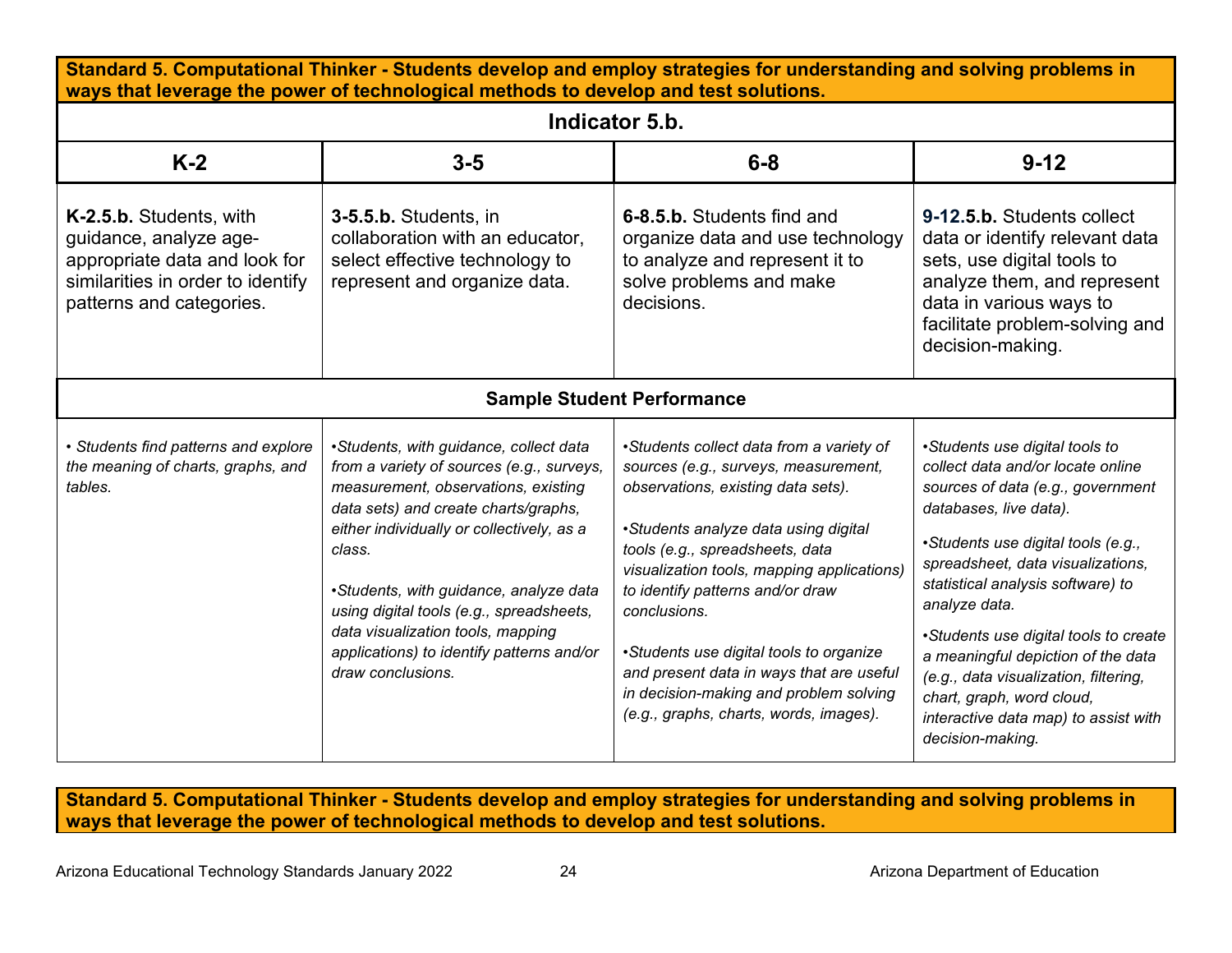| Indicator 5.c.                                                                                                |                                                                                                                                                                                                                                                                                                                                                     |                                                                                                                                                                                                                                                                                                                                                                                                                                                                                                                                              |                                                                                                                                                                                                                                                                                             |
|---------------------------------------------------------------------------------------------------------------|-----------------------------------------------------------------------------------------------------------------------------------------------------------------------------------------------------------------------------------------------------------------------------------------------------------------------------------------------------|----------------------------------------------------------------------------------------------------------------------------------------------------------------------------------------------------------------------------------------------------------------------------------------------------------------------------------------------------------------------------------------------------------------------------------------------------------------------------------------------------------------------------------------------|---------------------------------------------------------------------------------------------------------------------------------------------------------------------------------------------------------------------------------------------------------------------------------------------|
| $K-2$                                                                                                         | $3-5$                                                                                                                                                                                                                                                                                                                                               | $6 - 8$                                                                                                                                                                                                                                                                                                                                                                                                                                                                                                                                      | $9 - 12$                                                                                                                                                                                                                                                                                    |
| K-2.5.c. Students, with<br>guidance, break a problem<br>into parts and identify ways to<br>solve the problem. | 3-5.5.c. Students, in<br>collaboration with an educator,<br>break down problems into<br>smaller parts, identify key<br>information, and propose<br>solutions.                                                                                                                                                                                       | 6-8.5.c. Students break<br>problems into component parts,<br>identify key pieces, and use<br>that information to solve<br>problems.                                                                                                                                                                                                                                                                                                                                                                                                          | 9-12.5.c. Students break<br>problems into component parts,<br>extract key information, and<br>develop descriptive models to<br>understand complex systems<br>or facilitate problem-solving.                                                                                                 |
|                                                                                                               |                                                                                                                                                                                                                                                                                                                                                     | <b>Sample Student Performance</b>                                                                                                                                                                                                                                                                                                                                                                                                                                                                                                            |                                                                                                                                                                                                                                                                                             |
| • Students explain parts of a<br>problem.<br>• Students identify ways that they<br>can solve a problem.       | •Students, with guidance, break<br>complex problems into a series of<br>smaller, more manageable problems in<br>order to find relevant and useful<br>information to reduce complexity and<br>better understand the problem.<br>•Students create multimedia<br>presentations to demonstrate<br>understanding of a problem and<br>possible solutions. | •Students break complex problems into<br>a series of smaller, more manageable<br>problems (i.e., decomposition).<br>•Students identify common features of<br>problems that have been previously<br>solved (i.e., pattern recognition,<br>generalization).<br>•Students identify relevant and useful<br>information to reduce complexity and<br>better understand the problem (i.e.,<br>abstraction).<br>•Students generate representations to<br>foster deeper understanding of the<br>problem and possible solutions (e.g.,<br>simulation). | •Given a large problem to solve,<br>students break it down into smaller,<br>more manageable problems.<br>•Students recognize information that<br>is necessary vs. extraneous to solving<br>a problem.<br>•Students develop models that<br>illustrate complex and interdependent<br>systems. |

**Standard 5. Computational Thinker - Students develop and employ strategies for understanding and solving problems in ways that leverage the power of technological methods to develop and test solutions.**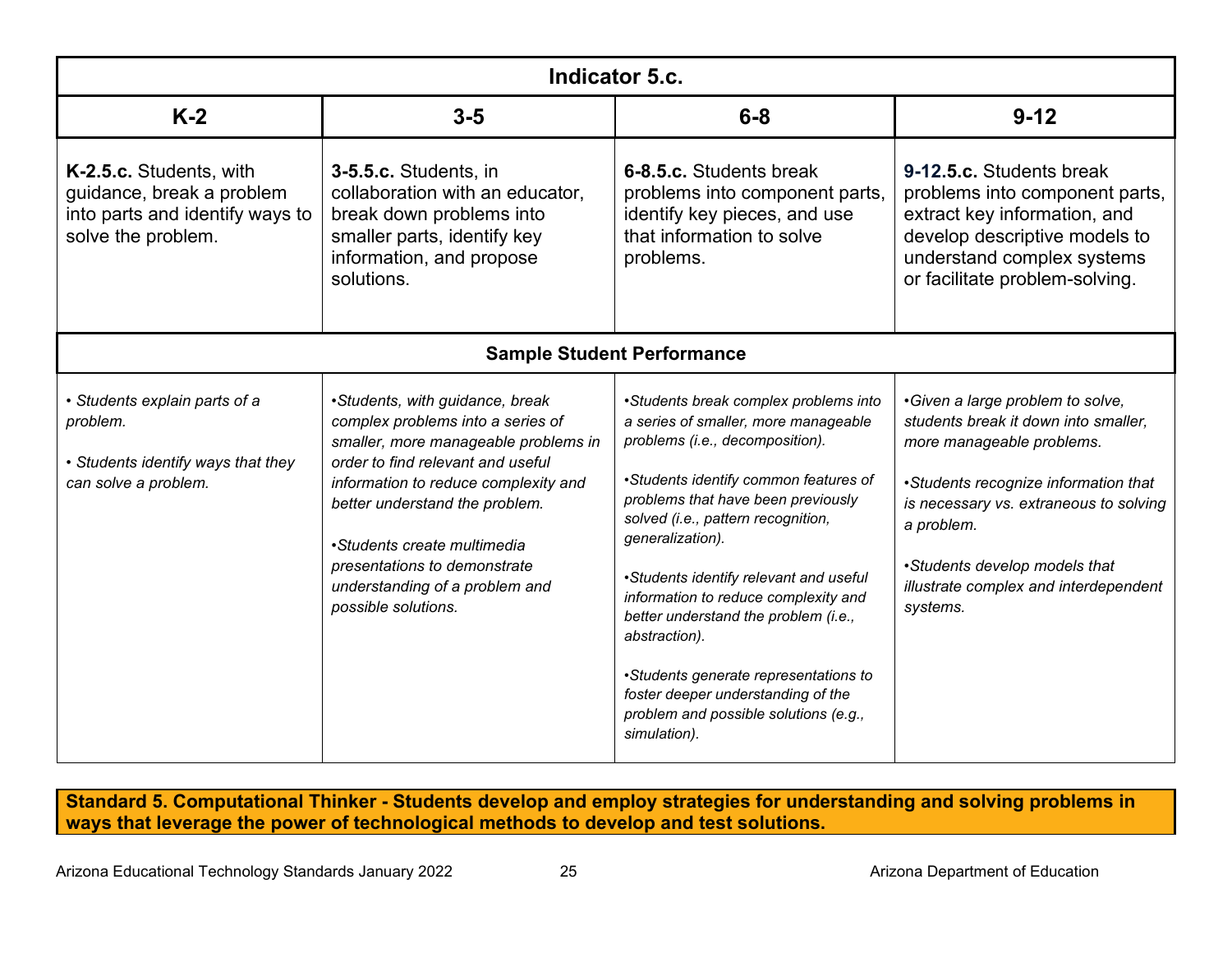| Indicator 5.d.                                                                                                                                                                                                                                            |                                                                                                                                                                                                                 |                                                                                                                                                                                                                                                                                                         |                                                                                                                                                                          |
|-----------------------------------------------------------------------------------------------------------------------------------------------------------------------------------------------------------------------------------------------------------|-----------------------------------------------------------------------------------------------------------------------------------------------------------------------------------------------------------------|---------------------------------------------------------------------------------------------------------------------------------------------------------------------------------------------------------------------------------------------------------------------------------------------------------|--------------------------------------------------------------------------------------------------------------------------------------------------------------------------|
| $K-2$                                                                                                                                                                                                                                                     | $3-5$                                                                                                                                                                                                           | $6 - 8$                                                                                                                                                                                                                                                                                                 | $9 - 12$                                                                                                                                                                 |
| K-2.5.d. Students discuss<br>and develop an<br>understanding of how<br>technology is used to make a<br>task easier or repeatable and<br>can identify real-world<br>examples.                                                                              | 3-5.5.d. Students understand<br>and explore basic concepts<br>related to automation, patterns,<br>and algorithmic thinking.                                                                                     | 6-8.5.d. Students understand how<br>automation works and apply<br>algorithmic thinking to design and<br>automate solutions.                                                                                                                                                                             | 9-12.5.d. Students<br>understand how automation<br>works and use algorithmic<br>thinking to develop a<br>sequence of steps to create<br>and test automated<br>solutions. |
|                                                                                                                                                                                                                                                           |                                                                                                                                                                                                                 | <b>Sample Student Performance</b>                                                                                                                                                                                                                                                                       |                                                                                                                                                                          |
| · Students describe and provide<br>examples of how digital tools and<br>materials are things that help<br>people complete a task.<br>•Students understand and describe<br>how developing a replicable<br>sequence of steps simplifies task<br>completion. | •Students define an algorithm as a<br>sequence of instructions or rules to<br>follow.<br>•Students describe how technology can<br>efficiently repeat a series of steps or<br>rules in order to solve a problem. | •Students describe and develop a<br>sequence of instructions or rules to<br>follow (i.e., algorithm).<br>•Students describe how technology can<br>efficiently repeat a series of steps or<br>rules (i.e., automation).<br>•Students test automated solutions,<br>troubleshoot, and revise as necessary. | •Students create an algorithm, then<br>design and test automated<br>solutions and iterate as necessary.                                                                  |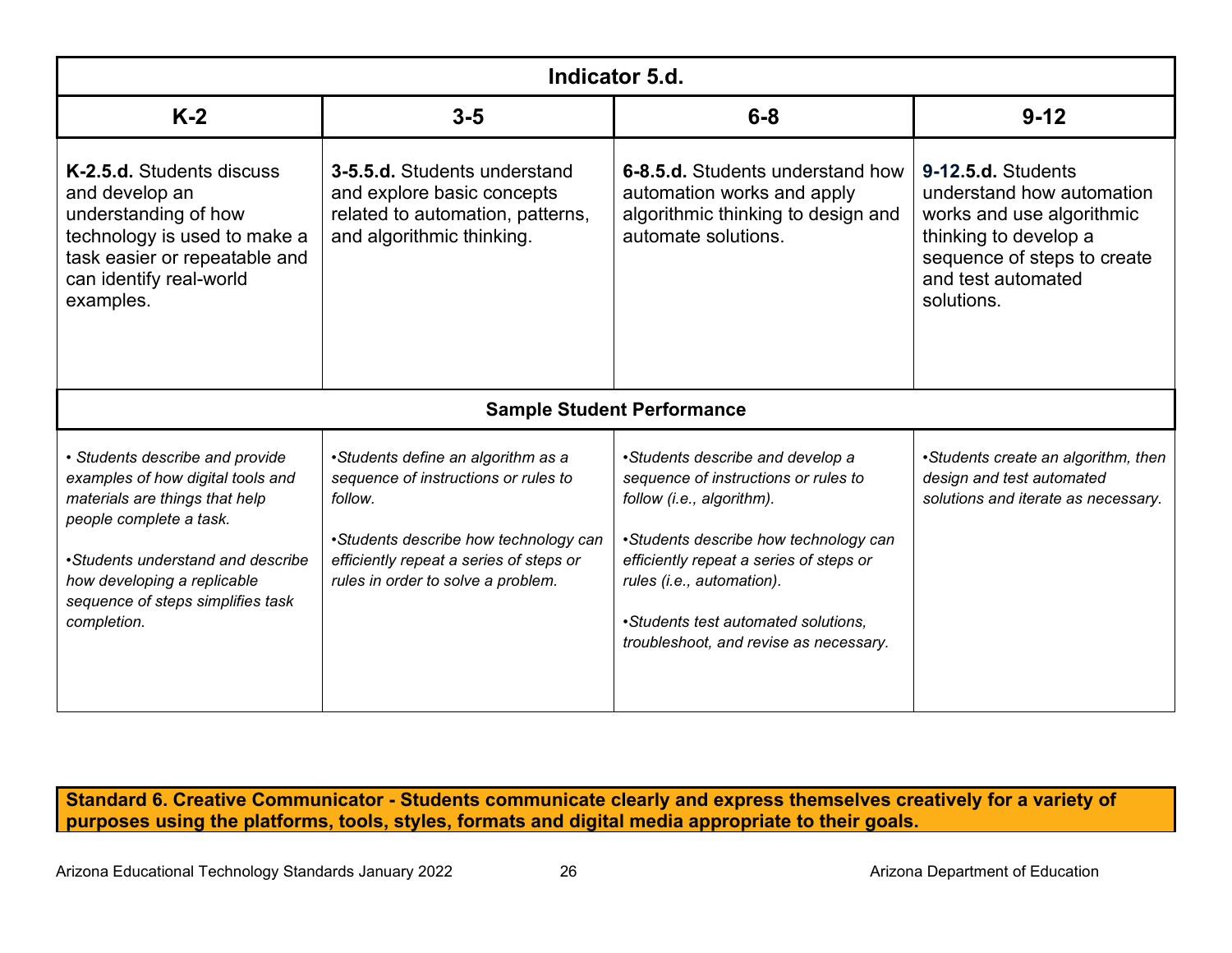| Indicator 6.a.                                                                                                                 |                                                                                                                                                                                                                                                                                                                            |                                                                                                                                                                                                                                                                                                                                             |                                                                                                                                                                                                                                                                                                                                                           |
|--------------------------------------------------------------------------------------------------------------------------------|----------------------------------------------------------------------------------------------------------------------------------------------------------------------------------------------------------------------------------------------------------------------------------------------------------------------------|---------------------------------------------------------------------------------------------------------------------------------------------------------------------------------------------------------------------------------------------------------------------------------------------------------------------------------------------|-----------------------------------------------------------------------------------------------------------------------------------------------------------------------------------------------------------------------------------------------------------------------------------------------------------------------------------------------------------|
| $K-2$                                                                                                                          | $3 - 5$                                                                                                                                                                                                                                                                                                                    | $6-8$                                                                                                                                                                                                                                                                                                                                       | $9 - 12$                                                                                                                                                                                                                                                                                                                                                  |
| K-2.6.a. Students, with<br>quidance, use a variety of<br>tools for creating something<br>new and communicating with<br>others. | 3-5.6.a. Students, in<br>collaboration with an educator,<br>recognize and utilize the<br>features and functions of a<br>variety of creation or<br>communication tools.                                                                                                                                                     | 6-8.6.a. Students select<br>appropriate platforms and tools<br>to create, share, and<br>communicate their work<br>effectively.                                                                                                                                                                                                              | 9-12.6.a. Students choose the<br>appropriate platforms and tools<br>for meeting the desired<br>objectives of their creation or<br>communication.                                                                                                                                                                                                          |
|                                                                                                                                |                                                                                                                                                                                                                                                                                                                            | <b>Sample Student Performance</b>                                                                                                                                                                                                                                                                                                           |                                                                                                                                                                                                                                                                                                                                                           |
| •Students use digital tools to<br>communicate and express their<br>thinking, ideas, and creativity.                            | •Students identify appropriate digital<br>learning tools and resources to<br>produce and publish information to<br>communicate with others.<br>•Students use a variety of digital<br>communication tools (e.g., email,<br>discussion forums, video conferencing<br>tools) appropriately, respectfully, and<br>effectively. | •Students evaluate the effectiveness of<br>digital platforms and tools to meet a<br>variety of communication needs (e.g.,<br>to express one's thoughts, to teach<br>something, to build a relationship, to<br>collaborate on a task).<br>•Students select and use an<br>appropriate digital communication tool<br>for the intended purpose. | •Students explore and evaluate a<br>variety of digital communication and<br>creation tools (e.g., blog, video<br>creation, graphic organizer,<br>infographic, presentation<br>applications).<br>•Students use appropriate tools to<br>communicate with specific intent<br>(e.g., to document a process, tell a<br>story, persuade, share their learning). |

**Indicator 6.b.**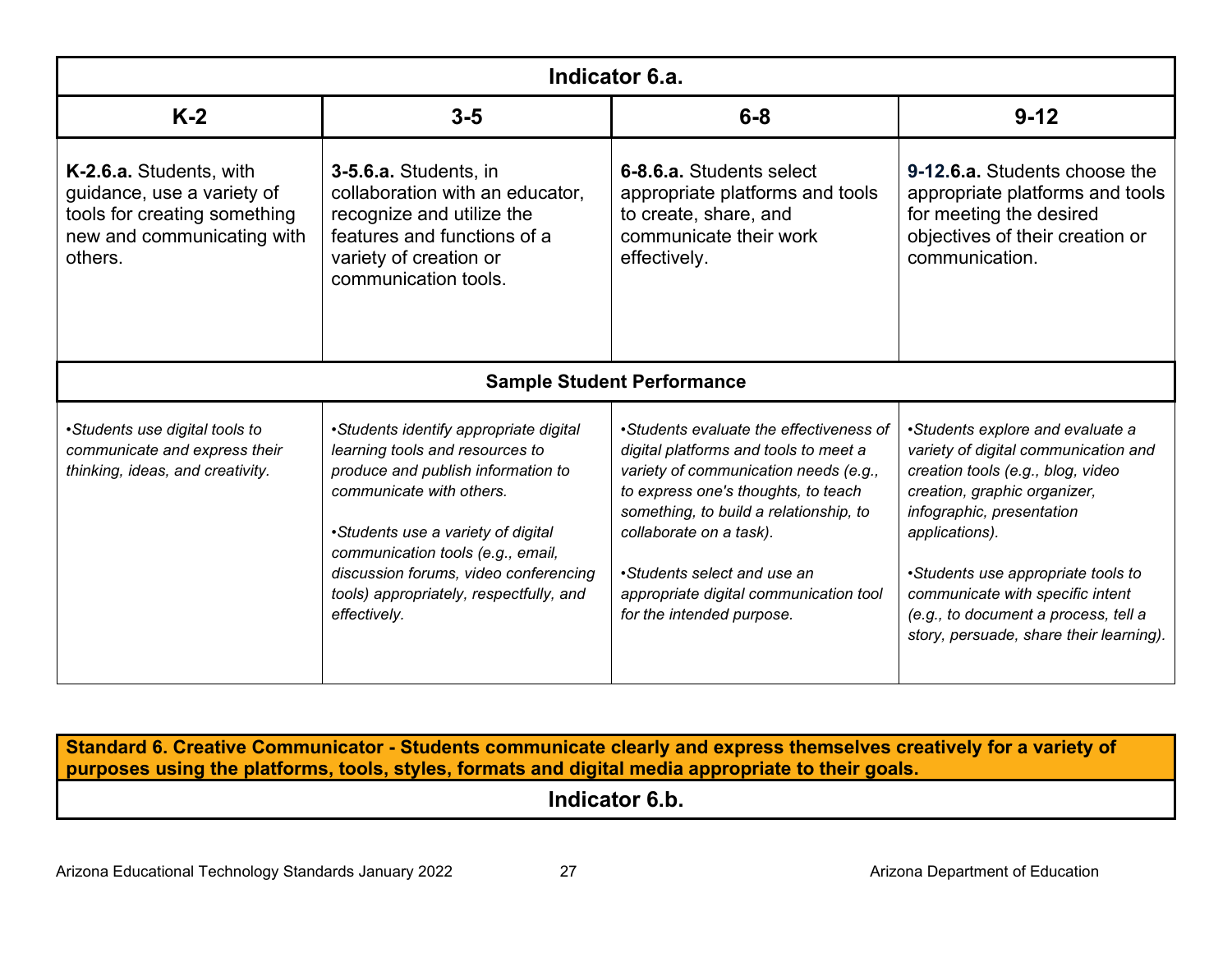| $K-2$                                                                                               | $3-5$                                                                                                                                                                             | $6 - 8$                                                                                                                                                                                                                                                                                                      | $9 - 12$                                                                                                                                                                                                                                                                                                           |
|-----------------------------------------------------------------------------------------------------|-----------------------------------------------------------------------------------------------------------------------------------------------------------------------------------|--------------------------------------------------------------------------------------------------------------------------------------------------------------------------------------------------------------------------------------------------------------------------------------------------------------|--------------------------------------------------------------------------------------------------------------------------------------------------------------------------------------------------------------------------------------------------------------------------------------------------------------------|
| K-2.6.b. Students, with<br>guidance, create original<br>works using digital tools and<br>resources. | 3-5.6.b. Students, in<br>collaboration with an educator,<br>create original works and learn<br>strategies for responsibly<br>repurposing and remixing to<br>create new artifacts. | 6-8.6.b. Students create<br>original works or responsibly<br>repurpose digital resources<br>into new creative works.                                                                                                                                                                                         | 9-12.6.b. Students create<br>original works or responsibly<br>repurpose or remix digital<br>resources into new creations.                                                                                                                                                                                          |
|                                                                                                     |                                                                                                                                                                                   | <b>Sample Student Performance</b>                                                                                                                                                                                                                                                                            |                                                                                                                                                                                                                                                                                                                    |
| •Students use digital tools to<br>communicate and express their<br>thinking, ideas, and creativity. | •Students combine existing and new<br>digital assets to create new products.<br>•Students transfer the information<br>learned from online sources into a new<br>product.          | •Students combine existing and new<br>digital assets to create new products<br>or design their own original work.<br>•Students adhere to the rules and<br>guidelines for remixing and<br>repurposing digital resources (e.g.,<br>obtain permission from creators, cite<br>sources, use open-source content). | •Students develop digital products<br>(e.g., videos, presentations, portfolios,<br>digital posters) that demonstrate what<br>they've learned, illuminate their<br>thinking, or provide an outlet for<br>creativity.<br>•Students properly attribute and cite<br>digital resources when remixing or<br>repurposing. |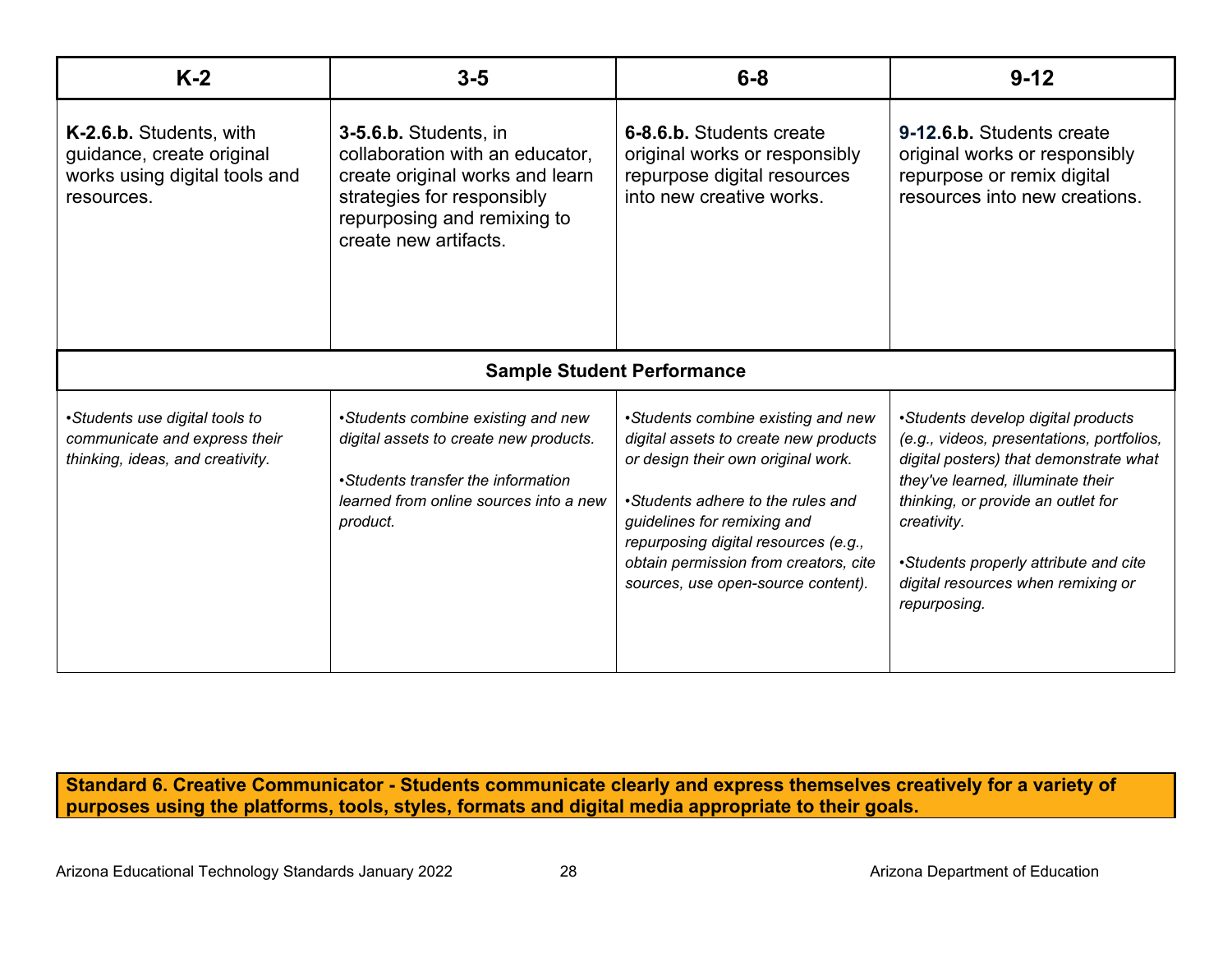| Indicator 6.c.                                                                                          |                                                                                                                                                                                                                                                                            |                                                                                                                                                                                       |                                                                                                                                                                                                                                               |
|---------------------------------------------------------------------------------------------------------|----------------------------------------------------------------------------------------------------------------------------------------------------------------------------------------------------------------------------------------------------------------------------|---------------------------------------------------------------------------------------------------------------------------------------------------------------------------------------|-----------------------------------------------------------------------------------------------------------------------------------------------------------------------------------------------------------------------------------------------|
| $K-2$                                                                                                   | $3-5$                                                                                                                                                                                                                                                                      | $6-8$                                                                                                                                                                                 | $9 - 12$                                                                                                                                                                                                                                      |
| K-2.6.c. Students, with<br>guidance, create digital<br>artifacts to share ideas in<br>multiple formats. | 3-5.6.c. Students, in<br>collaboration with an educator,<br>create digital artifacts using<br>digital tools to communicate<br>ideas visually, graphically,<br>and/or auditorily.                                                                                           | 6-8.6.c. Students create artifacts<br>using digital tools to<br>communicate complex ideas<br>textually, visually, graphically,<br>and auditorily.                                     | 9-12.6.c. Students<br>communicate complex ideas<br>clearly using various digital<br>tools to convey the concepts<br>textually, visually, graphically,<br>etc.                                                                                 |
|                                                                                                         |                                                                                                                                                                                                                                                                            | <b>Sample Student Performance</b>                                                                                                                                                     |                                                                                                                                                                                                                                               |
| •Students use a variety of digital<br>tools and resources to<br>communicate complex ideas.              | • Students create digital visualizations<br>(e.g., infographics, word clouds, data<br>map), models (e.g., concept maps,<br>flowcharts), and simulations.<br>• Students clearly communicate<br>sophisticated ideas (e.g.,<br>presentations, multimedia design,<br>$etc.$ ). | •Students communicate sophisticated<br>ideas through independent creation of<br>digital visualizations, models, and<br>simulations (e.g., infographics, word<br>clouds, flow charts). | •Students create various digital<br>products (e.g., graphic organizer,<br>concept map, 3D model, sketch note,<br>flowchart, or storyboard) to represent<br>and communicate big ideas, data,<br>processes, or the relationship among<br>ideas. |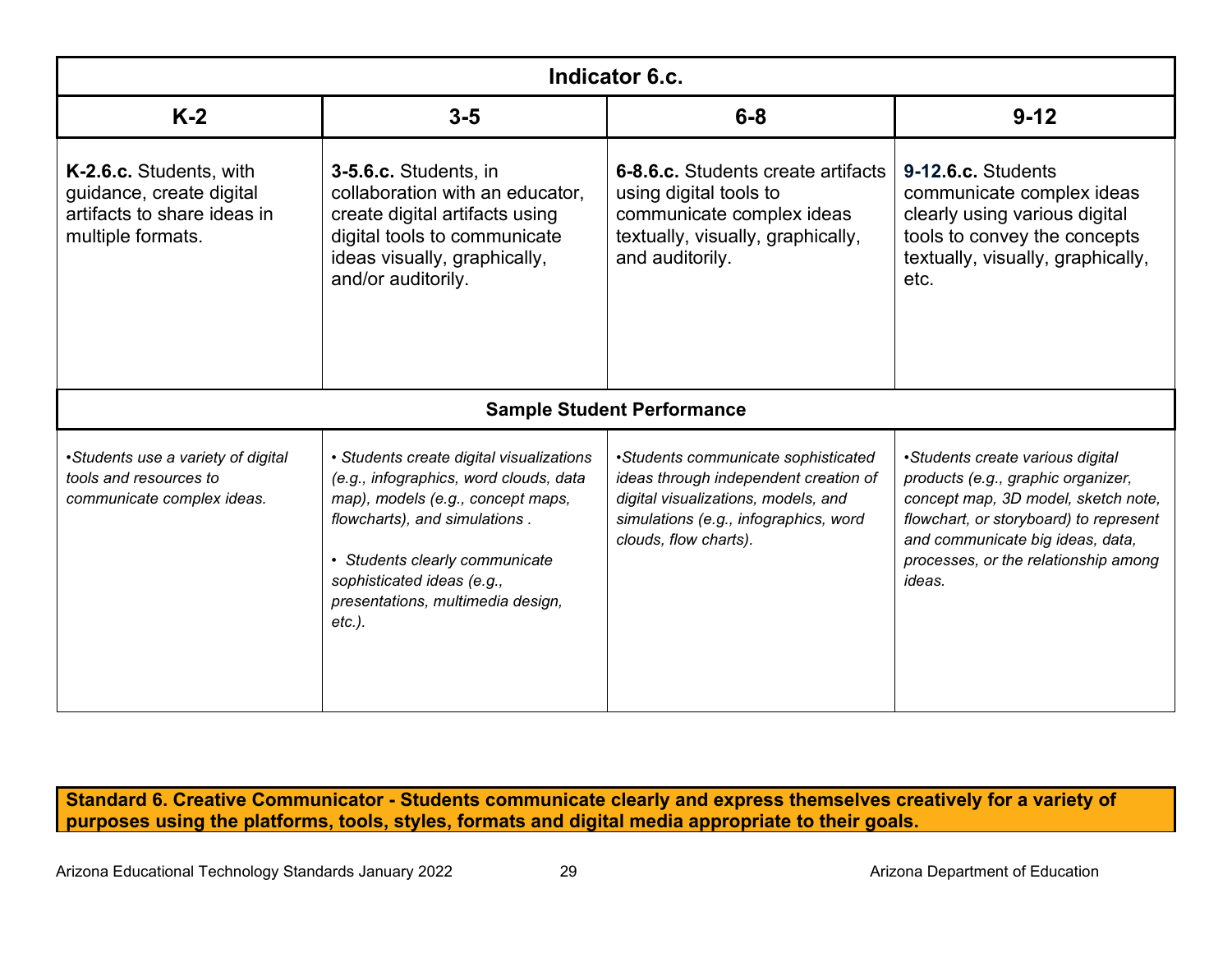| Indicator 6.d.                                                                                                                   |                                                                                                                                                                                                                                         |                                                                                                                                                                                                                                                                                    |                                                                                                                                                                                                                                                     |
|----------------------------------------------------------------------------------------------------------------------------------|-----------------------------------------------------------------------------------------------------------------------------------------------------------------------------------------------------------------------------------------|------------------------------------------------------------------------------------------------------------------------------------------------------------------------------------------------------------------------------------------------------------------------------------|-----------------------------------------------------------------------------------------------------------------------------------------------------------------------------------------------------------------------------------------------------|
| $K-2$                                                                                                                            | $3-5$                                                                                                                                                                                                                                   | $6-8$                                                                                                                                                                                                                                                                              | $9 - 12$                                                                                                                                                                                                                                            |
| K-2.6.d. Students, with<br>guidance, select the<br>appropriate technology for<br>sharing their ideas with<br>intended audiences. | <b>3-5.6.d.</b> Students, in collaboration<br>with an educator, learn about and<br>consider the intended audience<br>when creating and publishing<br>digital artifacts and presentations.                                               | 6-8.6.d. Students publish or<br>present content designed for<br>intended audiences and select<br>platforms that effectively convey<br>their ideas.                                                                                                                                 | 9-12.6.d. Students publish or<br>present content that<br>customizes the message and<br>medium for their intended<br>audiences.                                                                                                                      |
|                                                                                                                                  | <b>Sample Student Performance</b>                                                                                                                                                                                                       |                                                                                                                                                                                                                                                                                    |                                                                                                                                                                                                                                                     |
| •Students discuss needs and<br>identify digital communication tools<br>appropriate to the task and<br>situation.                 | •Students, with guidance, select a digital<br>tool that most effectively conveys a<br>message for the targeted audience.<br>•Students utilize and follow basic<br>copyright guidelines when creating and<br>publishing digital content. | •Students select an appropriate tool to<br>clearly and creatively convey a<br>message to a targeted audience.<br>•Students present or publish work on a<br>digital platform (e.g., social media,<br>video sharing platform, web<br>presentation) to reach an intended<br>audience. | •Students communicate and engage<br>with an authentic audience (e.g.,<br>parents, administrators, peers,<br>community members).<br>•Students consider the content and<br>tools that will most effectively<br>convey the message to the<br>audience. |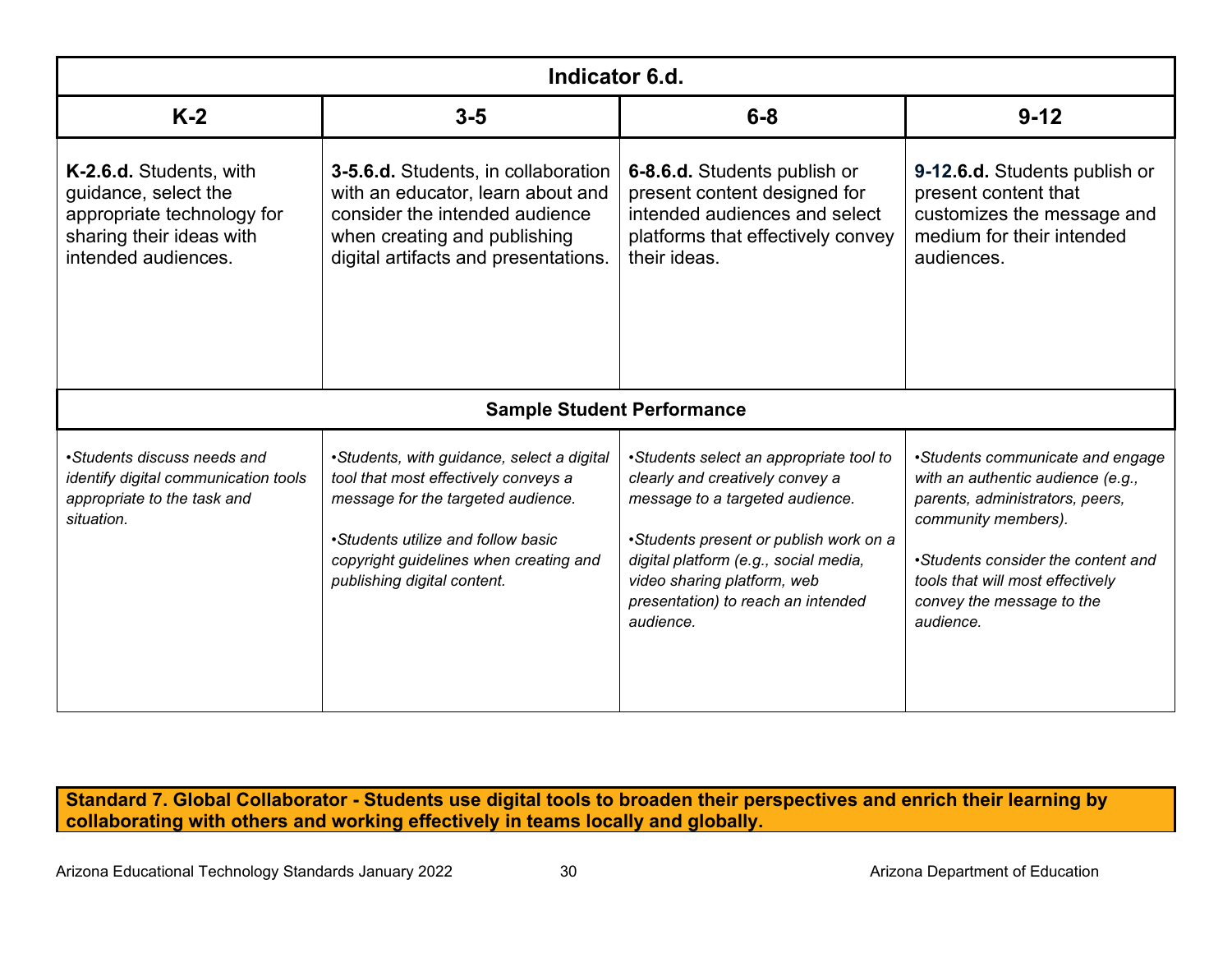| Indicator 7.a.                                                                                                                                                 |                                                                                                                                                                                                                                                                                                                                                                                                    |                                                                                                                                                                                                                                                                                              |                                                                                                                                                                                                                                                                                                                                                                                                |  |  |
|----------------------------------------------------------------------------------------------------------------------------------------------------------------|----------------------------------------------------------------------------------------------------------------------------------------------------------------------------------------------------------------------------------------------------------------------------------------------------------------------------------------------------------------------------------------------------|----------------------------------------------------------------------------------------------------------------------------------------------------------------------------------------------------------------------------------------------------------------------------------------------|------------------------------------------------------------------------------------------------------------------------------------------------------------------------------------------------------------------------------------------------------------------------------------------------------------------------------------------------------------------------------------------------|--|--|
| $K-2$                                                                                                                                                          | $3 - 5$                                                                                                                                                                                                                                                                                                                                                                                            | $6-8$                                                                                                                                                                                                                                                                                        | $9 - 12$                                                                                                                                                                                                                                                                                                                                                                                       |  |  |
| K-2.7.a. Students, with<br>guidance, use digital tools to<br>work with other learners and<br>get to know people within<br>their local community and<br>beyond. | 3-5.7.a. Students, in collaboration<br>with an educator, use digital tools<br>to work with other learners,<br>including those from a variety of<br>backgrounds and cultures.                                                                                                                                                                                                                       | 6-8.7.a. Students use digital<br>tools to interact with others to<br>develop a richer understanding<br>of different perspectives and<br>cultures.                                                                                                                                            | 9-12.7.a. Students use digital<br>tools to connect with learners<br>from a variety of<br>backgrounds and cultures,<br>engaging with them in<br>various ways that broaden<br>mutual understanding and<br>learning.                                                                                                                                                                              |  |  |
| <b>Sample Student Performance</b>                                                                                                                              |                                                                                                                                                                                                                                                                                                                                                                                                    |                                                                                                                                                                                                                                                                                              |                                                                                                                                                                                                                                                                                                                                                                                                |  |  |
| •Students utilize digital tools to<br>connect and communicate for<br>learning.                                                                                 | •Students, with guidance, use<br>synchronous (e.g., video conferencing,<br>web meeting) and asynchronous (e.g.,<br>discussion forums, e-mail)<br>communication tools to connect with<br>others from diverse cultures and<br>geographic areas.<br>•Students, with guidance, use digital<br>tools (e.g., translation tools) to break<br>down communication barriers such as<br>language differences. | •Students use synchronous and<br>asynchronous communication tools to<br>connect respectfully with others from<br>diverse cultures and geographic areas.<br>•Students use digital tools (e.g.,<br>translation tools) to break down<br>communication barriers such as<br>language differences. | •Students initiate and/or engage in<br>digital communication (e.g., video<br>conference, discussion board,<br>social media, collaboration tools)<br>with others who have different<br>backgrounds in order to<br>understand a different point of<br>view.<br>•Students engage with digital tools<br>to achieve a deeper understanding<br>of a given topic and gain a different<br>perspective. |  |  |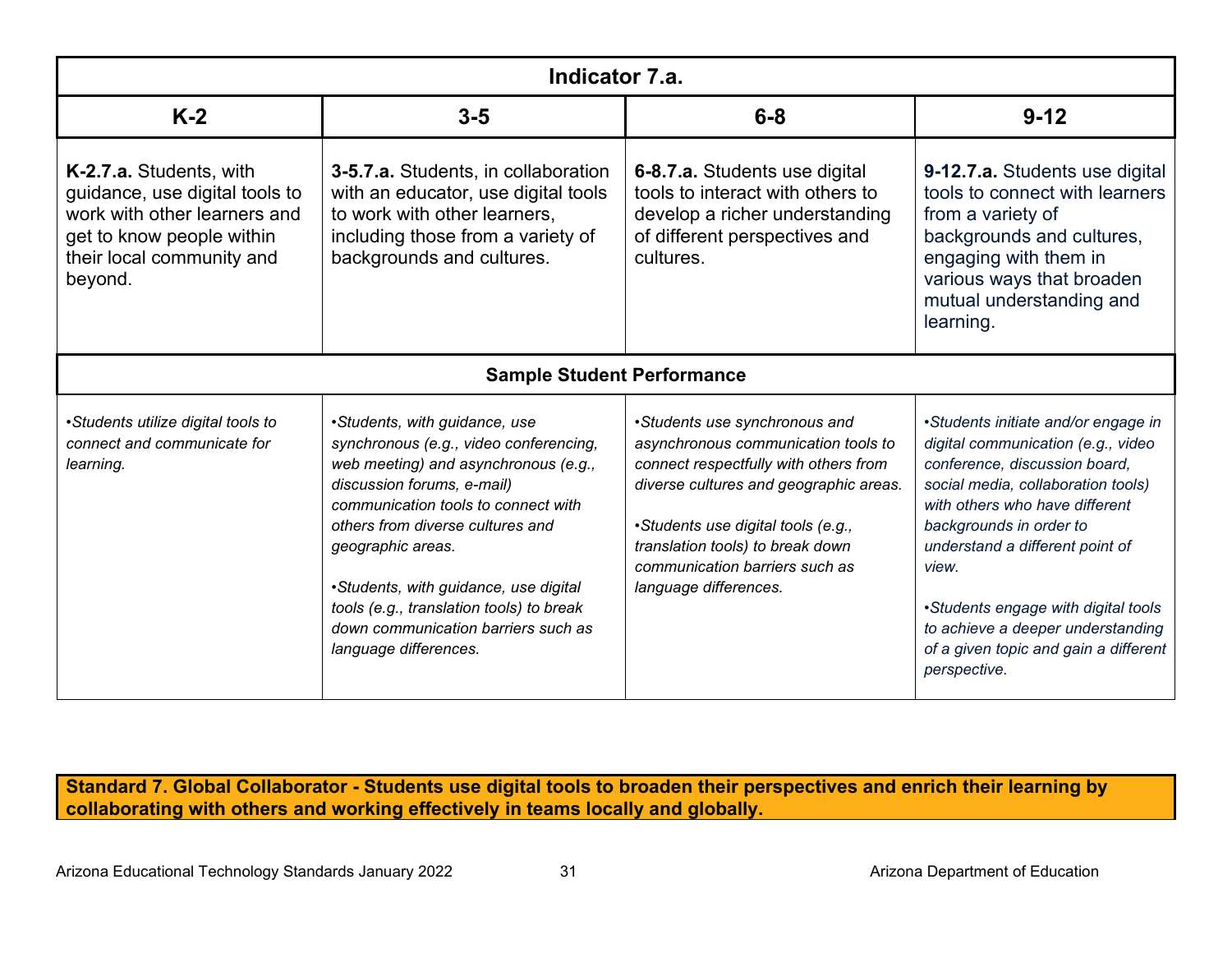| Indicator 7.b.                                                                                                                               |                                                                                                                                                                                                                                                                                                                                                                       |                                                                                                                                                                                                                                                                                                                       |                                                                                                                                                                                                                                                            |  |  |
|----------------------------------------------------------------------------------------------------------------------------------------------|-----------------------------------------------------------------------------------------------------------------------------------------------------------------------------------------------------------------------------------------------------------------------------------------------------------------------------------------------------------------------|-----------------------------------------------------------------------------------------------------------------------------------------------------------------------------------------------------------------------------------------------------------------------------------------------------------------------|------------------------------------------------------------------------------------------------------------------------------------------------------------------------------------------------------------------------------------------------------------|--|--|
| $K-2$                                                                                                                                        | $3-5$                                                                                                                                                                                                                                                                                                                                                                 | $6 - 8$                                                                                                                                                                                                                                                                                                               | $9 - 12$                                                                                                                                                                                                                                                   |  |  |
| K-2.7.b. Students, with<br>guidance, use technology to<br>communicate with others and<br>to look at problems from<br>different perspectives. | 3-5.7.b. Students, in<br>collaboration with an educator,<br>use technology to connect with<br>others, including peers, experts,<br>and community members, to<br>explore different points of view on<br>various topics.                                                                                                                                                | 6-8.7.b. Students use<br>collaborative technologies to<br>connect with others, including<br>peers, experts and community<br>members, to learn about issues<br>and problems or to gain a<br>broader perspective.                                                                                                       | 9-12.7.b. Students use<br>collaborative technologies to<br>work with others, including<br>peers, experts and or<br>community members, to<br>examine issues and problems<br>from multiple viewpoints.                                                       |  |  |
| <b>Sample Student Performance</b>                                                                                                            |                                                                                                                                                                                                                                                                                                                                                                       |                                                                                                                                                                                                                                                                                                                       |                                                                                                                                                                                                                                                            |  |  |
| •Students collaborate using online<br>software so that multiple<br>perspectives can be captured.                                             | •Students utilize a variety of<br>synchronous and asynchronous tools to<br>communicate and learn from others<br>(e.g., students in another class, school,<br>or country, community members,<br>subject experts, authors).<br>•Students use appropriate and effective<br>online discussion strategies that<br>encourage respectful sharing of diverse<br>perspectives. | •Students use a variety of digital tools<br>to learn with and from others (e.g.,<br>students in another class, school, or<br>country, community members, subject<br>experts, authors).<br>•Students engage in meaningful digital<br>academic experiences to advance<br>learning (e.g., discussion forums,<br>debate). | •Students engage in digital<br>discussion and debate (e.g., online<br>forum, teleconference, social media,<br>collaboration tools) with a variety of<br>stakeholders with different<br>perspectives, in order to better<br>understand local/global issues. |  |  |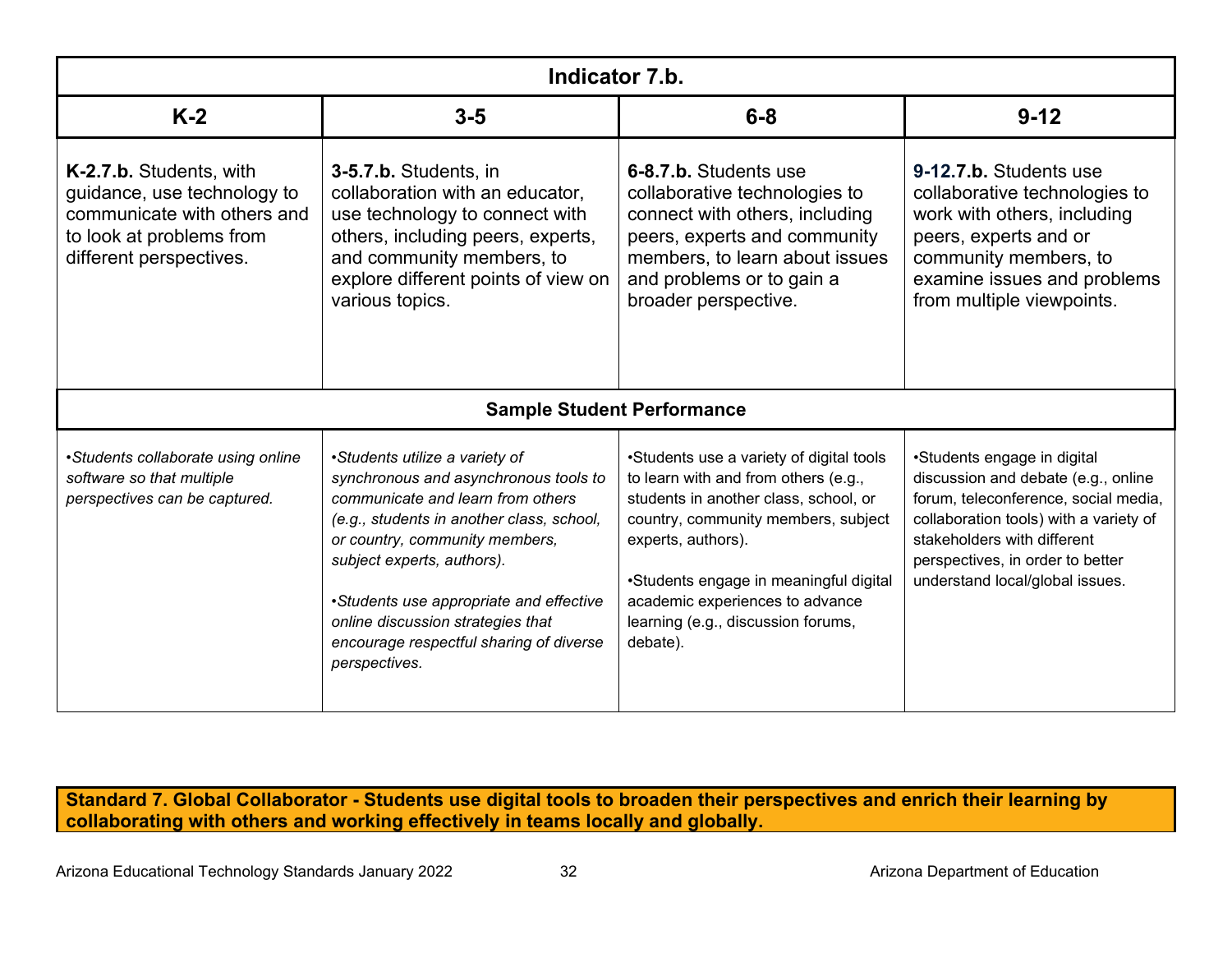| Indicator 7.c.                                                                                                                     |                                                                                                                                                                                                                           |                                                                                                                                                                                                                                                                                                     |                                                                                                                                                                                                                                                                                                   |  |  |  |
|------------------------------------------------------------------------------------------------------------------------------------|---------------------------------------------------------------------------------------------------------------------------------------------------------------------------------------------------------------------------|-----------------------------------------------------------------------------------------------------------------------------------------------------------------------------------------------------------------------------------------------------------------------------------------------------|---------------------------------------------------------------------------------------------------------------------------------------------------------------------------------------------------------------------------------------------------------------------------------------------------|--|--|--|
| $K-2$                                                                                                                              | $3 - 5$                                                                                                                                                                                                                   | $6-8$                                                                                                                                                                                                                                                                                               | $9 - 12$                                                                                                                                                                                                                                                                                          |  |  |  |
| K-2.7.c. Students, with<br>guidance, take on various<br>team roles and use age-<br>appropriate technology to<br>complete projects. | 3-5.7.c. Students, in collaboration<br>with an educator, take on various<br>assigned team roles, contributing<br>their knowledge of technology and<br>content to complete a project or<br>solve a problem.                | 6-8.7.c. Students perform a<br>variety of roles within a team,<br>using age-appropriate<br>technology to complete a project<br>or solve a problem.                                                                                                                                                  | 9-12.7.c. Students<br>contribute constructively to<br>project teams, choosing<br>various roles and<br>responsibilities to work<br>effectively toward a<br>common goal.                                                                                                                            |  |  |  |
| <b>Sample Student Performance</b>                                                                                                  |                                                                                                                                                                                                                           |                                                                                                                                                                                                                                                                                                     |                                                                                                                                                                                                                                                                                                   |  |  |  |
| •Students assume roles and work<br>collaboratively to create a digital<br>product.                                                 | •Students engage in online collaborative<br>projects with students in other classrooms<br>and schools.<br>•Students participate as an accountable<br>team member in specific assigned roles to<br>accomplish group goals. | •Students participate as an<br>accountable team member (e.g.,<br>providing peer feedback) in a specific<br>or assigned role to accomplish team<br>goals.<br>•Students use digital tools to manage<br>collaborative work (e.g., track tasks,<br>manage timelines, store information,<br>take notes). | •Students use project<br>management tools to organize<br>individual and group<br>tasks/timelines.<br>•Students each assume a<br>valuable role to productively<br>contribute to the team project.<br>•Students evaluate team<br>performance by reflecting on<br>participation and goal completion. |  |  |  |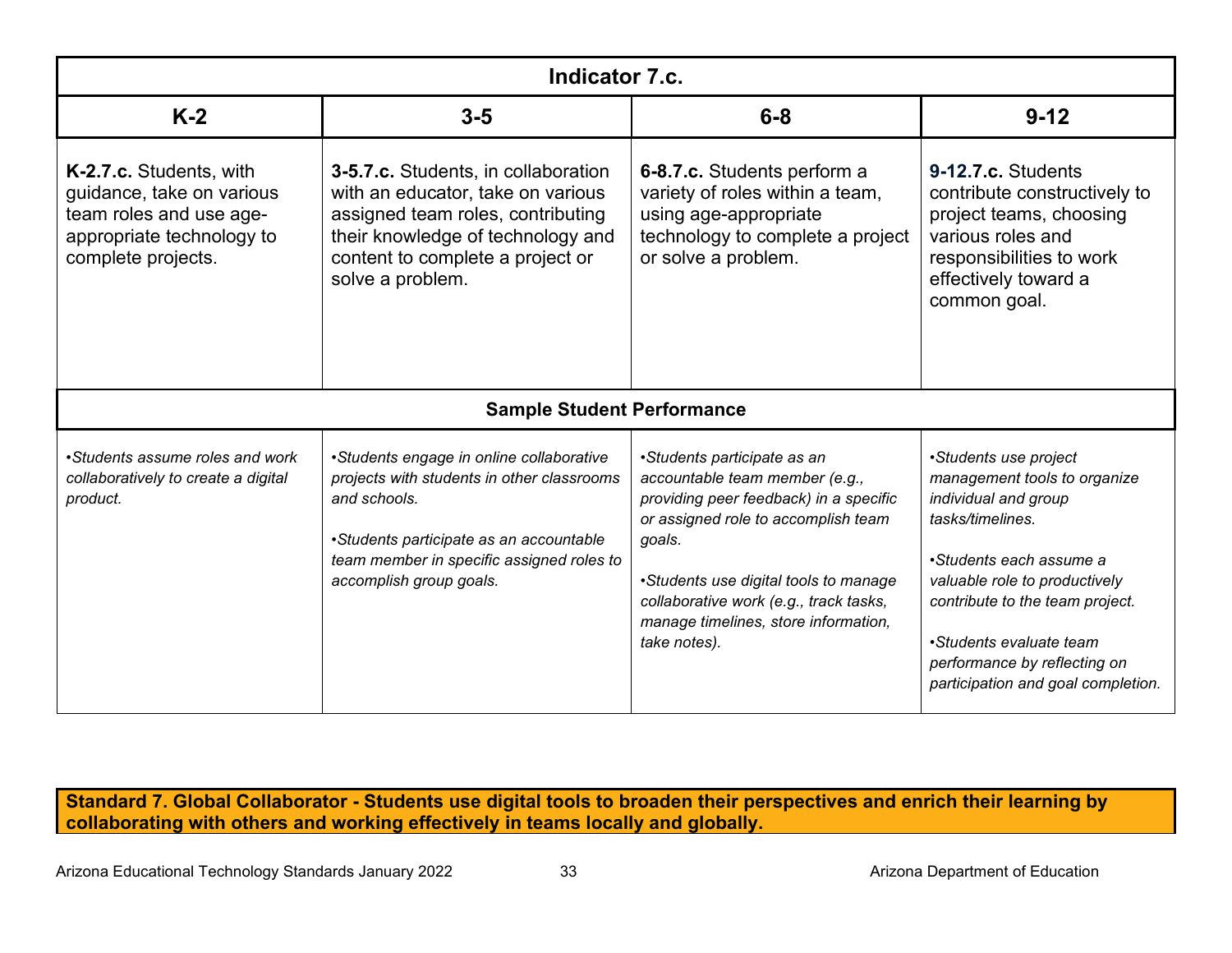| Indicator 7.d.                                                                                                                                                                                 |                                                                                                                                                                                                                                                                                                                  |                                                                                                                                                                                                                                                                                                                                                                               |                                                                                                                                                                                                                                                |  |  |
|------------------------------------------------------------------------------------------------------------------------------------------------------------------------------------------------|------------------------------------------------------------------------------------------------------------------------------------------------------------------------------------------------------------------------------------------------------------------------------------------------------------------|-------------------------------------------------------------------------------------------------------------------------------------------------------------------------------------------------------------------------------------------------------------------------------------------------------------------------------------------------------------------------------|------------------------------------------------------------------------------------------------------------------------------------------------------------------------------------------------------------------------------------------------|--|--|
| $K-2$                                                                                                                                                                                          | $3 - 5$                                                                                                                                                                                                                                                                                                          | $6 - 8$                                                                                                                                                                                                                                                                                                                                                                       | $9 - 12$                                                                                                                                                                                                                                       |  |  |
| K-2.7.d. Students, with<br>guidance, use age-<br>appropriate technology to<br>work together to demonstrate<br>an understanding of local or<br>global issues and suggest<br>possible solutions. | <b>3-5.7.d.</b> Students, in collaboration<br>with an educator, work with others,<br>using technology to explore local<br>and global issues and identify<br>possible solutions.                                                                                                                                  | 6-8.7.d. Students work with<br>others, using collaborative<br>technologies to explore local<br>and global issues and<br>investigate and advocate for<br>possible solutions.                                                                                                                                                                                                   | 9-12.7.d. Students explore<br>local and global issues and<br>use collaborative<br>technologies to work with<br>others to investigate,<br>develop, and advocate for<br>solutions.                                                               |  |  |
| <b>Sample Student Performance</b>                                                                                                                                                              |                                                                                                                                                                                                                                                                                                                  |                                                                                                                                                                                                                                                                                                                                                                               |                                                                                                                                                                                                                                                |  |  |
| •Students use age-appropriate<br>collaborative technologies for<br>conducting research to investigate<br>problems and solutions.                                                               | •Students use digital resources to<br>collaborate with authentic audiences to<br>further learning, examine a global issue,<br>and/or develop solutions.<br>•Students leverage technology (e.g.<br>virtual field trips, webcam, AR/VR) to<br>interact with places and content otherwise<br>not easily accessible. | •Students digitally interact with experts<br>in a particular field to examine global<br>issues.<br>•Students leverage technology (e.g.<br>virtual field trips, webcam, AR/VR) to<br>interact with places and content<br>otherwise not easily accessible.<br>•Students use collaborative tools to<br>work with others to develop solutions<br>and/or work toward common goals. | •Students utilize communication<br>and creation technologies (e.g.,<br>online forum, teleconference,<br>social media, collaboration tools)<br>with a variety of stakeholders to<br>problem solve, develop, and<br>present potential solutions. |  |  |

# **Essential Conditions\***

Necessary conditions to effectively leverage technology for learning: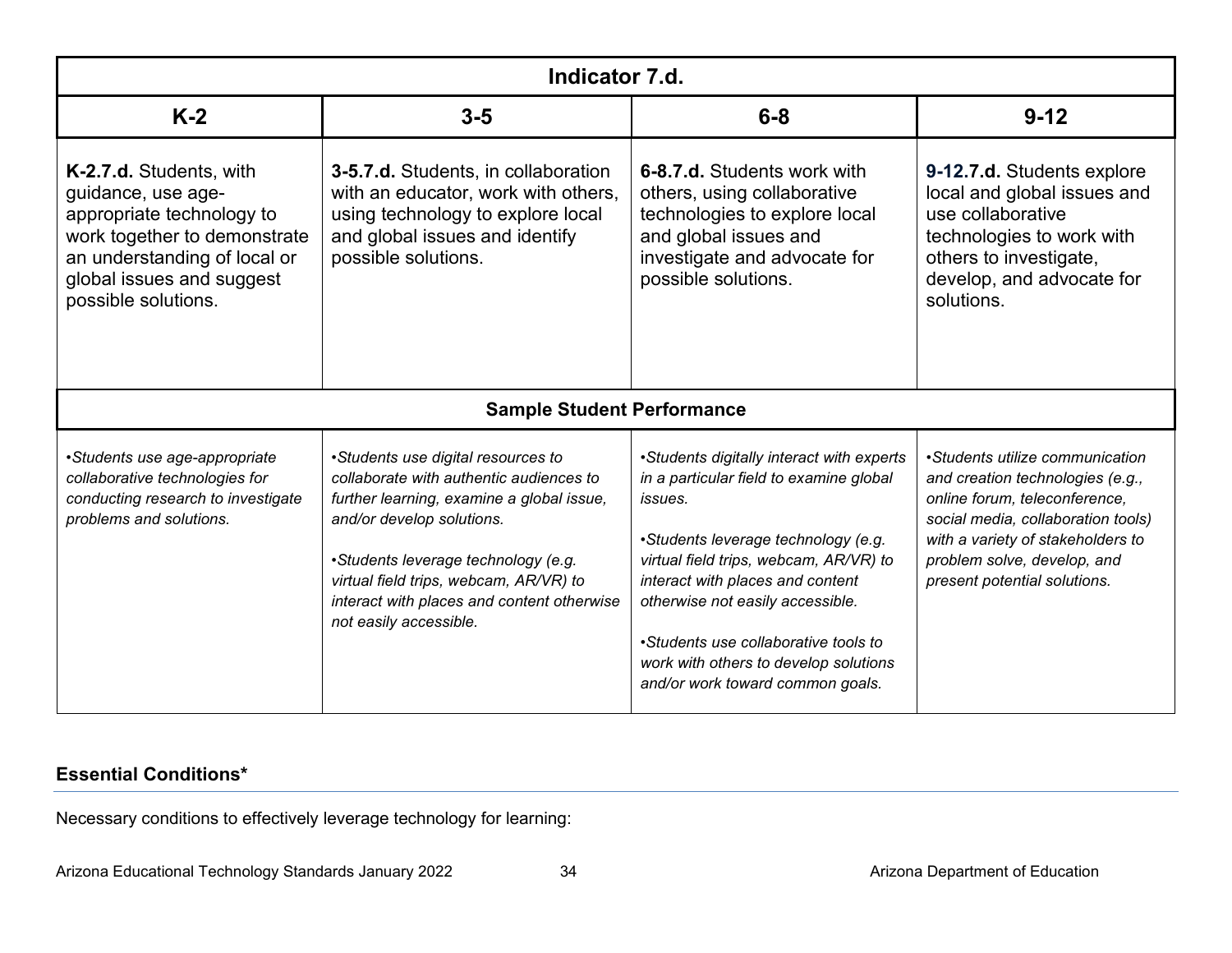#### **Shared Vision**

Proactive leadership in developing a shared vision for educational technology among all education stakeholders, including teachers and support staff, school and district administrators, teacher educators, students, parents and the community.

### **Empowered Leaders**

Stakeholders at every level are empowered to be leaders in affecting change.

### **Implementation Planning**

A systematic plan aligned with a shared vision for school effectiveness and student learning through the infusion of ICT (Information and Communication Technology) and digital learning resources.

### **Consistent and Adequate Funding**

Ongoing funding to support technology infrastructure, personnel, digital resources and staff development.

#### **Access**

Robust and reliable access to current and emerging technologies and digital resources, with connectivity for all students, teachers, staff and school leaders.

#### **Skilled Personnel**

Educators, support staff and other leaders skilled in the selection and effective use of appropriate ICT resources.

# **Ongoing Professional Learning**

Technology-related professional learning plans and opportunities with dedicated time to practice and share ideas.

### [\\*From ISTE Essential Conditions for Student Learning](https://www.iste.org/standards/iste-essential-conditions)

#### **Technical Support**

Consistent and reliable assistance for maintaining, renewing and using ICT and digital learning resources.

#### **Curriculum Framework**

Content standards and related digital curriculum resources that are aligned with and support digital age learning and work.

## **Student-Centered Learning**

Planning, teaching and assessment centered around the differentiated needs and abilities of students.

#### **Assessment and Evaluation**

Continuous assessment of teaching, learning and leadership and evaluation of the use of ICT and digital resources.

## **Engaged Communities**

Partnerships and collaboration within communities to support and fund the use of ICT and digital learning resources.

#### **Support Policies**

Policies, financial plans, accountability measures and incentive structures to support the use of ICT and other digital resources for learning and in district school operations.

#### **Supportive External Context**

Policies and initiatives at the national, regional and local levels to support schools and teacher preparation programs in the effective implementation of technology for achieving technology as well as ICT standards.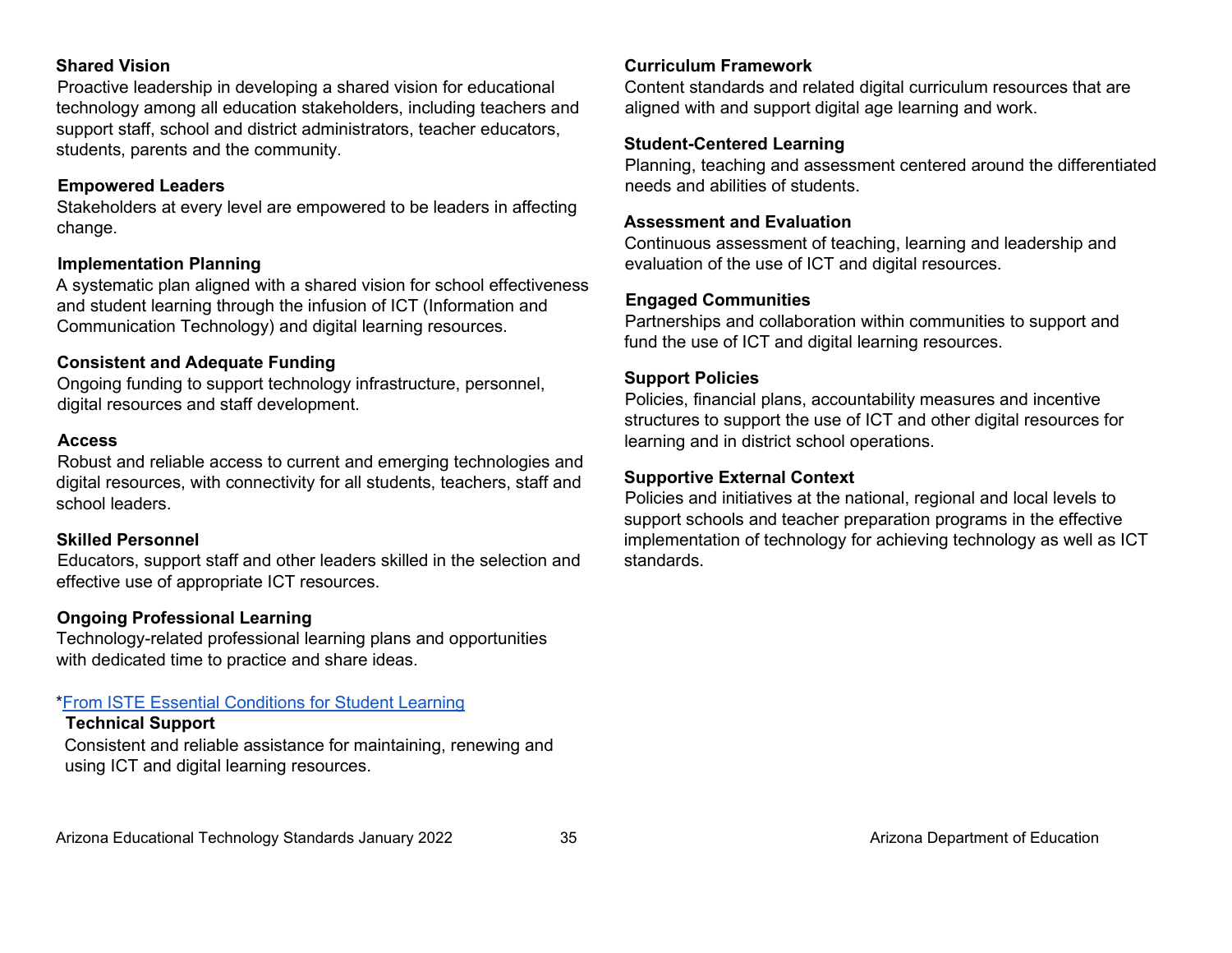# **Digital Citizenship, Media Literacy, and Internet Safety**

*Digital citizens recognize and value the rights, responsibilities, and opportunities of living, learning and working in an interconnected digital world, and they engage in safe, legal and ethical behaviors.* 

*Media literacy is the ability to access, analyze, evaluate, create and act using a variety of forms of communication.* 

The Educational Technology Standards Working Group recommends that districts acknowledge students as consumers and creators of information and ideas, promote cross-curricular integration of digital citizenship and media literacy and leadership instruction at all levels, and include students as active participants, role models and peer mentors to address these topics:

- Online safety, responsibility and security
- The act of bullying
- Students as digital consumers and users
- Online predators and risky communications
- Media literacy
- Production of one's own media
- Examination of how people experience media differently
- Identification of embedded values and stereotypes
- Analysis of words and images
- Evaluation of sources of information
- Legal, fair use, copyright and intellectual property
- Online identity and personal brand
- Footprint and digital persistence
- Appropriate posting
- Self-image
- Digital communications and collaboration
- **Fairness and civil discourse**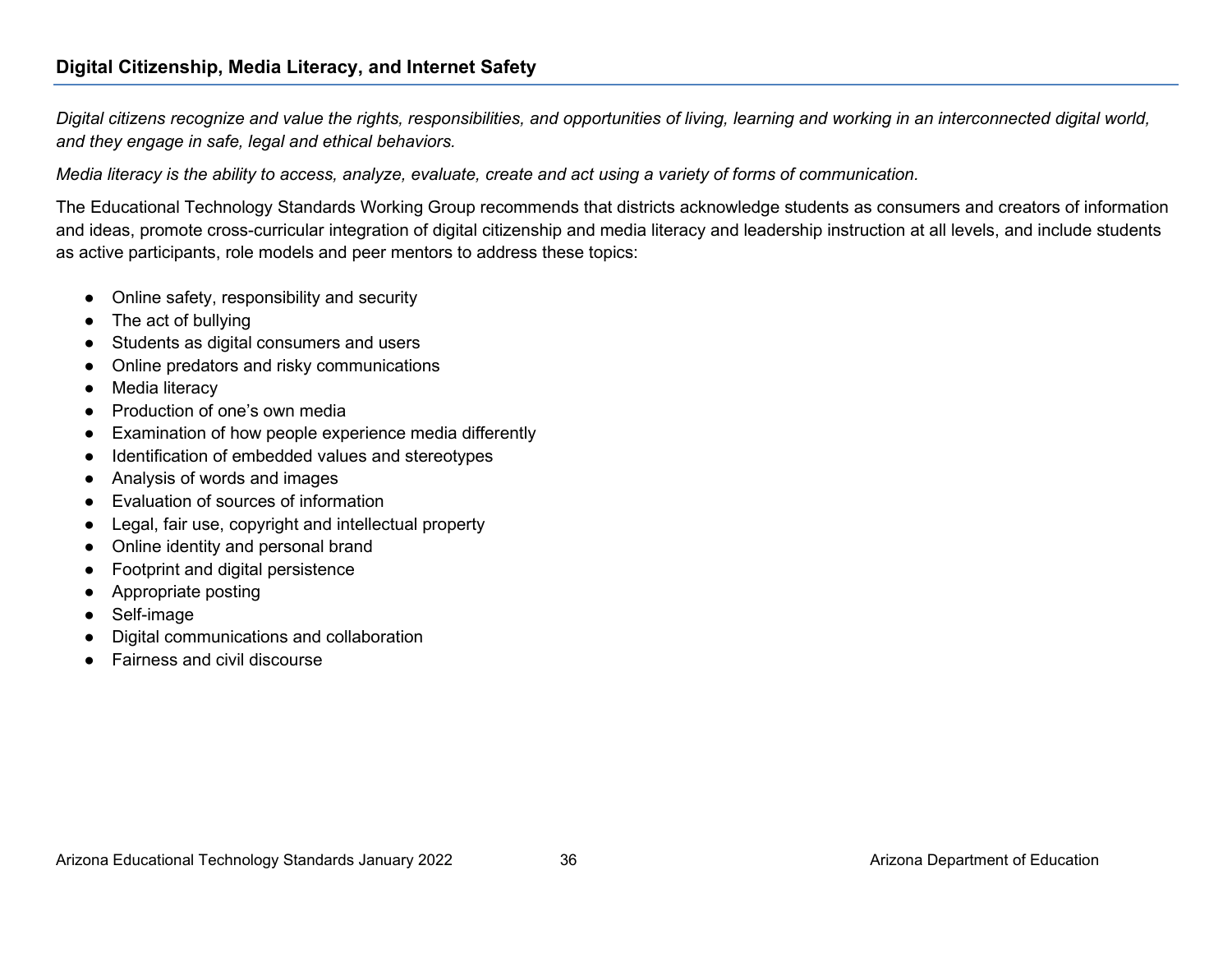**3D Printing:** The action or process of making a physical object from a three-dimensional digital model, typically by laying down many thin layers of a material in succession.

**Acceptable/Responsible Use Policy (AUP/RUP):** A school or organization's official policy statement regarding the use of the Internet or other computer networks.

**Algorithm:** A process or set of steps to be followed in calculations or other problem-solving operations, especially by a computer.

**Application:** Computer programs that help you perform a specific task such as word processing. Also called application programs, applications, programs, or software. Depending on the device, also known as "apps".

**Artificial Intelligence (AI):** A branch of computer science dealing with the simulation of intelligent behavior in computers.

**Asynchronous Instruction:** A general term used to describe forms of education, instruction, and learning that do not occur in the same place or at the same time. It uses resources that facilitate information sharing outside the constraints of time and place among a network of people.

**Augmented Reality (AR):** An enhanced version of reality created by the use of technology to overlay digital information on an image of something being viewed through a device (such as a smartphone camera).

**Authentic Audience:** A group of people outside of the teacher and classroom that will serve as an audience for a project, sometimes experts in the field or members of the community.

**Authentic Problem:** A genuine, real, or original problem to be solved.

**Bandwidth:** The capacity of a network connection to handle the flow of information, often measured in kilobits or megabits per second, which represents the speed data travels over the network.

**Blogging:** The process of writing a blog, an online journal in which the writer shares their thoughts about a particular subject with readers.

**Boolean logic:** A logical system for advanced searching of databases and search engines using the operators AND, OR and NOT. Example: *When doing research on the country of Haiti prior to the earthquake, use the Boolean operator NOT to connect "Haiti NOT earthquake" in a search phrase*.

**Browser:** Software which enables users to browse or view the Internet. Examples include Safari, Internet Explorer, Google Chrome, Opera, or Firefox.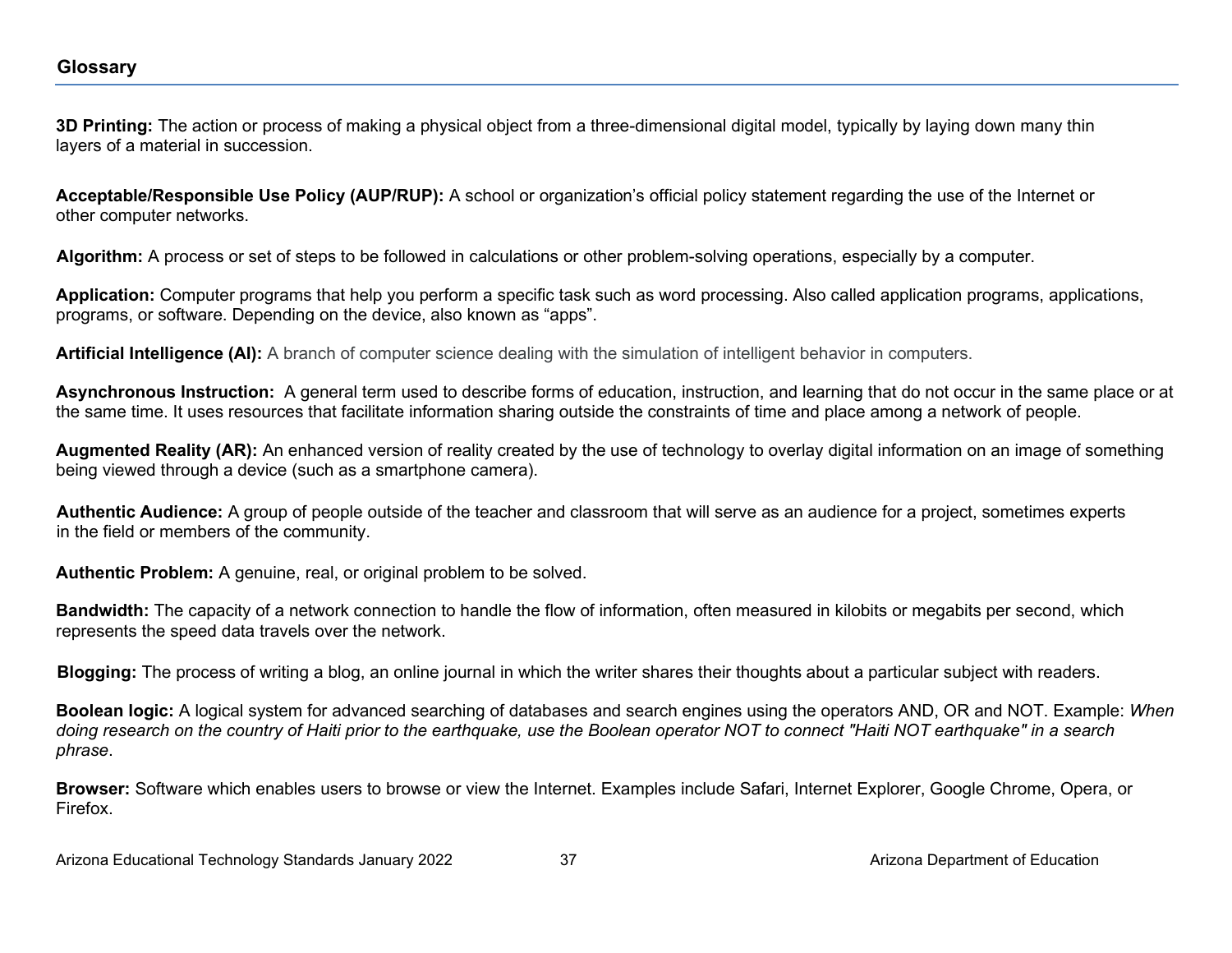**Cloud computing:** The practice of storing and accessing data and programs over the Internet rather than a local server or a personal computer (e.g., iCloud, Google Cloud, OneDrive, Dropbox, etc.).

**Code:** A system of symbols or signals used to communicate electronically, i.e., computer code. Examples include: C, C++, JavaScript, SQL, etc. Programmers use code when creating software applications.

**Collaborative tools:** Instruments, devices or software applications which make it easier to work more productively together in a group or groups. This may include anything from concept maps or webs (see concept mapping tool) to a website where a group collaborates on a single document, such as Google Docs or using devices such as webcams.

**Computational Thinking:** Mental processes and strategies that include: decomposition (breaking larger problems into smaller, more manageable problems), pattern matching (finding repeating patterns), abstraction (identifying specific changes that would make one solution work for multiple problems), and algorithms (a step-by-step set of instructions that can be acted upon by a computer).

**Content Curation:** The gathering, organizing and online presentation of content related to a particular theme.

**Cookies:** Small computer files placed on a computer's hard drive when the user visits a website. The purpose of a "cookie" is to track information about that user.

**Creative Commons:** Creative Commons licenses are designed to facilitate and encourage more versatility and flexibility in copyright law.

**Cyber-bullying:** The act of intimidating and threatening another person while using a computer or IT devices; typically more than one occurrence.

**Cybersecurity:** Measures taken to protect networks, computers, programs and data from attack, damage, or unauthorized access**.** 

**Database:** Software which allows the user to systematically search for, sort and/or input data. The Library of Congress is an example of one of the largest databases available for primary source information.

**Design Process:** An approach for breaking down a large project into manageable chunks.

**Device:** a device is a unit of hardware, outside or inside the case or housing for the essential computer (processor, memory, and data paths) that is capable of providing input to the essential computer or of receiving output or of both.

**Digital citizenship:** an educational concept in which everyone involved in a learning community (students, parents, et al.) gains knowledge on how to practice safe and appropriate behavior when using electronic media and IT devices.

**Digital Divide:** The gulf between those who have ready access to computers and the Internet, and those who do not.

Arizona Educational Technology Standards January 2022 38 38 Arizona Department of Education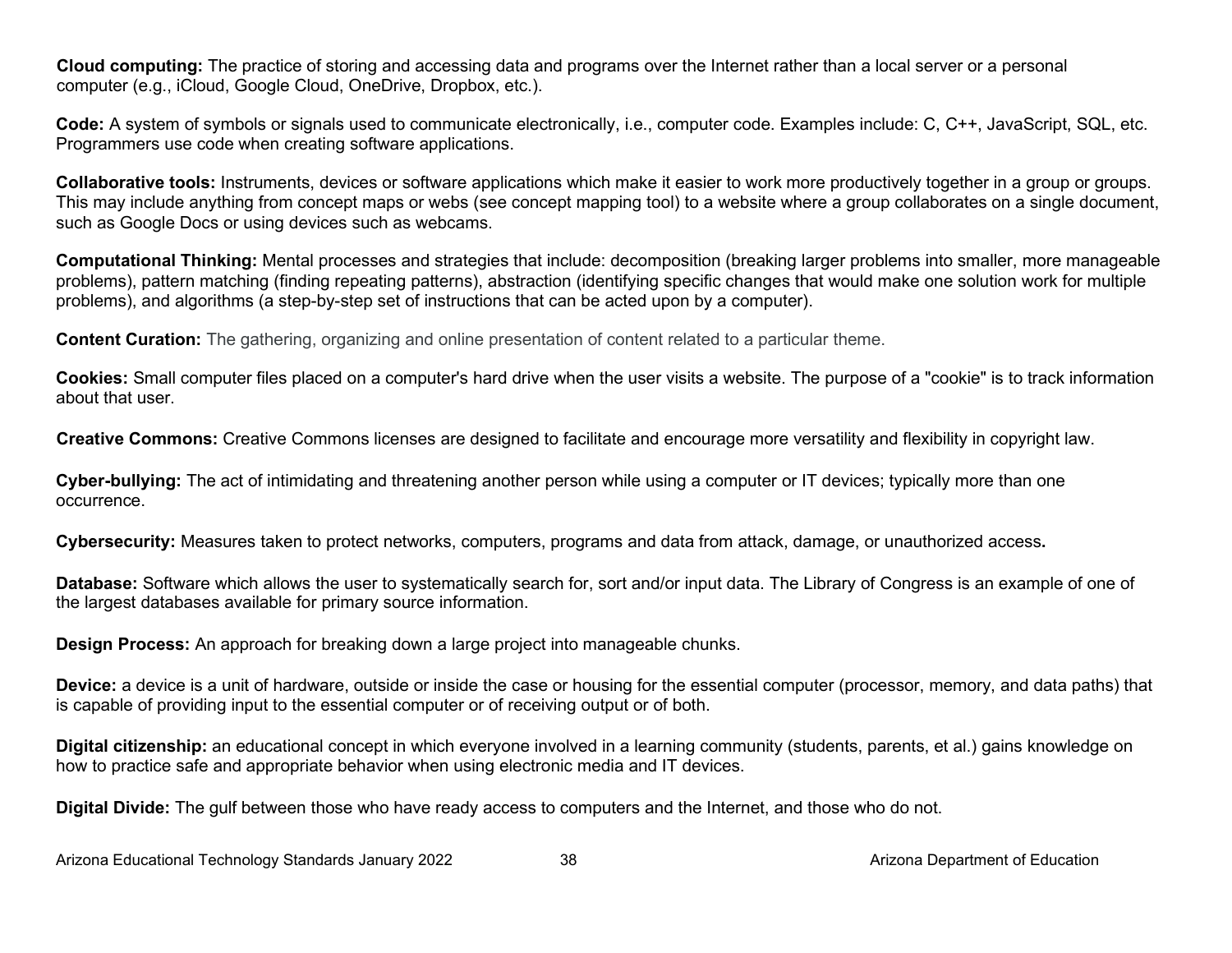**Digital Footprint**: The information about a particular person that exists on the Internet as a result of their online activity A *digital identity* is an online or networked identity adopted or claimed in cyberspace by an individual, organization or electronic device.

**Digital Portfolio:** A collection of electronic evidence assembled and managed by a user. Also known as an e-portfolio or an electronic portfolio.

**Digital Simulation:** A virtual simulation (imitation or replication) of a real-world process, concept, environment, or system that is displayed digitally. Digital simulations can be as simple as a simulated card game to a complex system modeled interactively. Simulations involve the ability to manipulate variables to affect outcomes.

**Digital Stories:** A variety of forms of digital narratives (web-based stories, interactive stories, hypertexts, and narrative computer games).

**Digital Tools:** Hardware and software that generate, store and process data.

**Document:** A digital file that is used to record, communicate, or publish information in text. Some examples of applications and programs that are used to create and view a document include: Microsoft Word, Apple's Pages, Open Office Writer, Adobe Acrobat, Notepad, and Google Docs.

**Download:** The process of transferring a file to one user's computer or IT device from another connected computer, network, or website. The transferred file is also referred to as a "download."

**Drawing tool:** Any digital tool that is used for drawing, sketching, creating, designing, painting, drafting, highlighting, writing, or annotating. Drawing tools can be found within word processing, graphic design, publishing, presentation, notebook, 3-D imaging, CAD, tablets, or paint program applications, Google Sketch-up.

**Ebook:** An electronic version of a printed book that can be read on a computer or handheld device designed specifically for this purpose.

**Educator:** Any person who positively impacts the learning of a student in an educational setting, including teachers, administrators, paraprofessionals, parents, peers, etc.

**Encryption:** The process of converting electronic data to an unrecognizable or encrypted form, one that cannot be easily understood by unauthorized parties.

**Fair use:** Guidelines under which copyrighted material can be legally used in limited situations without obtaining the permission of the copyright owner or paying royalties.

File extension: The short (usually three letter) suffix at the end of a file name that indicates the file type and the applications it is associated with. A few examples include: Microsoft Word (.doc or .docx), Microsoft PowerPoint (.ppt), a digital photo (.jpg) - JPEG format (Joint Photographic Experts Group), Adobe Acrobat (.pdf), and a presentation created in Open Office Impress (.odp).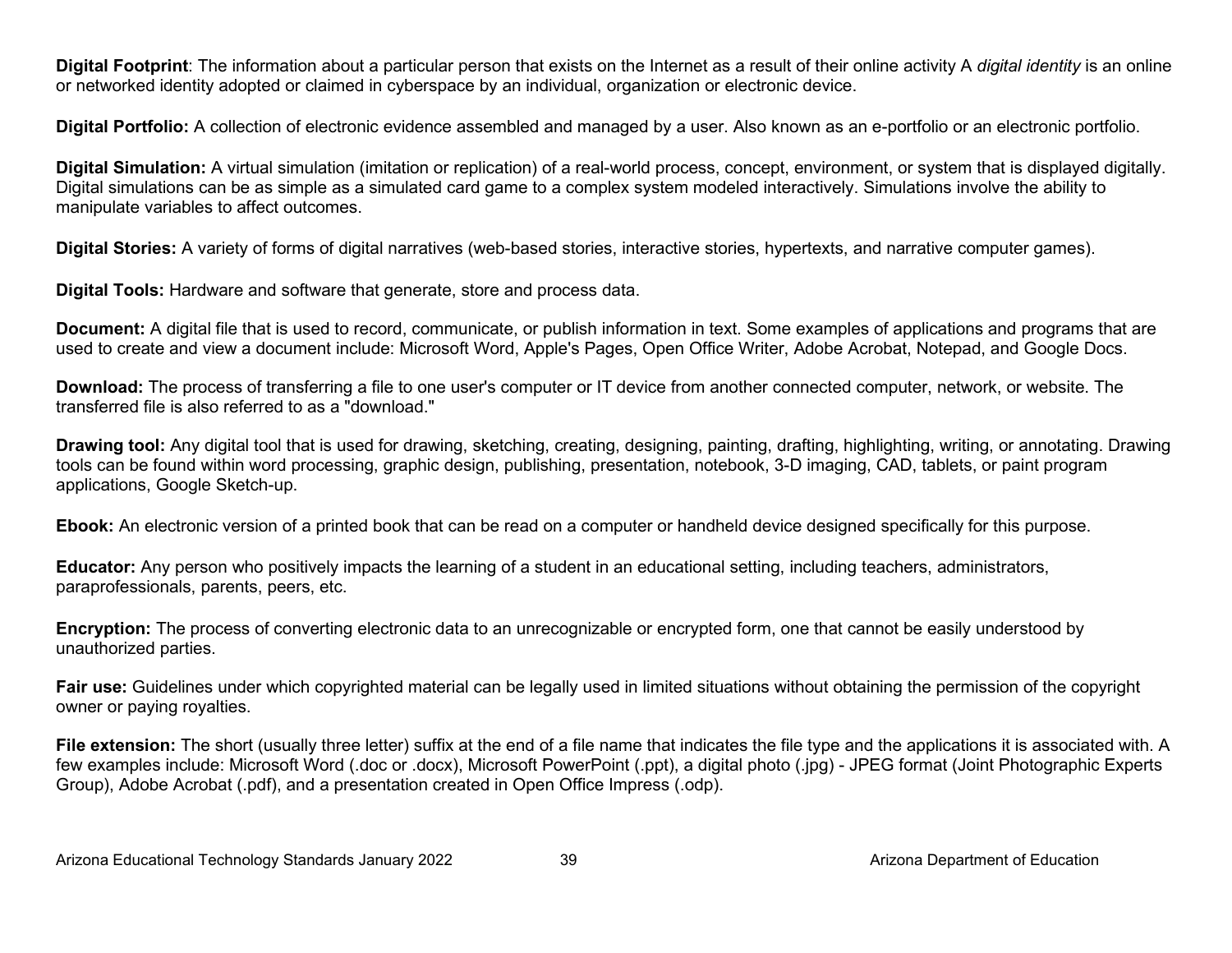**Firewall:** A hardware device or software program that filters what goes in and out of a network or computer in order to protect it against any harm, such as viruses, from an unauthorized user.

**Formatting:** The way a document is presented, organized, or arranged. Examples of basic formatting options include font size, bold text, bullets, or margins. An example of advanced formatting may include manipulating images and aligning text in a document.

**Global community:** A term used to describe the economic, social, and political interdependence of all people and nations of the world advanced through the use of technology. *The scientific global community continually discusses global warming by blogging the issue.*

**Hacking:** The act of gaining illegal entry into a computer or network typically to gain access to data, steal information, identity theft or crash a system.

**Hardware:** The physical components of a computer or digital device. Examples of hardware on a computer include: a motherboard which holds a CPU (central processing unit), expansion cards; a power supply; a hard drive (or hard disk); input (mouse) or output (monitor) devices.

**Home page:** The first page a user sees when opening a web browser, or the first web page to be seen when visiting a website. Most websites of organizations, school districts, agencies, companies, etc. have a home page that serves as both an introductory page and a navigation tool (like a table of contents with links) to direct a user to the various pages within the website.

**Hyperlink (also called link):** An element in an electronic document or webpage which, when selected, takes the user to another location, either in the same document or to a different document, webpage, email client, or video. Links usually appear as a different color, are underlined, or can be assigned to an icon or other elements on a page.

**Icon:** A small picture or symbol on an IT device. Selecting an **icon** activates a function such as opening a page or a software program.

**Identity Theft:** A form of fraud or cheating of another person's identity in which someone pretends to be someone else by assuming that person's identity, typically in order to access resources or obtain credit and other benefits in that person's name.

**Infographic:** A visual image such as a chart or diagram used to represent complex information or data quickly and clearly.

**Intellectual Property (copyright):** Intellectual property refers to the ownership of intangible and non-physical goods. This includes ideas, names, designs, symbols, artwork, writings, and other creations. It also refers to digital media, such as audio and video clips that can be downloaded online.

**Iterative:** Involving the repeating of a process with the aim of approaching a desired goal, target, or result.

**Learning Management System (LMS):** A software application or Web-based technology used to plan, implement, and assess a specific learning process. Typically, an LMS provides an instructor with a way to create and deliver content, monitor student participation, and assess student performance.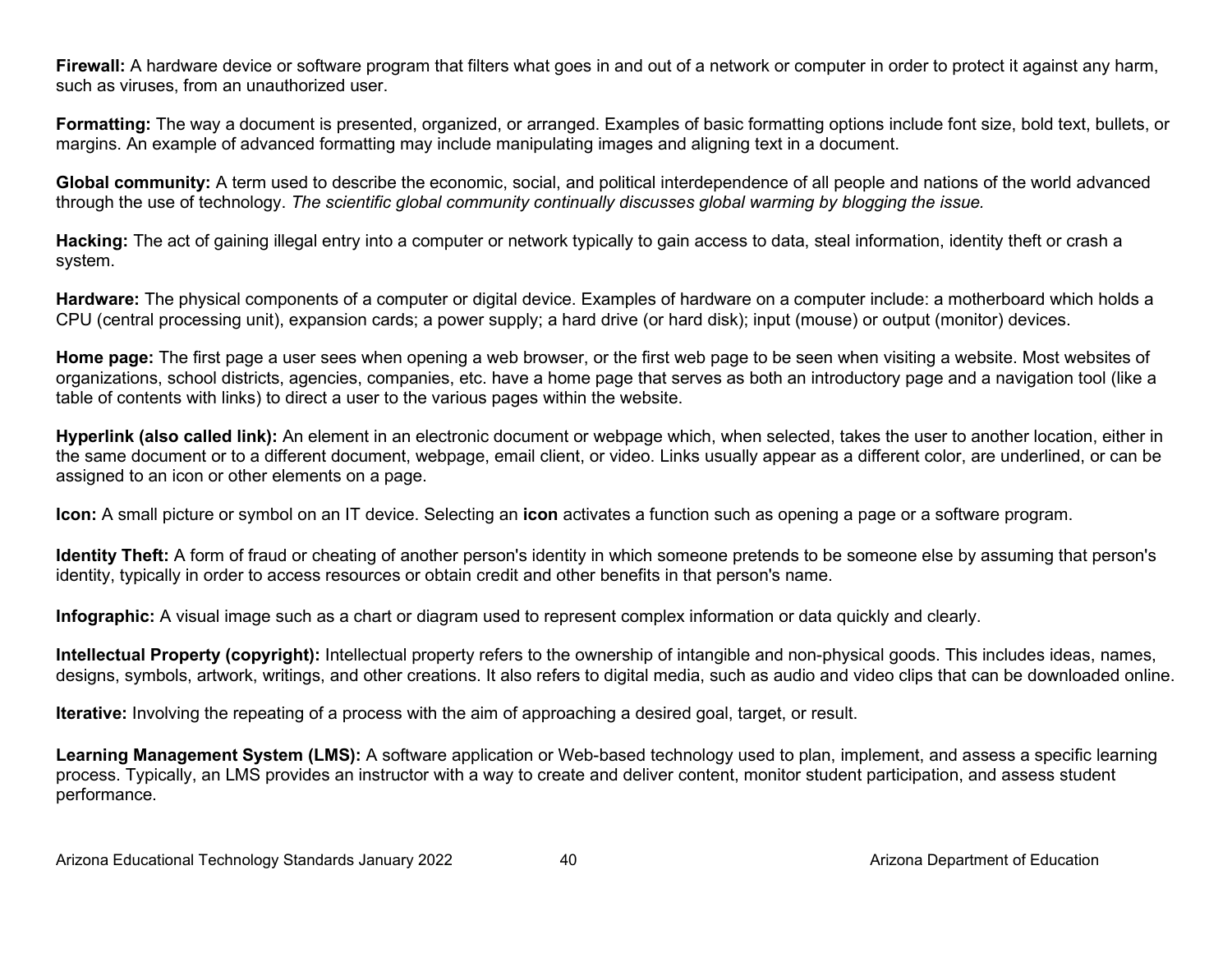**Makerspace:** A makerspace is a place where students can gather to create, invent, tinker, explore and discover using a variety of tools and materials.

**Malware:** The broad term to describe any malicious software designed by hackers. Malware includes viruses, worms, spyware, trojans, keyloggers, zombie programs and any other software that seeks to do one of four things: vandalize your computer in some way; steal your private information; take remote control of your computer (zombie your computer) for other ends; or manipulate you into purchasing something.

**Media:** A way to store, deliver or view information or data. Examples include CDs or DVDs, flash drives, video or audio recordings, interactive websites, slide presentations, and websites.

**Media hosting:** Online sites which house photos, videos, and other files uploaded by users. It is a repository. Examples include YouTube, Flickr, TeacherTube, and SnapFish.

**Metadata:** Data that describes and gives information about other data; metadata might include information about the means of creation of the data, the purpose of the data, the time and creation of the data, or the author of the data. In digital photography, metadata can include searchable information about the date and time the photo was taken, where it was taken, color depth, resolution, etc.

**Microcontroller:** A compact integrated circuit which is dedicated to perform one task and execute one specific application. A typical microcontroller includes a processor, memory, and input/output peripherals on a single chip.

**Modules:** A set of tutorials that can be presented via text, video, or online.

**Multimedia:** Digital products that integrate interactive text, images, sound, and color. Multimedia can be anything from a simple PowerPoint slide show to a complex interactive simulation.

**Network:** A group of computing devices (personal computers, phones, servers, switches, routers, and so on) connected by cables or wireless media for the exchange of information and resources.

**Network storage device:** A place reserved for storing digital data on a network; Often used to share or back up files from a user's individual computer. See server.

**Open source:** Software in which the source code is available to the general public for use and/or modification from its original design free of charge. The Linux operating system and OpenOffice are examples of open source applications.

**Original work:** Work that has been composed firsthand.

Password: A security measure used by individuals to access protected computers or computing systems, applications, or files. Passwords are comprised of strings of letters, numbers, and/or symbols.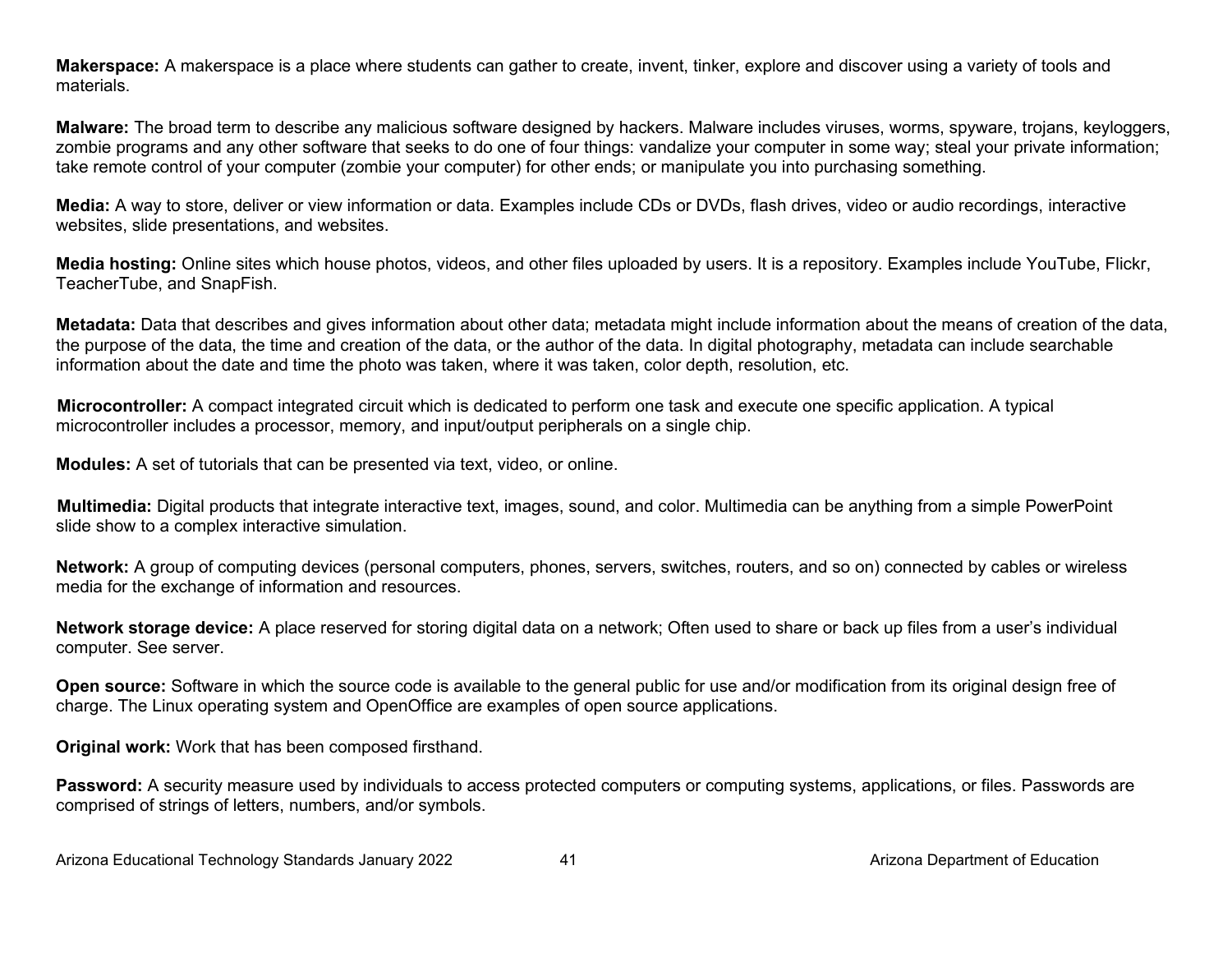**Phishing:** A form of fraud in which an email recipient is asked to provide sensitive personal information (bank account or credit card numbers; social security number; birth date) either by selecting a link provided within the email or by replying to the email itself.

**Podcast:** A media file that is distributed over the Internet using syndication feeds, for playback on portable media players and personal computers.

**Pop-ups:** A secondary web browser window of varying size, often containing a form of advertising, which opens outside of the primary web browser window.

**Presentation software:** a program used to display and share information. Examples include: Microsoft's PowerPoint, Apple's Keynote, Open Office's Impress, and Prezi.

**Primary source:** An original, authoritative document which represents a first-hand, eye-witness account of an event or subject. An example is an autobiography. One of the best sources is the Library of Congress.

**Program:** (n): A set of instructions that the computer executes in order to achieve a particular objective. Program (v): To produce a program by programming. An algorithm that has been coded into something that can be run by a machine.

**Publishing:** Making a file available for viewing or sharing**.** Examples include: printing a brochure or newsletter or uploading a file to the internet.

**Query:** The word or words used to search a topic using a search engine. Also, a search within a database.

**RSS:** An acronym for Really Simple Syndication; It is a family of web feed formats used to publish frequently updated works in a standardized format.

**Search engine:** A tool or website that allows the user to search the Internet for specific information (using keyword). The results of the search may be web pages, images, or other files. Advanced searches allow the user to limit search parameters to reduce the number of results and sometimes uses Boolean Logic. i.e. Google, Yahoo, and Bing.

**Secondary sources:** A document which represents a second-hand account of an event or subject that was originated by someone else. An example is a biography (a second-hand account of a person's life).

**Shortcuts:** A finite set of keys that invoke a software or operating system operation when triggered by the user. Special Function keys are an example or CTRL + V for "paste."

**Social Media:** The broad term for any online tool that enables users to interact with thousands of other users (e.g., Facebook, Twitter, LinkedIn, Google+, Instagram, Pinterest, Snapchat, Tumblr, and Reddit).

**Software:** Programs that run on a computer system, computer, or other computing device.

Arizona Educational Technology Standards January 2022 42 Arizona Department of Education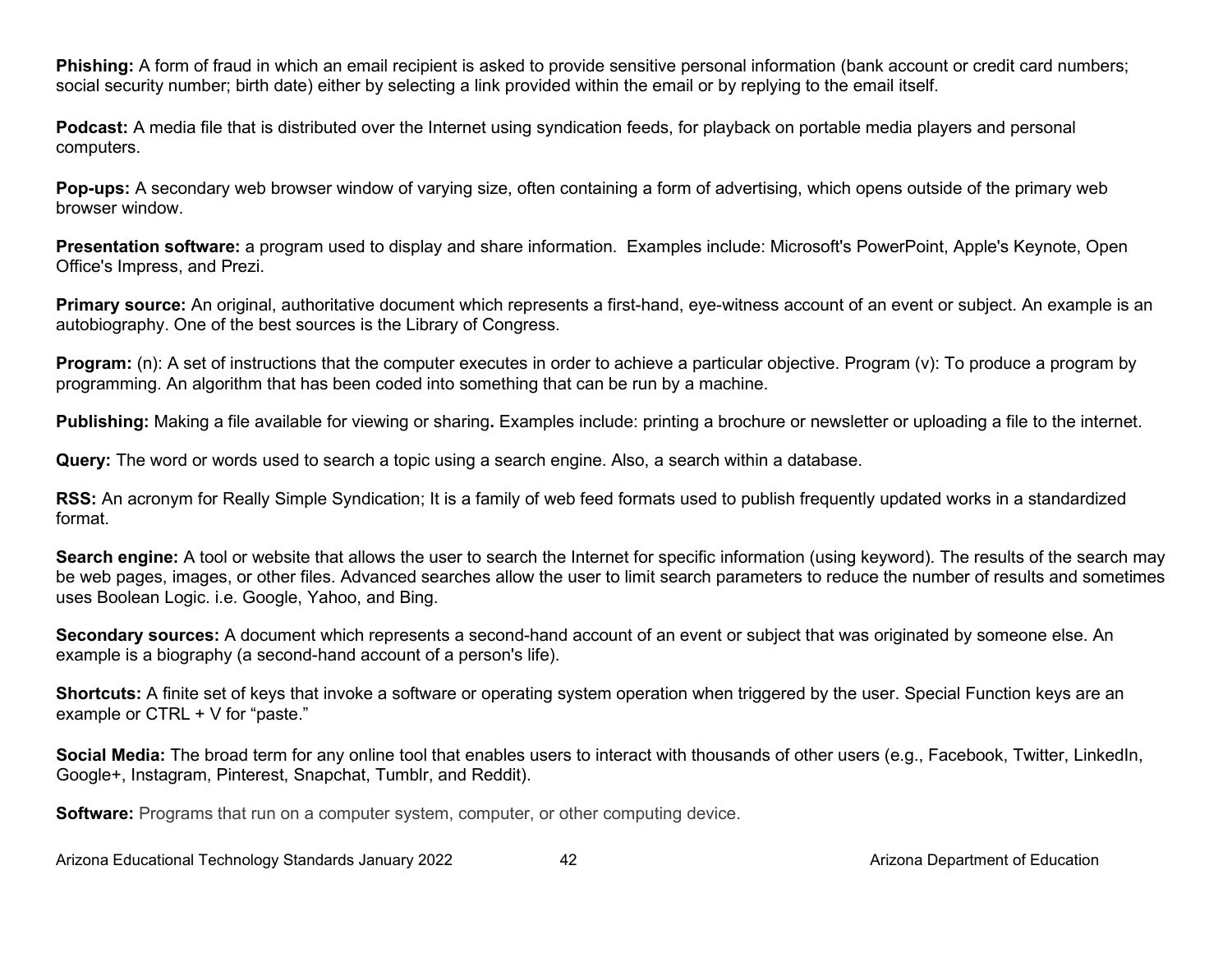**Spam:** Unwanted "junk" email sent to large numbers of people.

**Speech to text:** Ability of computer systems to accept speech input and act on it or transcribe it into written language.

**Spreadsheet:** A document that stores data in a grid of horizontal rows and vertical columns. Rows are typically labeled using numbers (1, 2, 3, etc.), while columns are labeled with letters (A, B, C, etc.). Individual row/column locations, such as C3 or B12, are referred to as cells. Each cell can store unique data. Spreadsheet examples include Microsoft Excel, Apple's Numbers, and Google Spreadsheet.

**Synchronous:** Synchronous transmission technique that requires a common clock (occurs at the same time). Asynchronous transmissions do NOT occur at the same time, but in sequence.

**Tab:** Referring to tabs in a browser. Each tab in a single browser window is a different source

**Taskbar:** A series of icons or graphical controls on a computer screen or IT device that enable the user to open or switch back and forth between programs. Referred to as a "dock" on a Macintosh computer.

**Toolbar:** A set of icons or buttons that are part of a software program's options. For example, Microsoft Word has ribbons with icons that allow the user to open, save, and print documents, as well as change the font, text size, and style of the text. In many programs, the ribbon can be customized by adding or deleting options.

**Transition:** In multimedia presentations, a transition is a change from one element to another. For example, you can create a transition between two slides in a presentation. Transitions are a creative way to shift from one slide to another.

**Troubleshooting:** A systematic approach to problem solving that is often used to find and resolve a problem, error, or fault within software or a computer system.

**Upload:** The process of transferring a file from one user's computer or IT device to another connected computer, network, or website. The transferred file is also referred to as an "upload."

**URL:** Uniform Resource Locator; the address of a website on the World Wide Web. The URL of any website can be found on the address bar of a web browser. *The URL for google i[s](http://www.google.com/) [http://www.google.com.](http://www.google.com/)*

**USB:** Universal Serial Bus; a method for connecting peripherals and transferring data between devices.

**Video conferencing:** A real-time video session between two or more users that reside in two or more locations. This is a good use of collaboration tools. Some examples are: Skype and FaceTime.

**Virtual Field Trip:** A guided exploration through the World Wide Web that organizes a collection of prescreened, thematically based web pages into a structured online learning experience.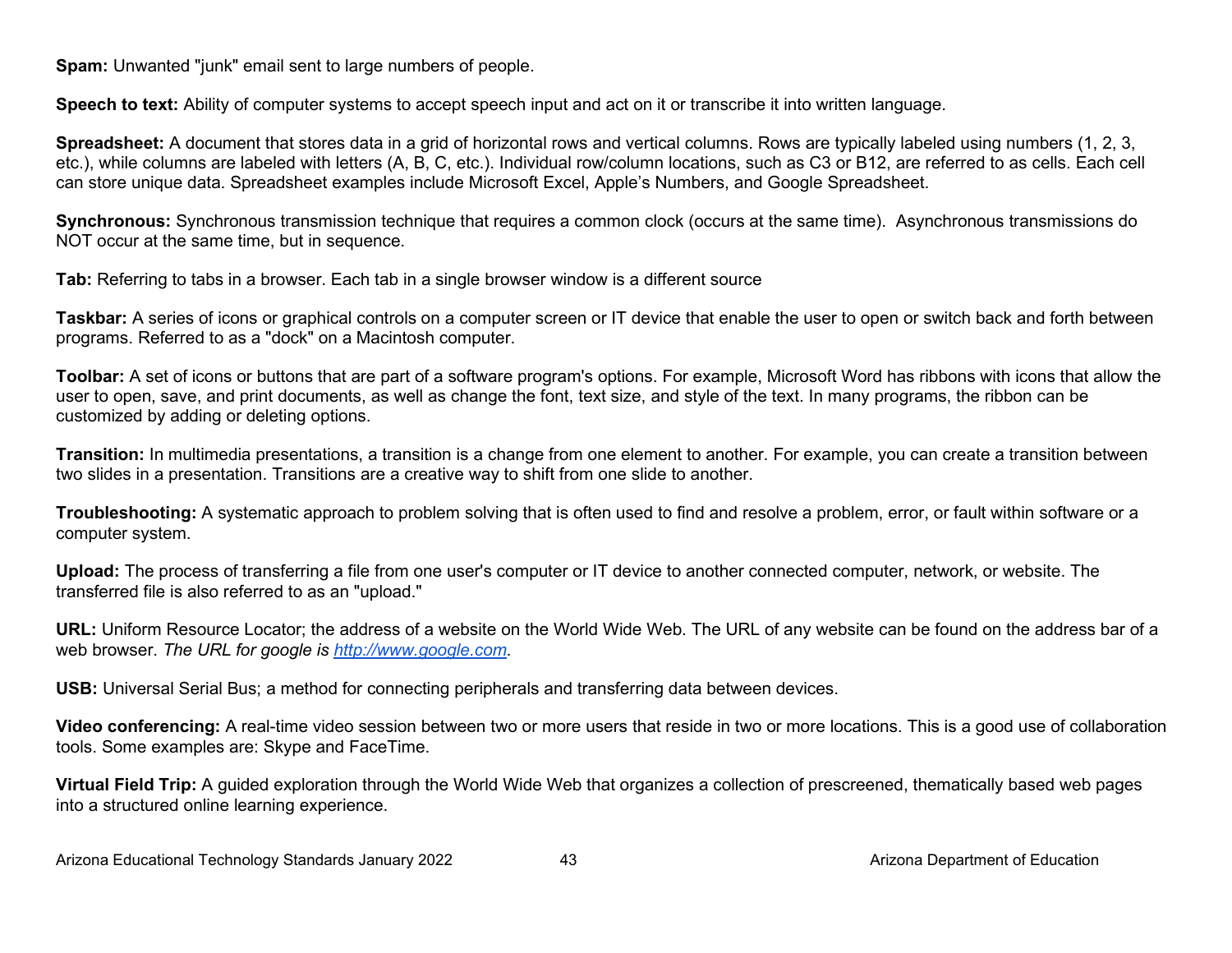**Virus:** A piece of programming code inserted into other programming to cause damage. Viruses can be sent in many forms but are often transmitted via email messages that, when opened, may erase data or cause damage to your hard disk. Some viruses are able to enter your email system and send themselves to other people in your list of contacts.

**Webinar:** An online meeting or presentation.

**Webpage:** A document written in HTML (Hypertext Markup Language). A web browser interprets the HTML document and displays a webpage. There are many programs that allow a user to create HTML documents (webpages) without needing to understand HTML code.

**Website:** A location, or site, on the Internet that is a collection of related web pages. For example, a school website is comprised of many different web pages i.e., teacher pages, activity pages, etc.

**Wi-Fi:** Wireless LANs, device to device connectivity (such as peer-to-peer), and a range of technologies that support other connections.

**Wiki:** A wiki is a website that allows users to add and update content on the site using their own web browser. Wikis are "open source", i.e., other users can contribute collaboratively to its content. The term "wiki" comes from the Hawaiian phrase, "wiki wiki," which means "super fast". An example of a large wiki is Wikipedia, a free encyclopedia that approved users can edit. Examples of wiki tools include: PBworks and Wikispaces.

**World Wide Web (www):** A system of interlinked hypertext documents that are accessed via the Internet.

### **Sources referenced in the compilation of this glossary include:**

#### **ISTE:** <https://www.iste.org/standards/for-students>

**Washington Educational Technology Standards:** [https://www.k12.wa.us/sites/default/files/public/edtech/standards/pubdocs/k-12-edtech](https://www.k12.wa.us/sites/default/files/public/edtech/standards/pubdocs/k-12-edtech-standards-appendices-2018.pdf)[standards-appendices-2018.pdf](https://www.k12.wa.us/sites/default/files/public/edtech/standards/pubdocs/k-12-edtech-standards-appendices-2018.pdf)

**Wisconsin Educational Technology Standards**:

[https://docs.google.com/document/d/1zdmCzrOA83\\_FNItf5ZQs6XxkULUSkXJgxAL1UqxGtaI/edit](https://docs.google.com/document/d/1zdmCzrOA83_FNItf5ZQs6XxkULUSkXJgxAL1UqxGtaI/edit)

**Wyoming Educational Technology Standards:** <https://edu.wyoming.gov/educators/technology/wyoming-digital-learning-guidelines/>

**Webopedia:** [http://www.webopedia.com](http://www.webopedia.com/)

**Merriam Webster Online:** <http://www.merriam-webster.com/>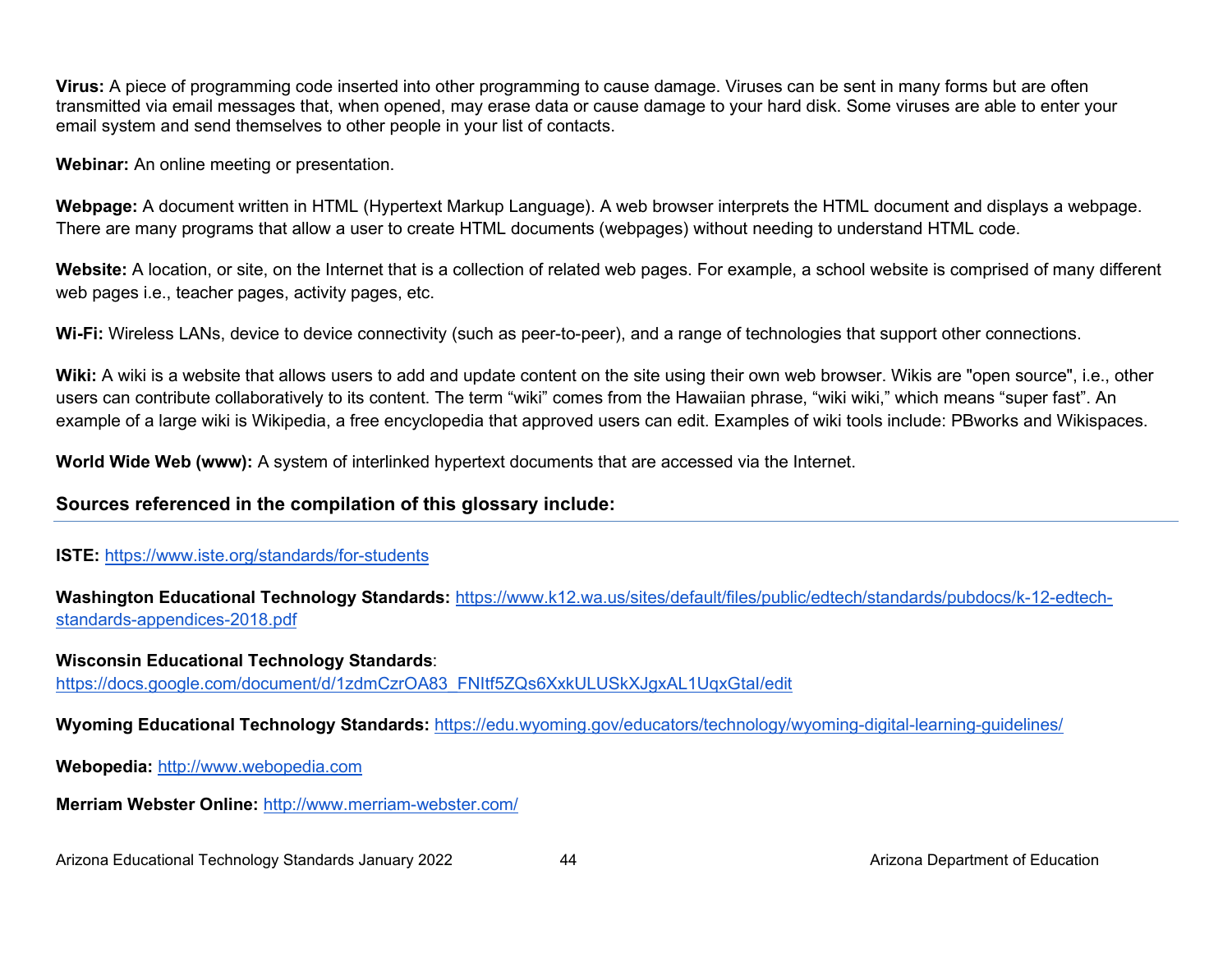#### **Get Netwise:** <http://www.getnetwise.org/glossary>

**Utah Education Network:** <http://www.uen.org/core/edtech/glossary.shtml>

**Teaching Excellence Network:** <http://sait-fds.editme.com/EdTechGlossary>

**Learning Technologies at Virginia Tech:** <http://www.edtech.vt.edu/edtech/id/index.html>

**Tech Terms Computer Dictionary:** [http://www.techterms.com](http://www.techterms.com/)

**The Help Center:** <http://www.sharpened.net/helpcenter>

**IGI Global:** [https://www.igi-global.com/dictionary/authentic-audience/49189#:~:text=1.,the%20learning%20real%20and%20relevant.](https://www.igi-global.com/dictionary/authentic-audience/49189#:%7E:text=1.,the%20learning%20real%20and%20relevant)

**Arizona Computer Science Standards:** <https://www.azed.gov/standards-practices/standards-computer-science>

## **Development Team**

## **Name, School district, County**

Shawn Abele, Gilbert Public Schools, Maricopa Victoria Andrews, Payson USD, Gila Marty Bassett, Mary C. O'Brien Accomodation District, Pinal Marie Bienkowski, Academies of Math and Science, Pima Laura Boone, St. Gregory Catholic Schools, Maricopa Michelle Burke, Lake Havasu USD, Mohave Tim Carter, Yavapai County Education Service agency, Yavapai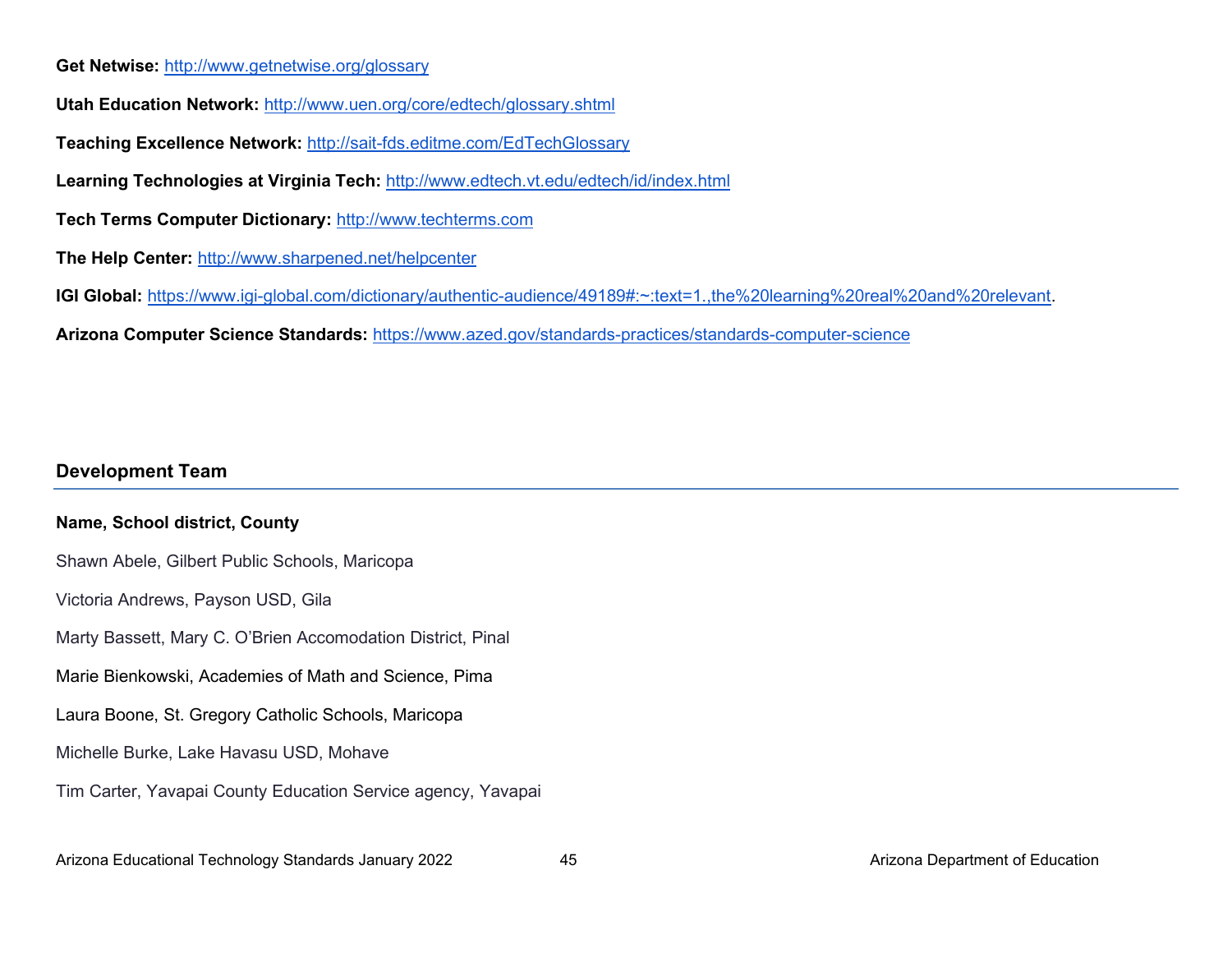Jessica Coates, Glendale Union High School District, Maricopa Michelle Coots, Deer Valley USD, Maricopa Emily Evan, Coconino County Education Service Agency, Coconino Dean Farar, Yuma Union High School District, Yuma Jaime Festa-Daigle, Lake Havasu USD, Mohave Renda Fisk, Flagstaff USD, Coconino Gina Herchenhahn, Tucson Youth Development, Pima Cindy Inman, Tempe Elementary, Maricopa Dr. Donna Jagielski, Maricopa USD, Maricopa Karen Konitzer, Phoenix Union High School District, Maricopa

# **Development Team**

#### **Name, School district, County**

Nagesh Kumar, Santa Cruz Valley USD, Santa Cruz Michelle Lantz, Mesa Public Schools, Maricopa Greg Leon, Payson USD, Gila LeeAnn Lindsey, Edvolve, Maricopa Janice Mak, Paradise Valley USD, Maricopa Jackie Murphy, Lake Havasu USD, Mohave Nancy Pratt, Buckeye USD, Maricopa Erica Price, Tempe Union High School District, Maricopa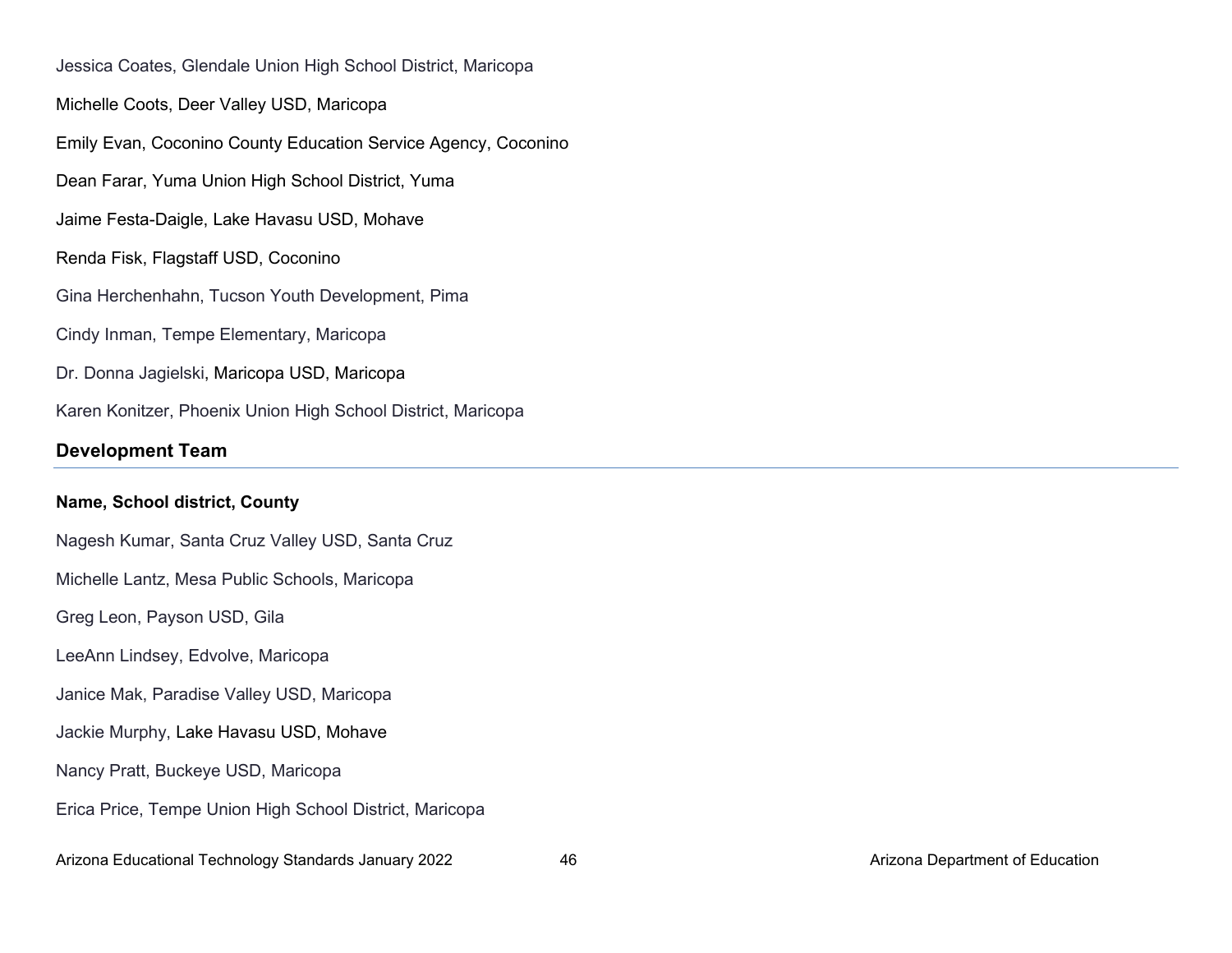Nicholas Poveromo, Kyrene School District, Maricopa Sarah Ray, Sierra Vista USD, Cochise Tracey Rowley, Tucson USD, Pima Suzanne Sallee, Creighton School District, Maricopa Dierdre Shetler, Cartwright, Maricopa Jacinta Sorgel, Kyrene School District, Maricopa Amber Struthers, Tempe Union High School District, Maricopa Kim Thomas, Madison School District, Maricopa Glynis Watkins, Madison Elementary School District, Maricopa **Development Team** 

## **Name, School district, County**

Nan Williams, Arizona Technology Education Association, Maricopa Kathryn Wright, Sierra Vista USD, Cochise

Heather Zeigler, Flagstaff USD, Coconino

# **Technical Reviewers**

## **Name and Organization**

Dr. Christopher Johnson, School of Information, University of Arizona

Ji Soo Song, Broadband Advisor, U.S. Department of Education